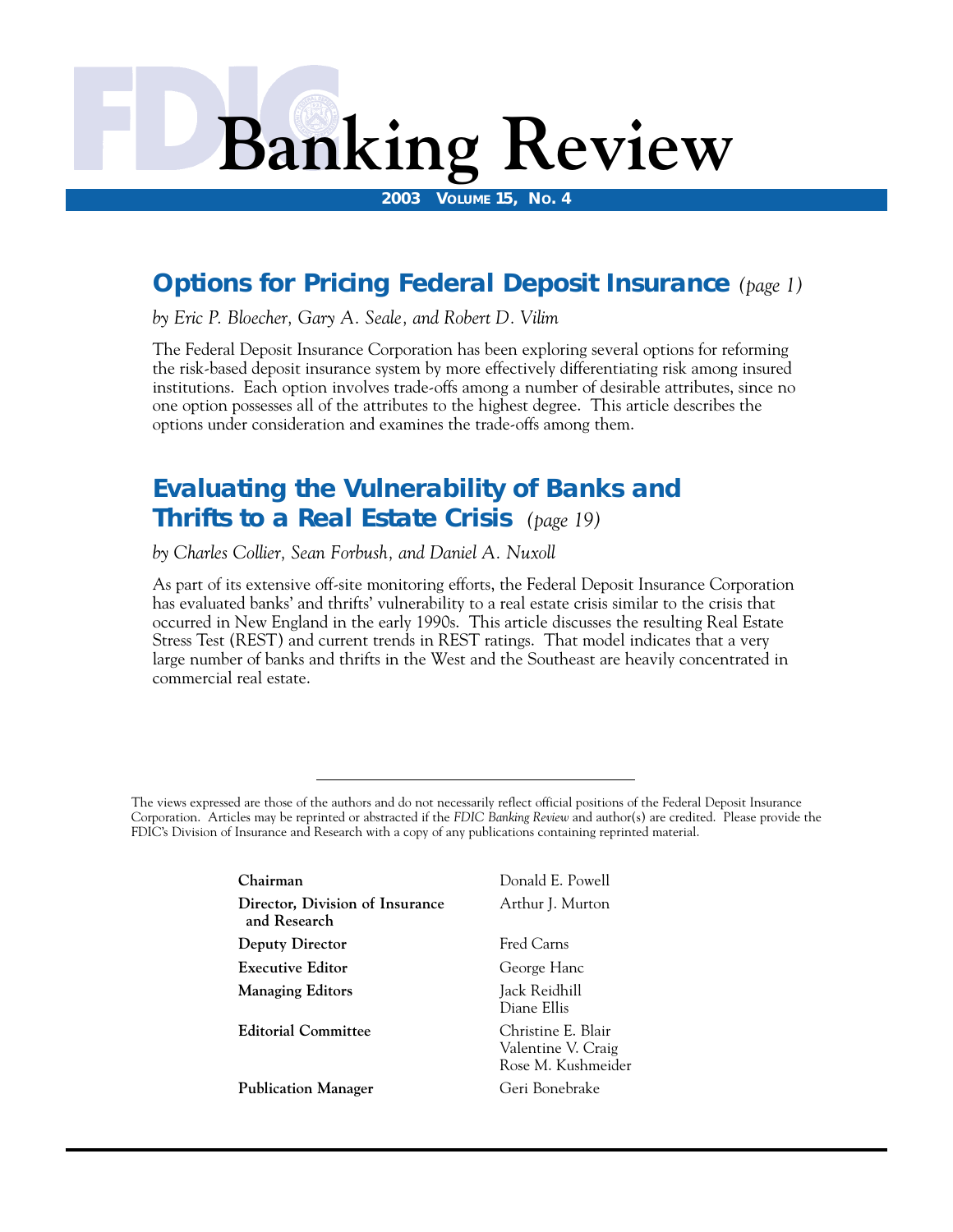## **Options for Pricing Federal Deposit Insurance**

*Eric P. Bloecher, Gary A. Seale, and Robert D. Vilim\** 

#### *Editors Note:*

The following article discusses some deposit insurance pricing options that are under consideration by the FDIC. The specific pricing examples are presented only to illustrate the general types of options being considered and should not be regarded as a comprehensive set. This article is intended to highlight the practical trade-offs posed by the choice among different types of pricing systems.

In April 2001, the FDIC released a document entitled "Keeping the Promise: Recommendations for Deposit Insurance Reform" (the recommendations paper), which laid out the Corporation's recommendations for merging the insurance funds, eliminating the designated reserve ratio as the trigger for charging premiums, considering rebates if the merged fund grows too rapidly, and indexing insurance coverage. The paper also recommended charging regular, risk-based insurance premiums to all banks, $<sup>1</sup>$  and it included some</sup>

examples of how the FDIC might enhance the current nine-cell premium matrix (see table 1 in the next section) to better price for risk.

Since the FDIC released the recommendations paper, our work has focused on further exploring the options for pricing deposit insurance. Generally, we have been reviewing three primary methodologies: expanded use of supervisory ratings, use of statistical models, and a combination of the two. Choosing a system for deposit insurance pricing involves trade-offs among a number of desirable attributes. We summarize the options being explored and discuss the trade-offs without offering a judgment as to which attributes of deposit insurance pricing are most desirable from a policy standpoint.

\* All the authors are with the Division of Insurance and Research at the Federal Deposit Insurance Corporation. Eric P. Bloecher and Robert D. Vilim are senior financial analysts, and Gary A. Seale is a senior financial economist. The authors would like to thank John O'Keefe and Richard Jones for helpful comments, and Christine Brickman for research assistance. 1 Throughout this article, the term *banks* refers to all FDIC-insured institutions.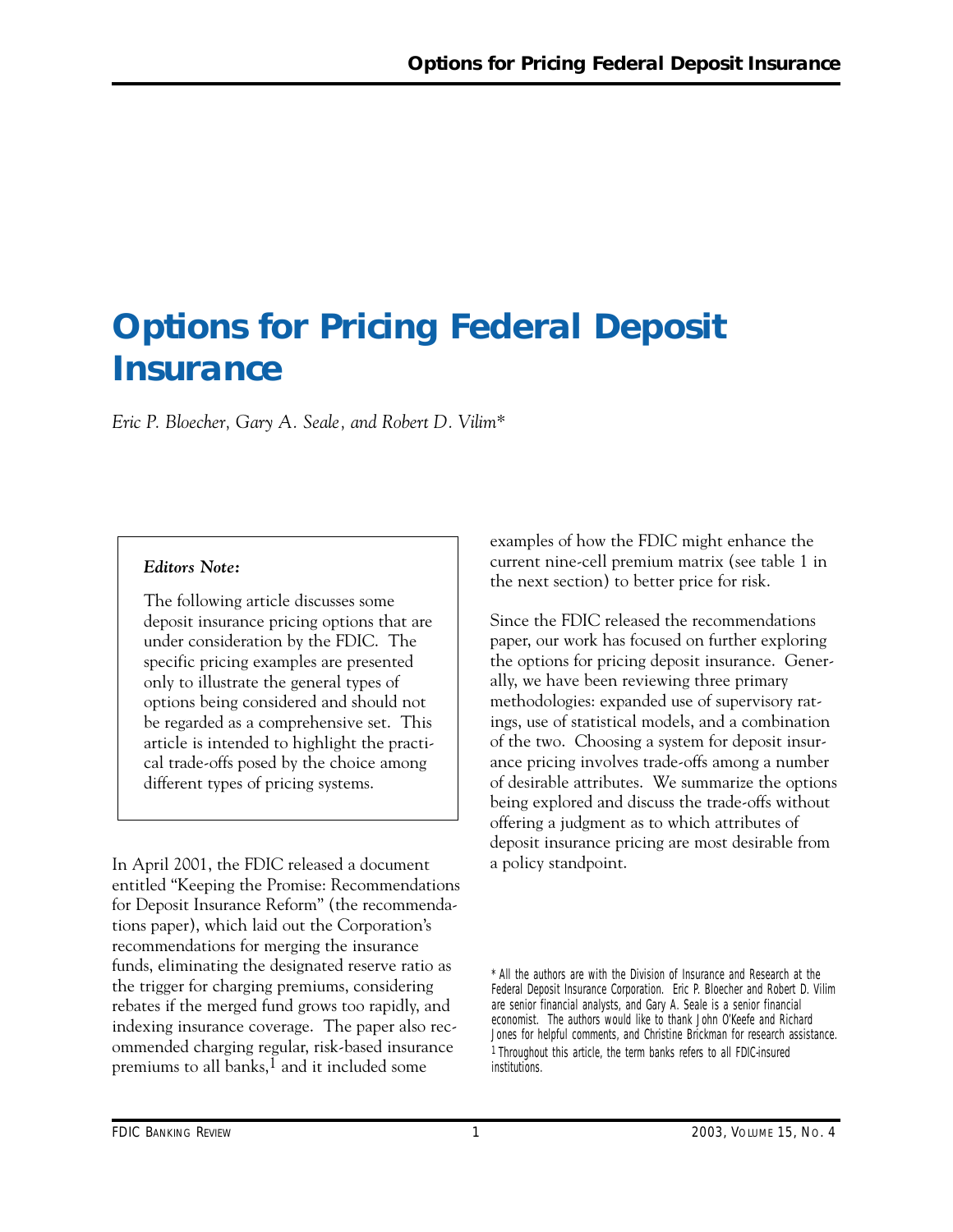After providing some historical background on FDIC premiums, we lay out the desirable attributes, or general requirements, of deposit insurance pricing; present the pricing options we have been considering, along with the relative merits of each option; and then describe pricing for two categories of banks that could be priced separately: new banks and large banks. The final section concludes with a brief summary of the trade-offs that need to be evaluated before a new deposit insurance pricing system is selected.

## **Historical Background**

For most of the FDIC's history, deposit insurance coverage was funded by a premium system under which all insured institutions were charged an identical flat rate for deposit insurance. The rate was set by the Banking Act of 1935 as 1/12 of 1 percent of total domestic deposits.2 Thus, deposit insurance premiums did not vary with the level of risk that an institution posed to the insurance fund.

After passage of the Banking Act, the banking industry stabilized quickly, and bank failures remained low through the 1940s. The rapid increase in lending after the war was not accompanied by the high loan losses that many had anticipated; instead, the FDIC was faced with the possibility that the insurance fund could grow unchecked. To address this issue, Congress passed the Federal Deposit Insurance Act of 1950, which provided for assessment credits to be distributed to banks in years when the FDIC's assessment income exceeded its losses and expenses. The credits were distributed on a pro rata basis, with the FDIC retaining up to 40 percent of the Corporation's net assessment income and banks receiving up to 60 percent. The system of credits was a way to control the growth of the insurance fund by allowing premium income to be reduced

2 This rate was calculated to be the annual assessment rate that would have been required to cover actual losses on deposits in banks that failed between 1865 and 1934, excluding "crisis" years when losses were unusually high.

in periods with low failure rates, while the FDIC retained the ability to make full use of premiums during periods of higher failure rates.

Although many observers recognized from the beginning that the original pricing system had weaknesses, the full implications of flat-rate insurance assessments did not attract significant attention until the bank and savings and loan insurance funds experienced record losses in the late 1980s. Two main problems were identified. First, a flat-rate system provided an inducement for a bank or thrift to undertake higher-risk business strategies to maximize profits. These strategies could be pursued without the banks incurring additional insurance expense; failure costs generated by increased risk taking were instead passed on to the insurer (and perhaps the taxpayer). Second, in a flat-rate premium system, sound and well-managed institutions were subsidizing highrisk, poorly managed institutions: low-risk banks paid more for insurance than they should, whereas risky banks paid less. The subsidy funded by low-risk banks represented an economic burden that caused them to operate at a competitive disadvantage. These two problems pointed to the conclusion that a more equitable and economically supportable deposit insurance pricing system would require high-risk institutions to pay more than low-risk institutions.

The Federal Deposit Insurance Corporation Improvement Act of 1991 (FDICIA) required that a risk-based premium system be implemented by January 1, 1994. The FDIC implemented a risk-based system on January 1, 1993, a year early. Separate but identical assessment rate schedules were adopted for the Bank Insurance Fund (BIF) and the Savings Association Insurance Fund (SAIF). Institutions were assigned to one of nine risk categories by the use of capital ratios and other relevant information, mainly supervisory ratings. Originally, assessment rates ranged from 23 cents per \$100 of assessable deposits for the lowest-risk institutions to 31 cents per \$100 of assessable deposits for the highest-risk institutions. When the funds were recapitalized, premiums were lowered. The Deposit Insurance Funds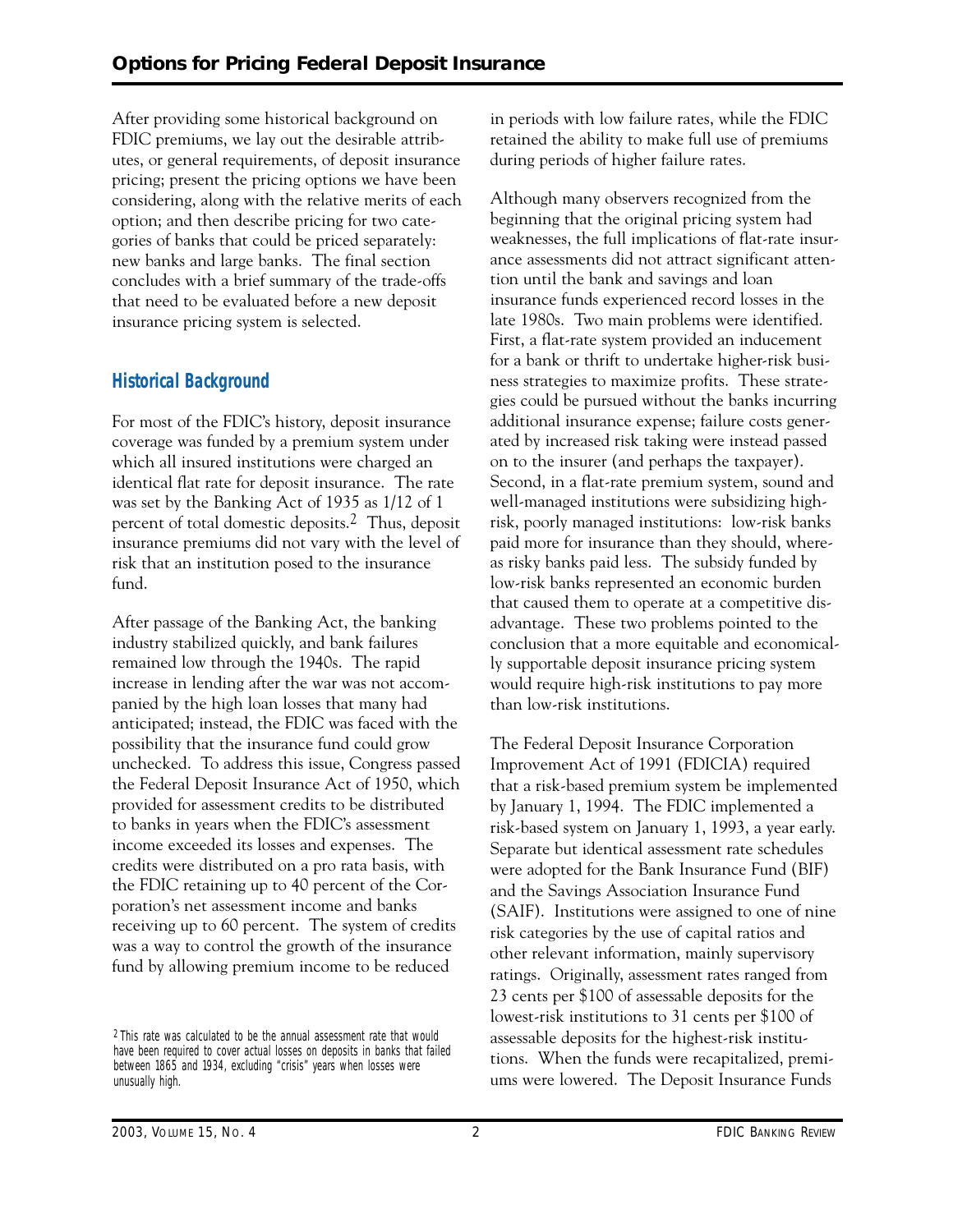Act of 1996 prohibits the FDIC from charging premiums to institutions that are well capitalized and highly rated by supervisors as long as the insurance fund is above 1.25 percent of insured deposits. Table 1 presents the current nine-cell matrix for the combined fund—that is, a hypothetical fund in which the BIF and SAIF are merged—and gives the number and percentage of banks in each cell as of year-end 2002. As the table indicates, over 90 percent of institutions are in the 1A category. Currently, these institutions are not assessed for deposit insurance.

#### Table 1

#### **Matrix Distribution, Risk-Related Premium System (Bank Insurance Fund and Savings Association Insurance Fund Combined, Year-End 2002)**

|                               | Supervisory Subgroup <sup>b</sup> |             |                                            |  |  |
|-------------------------------|-----------------------------------|-------------|--------------------------------------------|--|--|
| Capital Subgroup <sup>a</sup> |                                   | B           | (CAMELS 1 or 2) (CAMELS 3) (CAMELS 4 or 5) |  |  |
| 1-Well Capitalized            | 8.583<br>91.7%                    | 523<br>5.6% | 115<br>1.2%                                |  |  |
| 2-Adequately Capitalized      | 113<br>1.2%                       | 17<br>0.2%  | 14<br>0.1%                                 |  |  |
| 3-Undercapitalized            | በ በ%                              | ገ በ%        | 0.1%                                       |  |  |

*Note:* The figures in the cells refer to the number and percentage of all FDICinsured institutions.

a Assignments to capital subgroups are made in accordance with section 327.4(a) (1) of the FDIC's Rules and Regulations. "Well capitalized" means a total riskbased capital ratio that equals or exceeds 10 percent, a Tier-1 risk-based capital ratio that equals or exceeds 6 percent, and a Tier-1 leverage capital ratio that equals or exceeds 5 percent. "Adequately capitalized" means not well capitalized and a total risk-based capital ratio that equals or exceeds 8 percent, a Tier-1 riskbased capital ratio that equals or exceeds 4 percent, and a Tier-1 leverage capital ratio that equals or exceeds 4 percent. "Undercapitalized" means neither well capitalized nor adequately capitalized.

b Assignments to supervisory subgroups are made in accordance with section 327.4 (a) (2) of the FDIC's Rules and Regulations. Subgroup A consists of financially sound institutions that have only a few minor weaknesses; this subgroup generally corresponds to the primary federal regulator's composite CAMELS rating of 1 or 2. Subgroup B consists of institutions with demonstrable weaknesses that, if not corrected, could lead to a significant deterioration of the institution and an increased risk of loss to the relevant insurance fund; this subgroup generally corresponds to the primary federal regulator's composite CAMELS rating of 3. Subgroup C consists of institutions that pose a substantial probability of loss to the relevant insurance fund unless effective corrective action is taken. This subgroup generally corresponds to the primary federal regulator's composite CAMELS rating of 4 or 5.

#### **Key Attributes of a Deposit Insurance Pricing Structure**

Ideally, any pricing system adopted by the FDIC would possess some combination of five attributes: accuracy, simplicity, flexibility, appropriate incentives, and fairness.

#### *Accuracy*

Perhaps the most important consideration for any proposed pricing system is that the criteria used to rank or categorize banks accurately reflect the relative risk that institutions pose to the insurance fund. Accuracy is generally measured against the insurable event, which in this case is bank failure.<sup>3</sup> Banks that are in higher-premium categories should have a more frequent occurrence of failure than banks in lower-premium categories.

Additionally, for any pricing methodology that relies extensively on data provided by banks or other outside parties, the integrity of the data must be adequate. Reported data must be timely, accurate, and verifiable. They must be available to regulators early enough in the assessment cycle to allow for premiums to be calculated.

#### *Simplicity*

The methodology selected should be available to the public, insured banks, and other outside parties, and members of all three groups should find it comprehensible. Moreover, bankers should be able to compute their risk categories or ratings without undue difficulty—preferably, early in the assessment cycle. For some pricing systems, the FDIC may need to provide software or some other form of technical assistance to help bankers perform the calculations.

3 For certain groups of banks or within certain time periods, data on failures are often insufficient to allow meaningful statistical comparisons. As a result, to compare the pricing methodologies considered here, we also use historical data on the frequency of examination rating downgrades.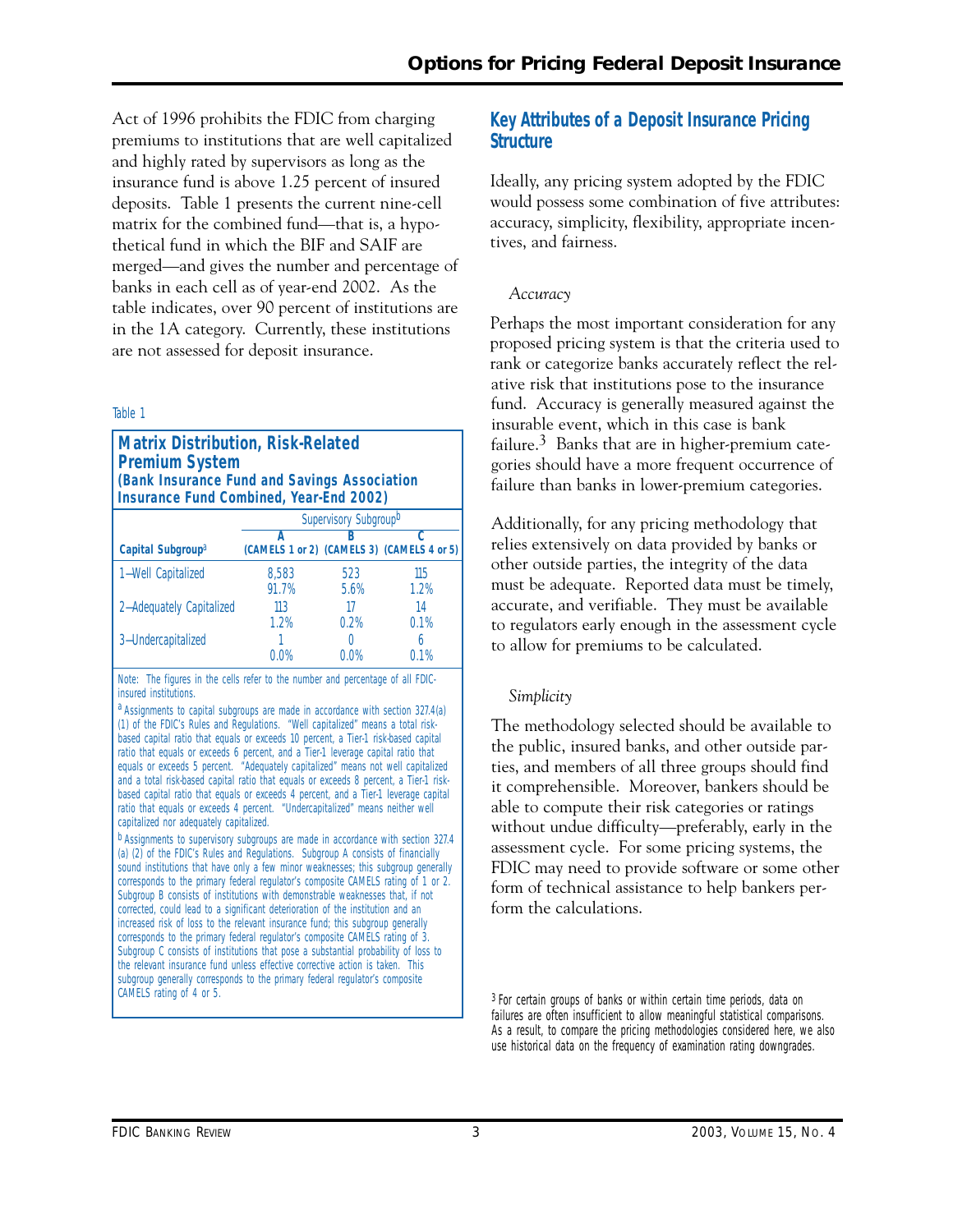#### *Flexibility*

The factors that are most predictive of bank failure can change over time. Moreover, we expect that the FDIC's ability to measure risk exposure will improve over time. Consequently, it is important that any pricing system allow for periodic changes in the risk-assessment criteria. Allowing for periodic changes will enable the FDIC to continually evaluate which factors are relevant at any particular time. Updates should be infrequent enough to allow banks a measure of stability for planning purposes, yet frequent enough to ensure that all the criteria remain relevant.

#### *Appropriate Incentives*

The measures of bank risk included in the pricing structure should provide incentives for bank management to act responsibly. While some measures of risk may perform well in statistical tests, their inclusion in a pricing system may not be appropriate because of the perverse incentives they create for sound bank management. For example, a measure that penalized banks for increasing levels of charge-offs might create an incentive for managers to avoid charging off loans simply to reduce their insurance premiums.

#### *Fairness*

Closely associated with the idea that the classification is to be correlated with risk is the idea that banks with similar characteristics should be treated in a like manner. Institutions with similar risk structures should pay approximately equal premiums.

### **Pricing Options for Well-Capitalized and Highly-Rated Institutions**

A primary objective of deposit insurance pricing reform is to better differentiate among the bestrated institutions on the basis of risk, thereby reducing subsidies paid by low-risk institutions to riskier ones and moderating incentives for

increased risk taking.4 Pricing that incorporates greater sensitivity to risk would achieve the goal of making the deposit insurance system more equitable and economically efficient.5

The options currently being considered for banks (other than large banking organizations) include expanded use of supervisory ratings, use of statistical models (both in a continuous and discrete format), use of a combination of statistical models and supervisory ratings, and a scorecard that uses expert judgment in conjunction with a statistical model.

## *Expanded Use of Supervisory Ratings*

A simple method of providing further risk differentiation within the best insurance category is to make expanded use of the CAMELS ratings.6 This expansion could involve either the use of composite ratings alone or the use of composite and component ratings combined. If composite ratings alone are used, composite 1-rated institutions would pay a lower premium than composite 2-rated institutions. Table 2 presents examples of how the FDIC might use both the composite rating alone and the composite rating combined with the component ratings to subdivide the 1A

<sup>4</sup> Because of the statutory prohibition noted above, currently subsidies are paid only when the insurance fund is less than 1.25 percent of insured deposits. For purposes of this article, we concentrate on banks within the best insurance category (the 1A category). Institutions that are not well capitalized and highly rated are generally subject to a higher level of supervisory review and, in some cases, may be operating under specific enforcement actions.

<sup>5</sup> This article is concerned primarily with differentiating banks according to the risk they pose to the insurance funds, not with determining the absolute amounts that individual banks should pay for insurance (that is, not with determining the "break-even" or "actuarially fair" amounts). Actuarial pricing is the goal of most private insurers and as a general approach has much to recommend it, but adopting a strict actuarial framework would be impractical for the FDIC, mainly because if the FDIC were to charge the highest-risk institutions such a premium, the premium would be high enough to threaten these banks with failure.

<sup>6</sup> The CAMELS rating is assigned by a bank's primary regulator. The acronym stands for **C**apital, **A**ssets, **M**anagement, **E**arnings, **L**iquidity, and **Sensitivity to market risk.** A rating from 1 (the best) to 5 (the worst) is assigned for each of these component elements, and an overall composite rating based on the component ratings is then assigned to the bank.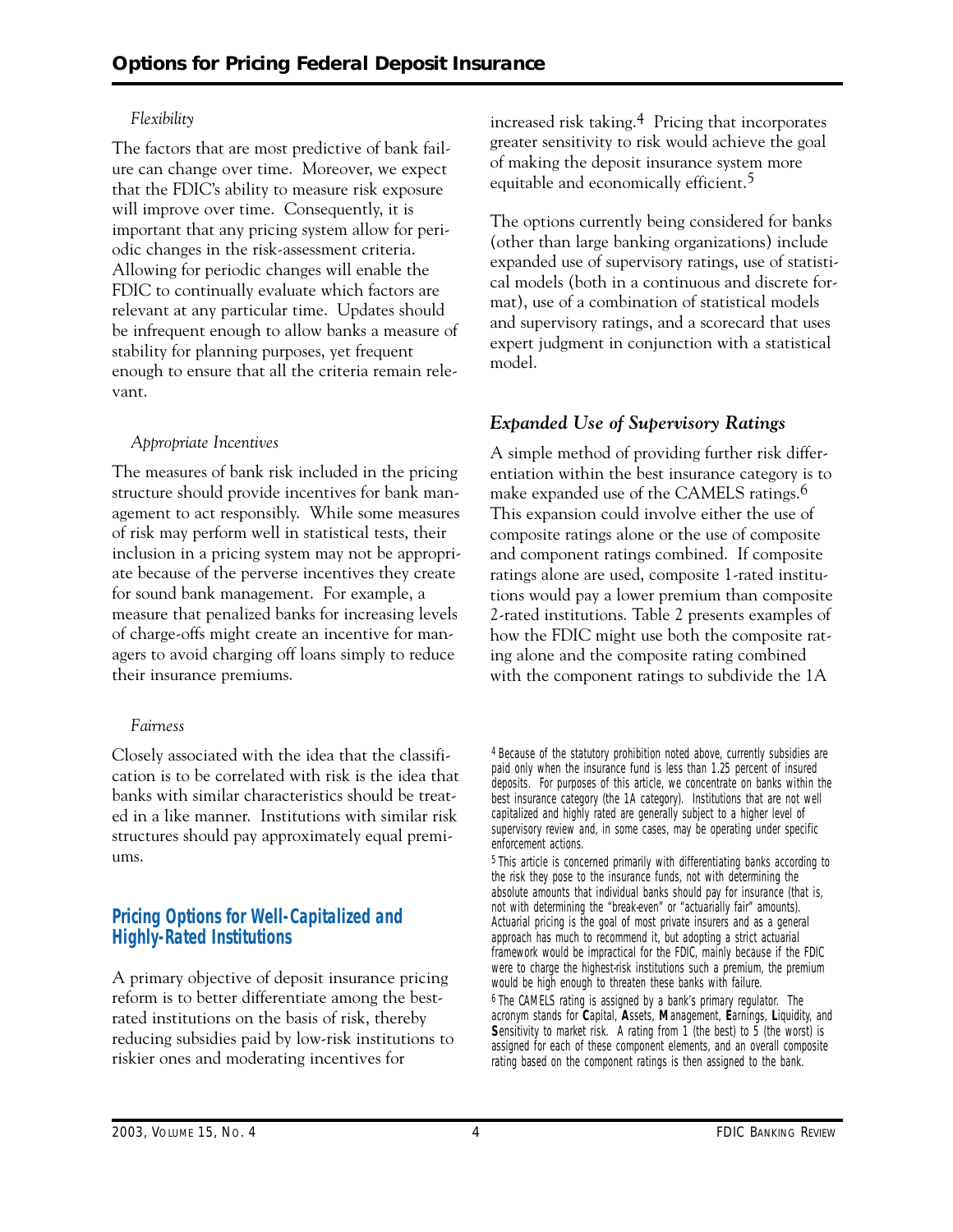insurance category. In option 1 of the table (composite ratings only), banks rated a composite 1 are placed in the lower-premium category (1A1) and banks rated composite 2 are placed in the higher-premium category (1A2). As of yearend 2002, 40.4 percent of institutions would have fallen in the 1A1 category and 59.6 percent of institutions would have fallen in the 1A2 category. In option 2 (composite and component ratings combined) the institutions rated composite 1 are placed in the 1A1 category as in option 1. However, composite 2-rated banks would be divided into two groups based on their component ratings: most would categorized into the 1A2 category, while those banks having weaker component ratings would be placed into the 1A3 category. Banks in the 1A3 category would pay the highest premium rates among the 1A banks.

#### Table 2

| <b>Options for Pricing Well-Capitalized and</b><br><b>Highly-Rated Institutions Using</b><br><b>CAMELS Ratings (Year-End 2002)</b>                                                                                                                      |                |                |                 |
|---------------------------------------------------------------------------------------------------------------------------------------------------------------------------------------------------------------------------------------------------------|----------------|----------------|-----------------|
|                                                                                                                                                                                                                                                         |                | Subcategories  |                 |
|                                                                                                                                                                                                                                                         | <b>1A1</b>     | 1A2            | 1A <sub>3</sub> |
| <b>Option 1: Using Composite Ratings</b>                                                                                                                                                                                                                |                |                |                 |
| Composite 1 Rated                                                                                                                                                                                                                                       | 3.501<br>40.4% |                |                 |
| Composite 2 Rated                                                                                                                                                                                                                                       |                | 5.169<br>59.6% |                 |
| <b>Option 2: Using Composite and Component Ratings</b>                                                                                                                                                                                                  |                |                |                 |
| Composite 1 Rated                                                                                                                                                                                                                                       | 3.501<br>40.4% |                |                 |
| Composite 2 Rated<br>and Sum of Components $\leq$ 12<br>and No More Than One<br>Component Rated 3 or Worse                                                                                                                                              |                | 4.27<br>49.3%  |                 |
| Composite 2 Rated<br>and Sum of Components $> 12$<br>or Two or More Components<br>Rated 3 or Worse                                                                                                                                                      |                |                | 898<br>10.4%    |
| Note: The table shows two options for subdividing the 1A insurance category<br>using supervisory ratings. The 1A1 subgroup represents the least risk and the 1A3<br>subgroup represents the greatest risk. The figures in the cells refer to the number |                |                |                 |

subgroup represents the greatest risk. The figures in the cells refer to the number and percentage of 1A institutions.

#### *Statistical Models*

Pricing methods that rely on statistical models have been developed to provide options that incorporate objective financial data reported by banks. The two statistical models under consideration use reported financial data to rank banks in the 1A category. One is a failure-prediction model, and the other is a CAMELS downgradeprediction model.

#### *Failure-Prediction Model*

The failure-prediction model is a statistical model that relates historical Call Report ratios to bank failures to determine an estimated failure probability for each bank.<sup>7</sup> This failure probability can be used to rank banks for pricing. Table 3 illustrates an example of a failure-prediction calculation for a hypothetical bank. Column A shows the coefficients produced by the model. These coefficients are the same for all banks and represent the relative weight placed on each ratio for determining a probability of failure. The hypothetical bank's financial ratios, which can be obtained from the Call Report, are in column B. These ratios are multiplied by the corresponding coefficients in column A to obtain the values in column C. The sum of these values produces a raw score, which is then transformed to obtain the estimated failure probability. $8$  For the hypothetical bank, this probability is 0.39 percent.

The estimated probability of failure for each bank ranges between 0 and 100 percent. This value represents the likelihood of a bank's failing over a five-year period. Under a continuous pricing format, in which each institution receives an individual score, banks could be ranked according to their estimated failure probabilities and assessed according to their ranking.

<sup>7</sup> The model is a logistic model of the general form  $\rho\{1|X,\beta\} = e^{Z}/(1 +$ e<sup>2</sup>) where  $Z = \alpha + \Sigma \beta_i x_i$ , the number 1 represents bank failure within a specified period, and x<sub>i</sub> represents the /th financial-ratio variable. 8 The transformation follows the formula in the above footnote.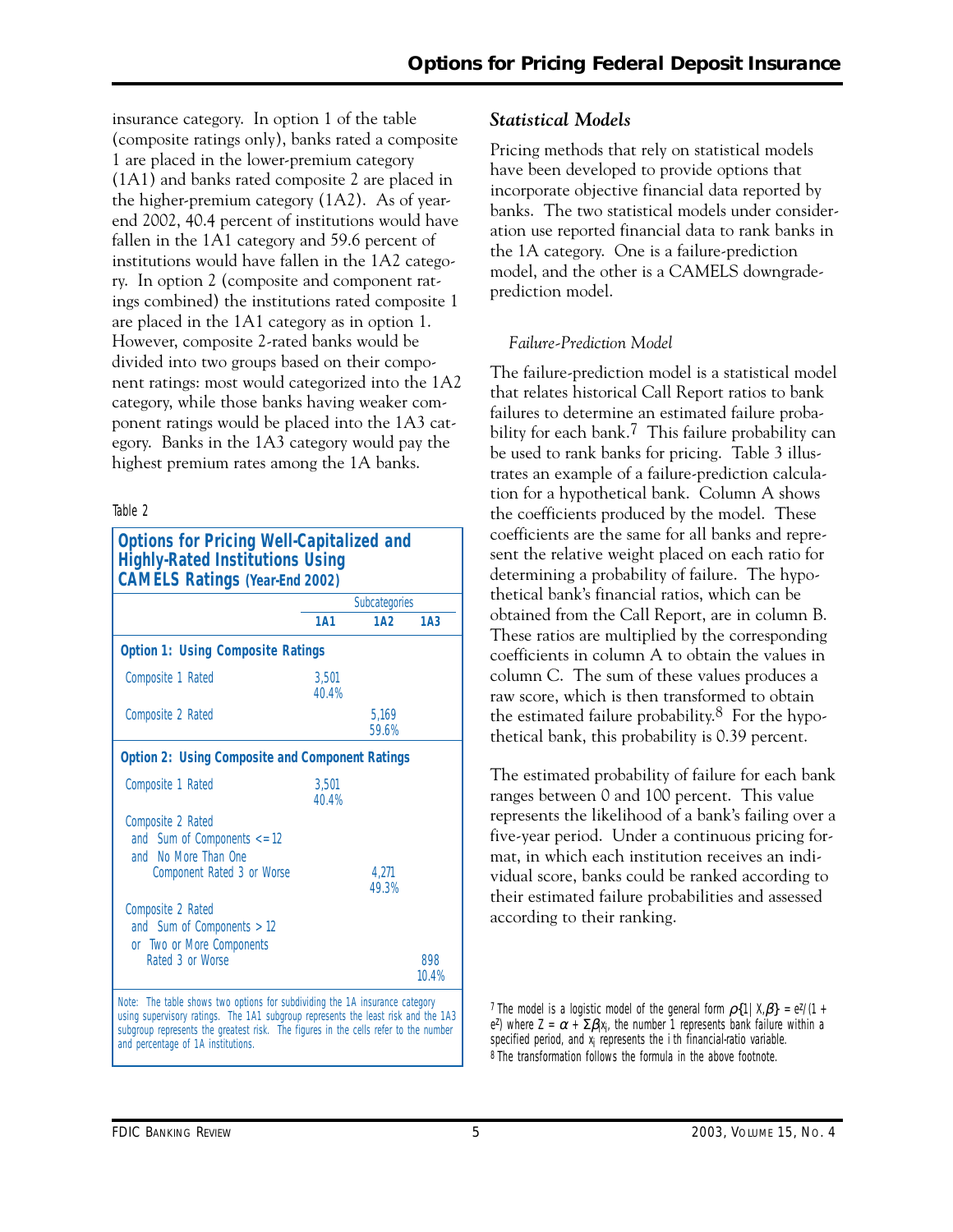Table 4 shows how failure probabilities from the statistical failure model would have been distributed among all well-capitalized and highly-rated FDICinsured banks for selected years between 1985 and 2002. Most banks would have had a low estimated probability of failure, especially after 1995. Thus, it is reasonable to assume that during periods of relative stability, most banks would pay an amount close to the average premium for that category.

#### Table 3

| <b>Failure-Prediction Model, Hypothetical Bank</b>                                                                                                                                      |                                              |                                  |                                  |  |  |
|-----------------------------------------------------------------------------------------------------------------------------------------------------------------------------------------|----------------------------------------------|----------------------------------|----------------------------------|--|--|
| <b>Scoring Factor</b>                                                                                                                                                                   | Coefficient<br>(Weight)<br>(A)               | <b>Financial</b><br>Ratio<br>(B) | <b>Score</b> <sup>a</sup><br>(C) |  |  |
| Intercept                                                                                                                                                                               | $-3.91$                                      | N/A                              | $-3.91$                          |  |  |
| Nonaccrual Loans / Total Assets                                                                                                                                                         | 35.47                                        | $.002 -$                         | 0.07                             |  |  |
| Loans Past Due 90+ Days /                                                                                                                                                               |                                              |                                  |                                  |  |  |
| <b>Total Assets</b>                                                                                                                                                                     | 37.10                                        | .010                             | 0.37                             |  |  |
| ORF / Total Assets                                                                                                                                                                      | 30.46                                        | .015                             | 0.45                             |  |  |
| Loans Past Due 30-89 days /                                                                                                                                                             |                                              |                                  |                                  |  |  |
| <b>Total Assets</b>                                                                                                                                                                     | 30.45                                        | .005                             | 0.15                             |  |  |
| Pretax Net Operating Income /                                                                                                                                                           |                                              |                                  |                                  |  |  |
| <b>Average Assets</b>                                                                                                                                                                   | $-15.17$                                     | $.030 -$                         | $-0.45$                          |  |  |
| Noncore Funding / Total Assets                                                                                                                                                          | 5.20                                         | .120                             | 0.62                             |  |  |
| Equity & Reserves / Total Assets                                                                                                                                                        | $-21.69$                                     | .130                             | $-2.82$                          |  |  |
| <b>Total Score</b>                                                                                                                                                                      |                                              |                                  | $-5.52$                          |  |  |
| Note: This table demonstrates how the results of the failure-prediction model can be<br>used to create an individual expected-failure probability for each institution.                 |                                              |                                  |                                  |  |  |
| a The raw score is the product of columns A and B. Via the formula in note 7, the total<br>score produces the expected probability of failure (Pr(default)) through the transformation. |                                              |                                  |                                  |  |  |
| $Pr(default) =$                                                                                                                                                                         | $rac{e^{5.52}}{(1 + e^{5.52})}$<br>$= 0.39%$ |                                  |                                  |  |  |

Table 4

Figures 1 and 2 show how the failure-prediction model would have performed historically in identifying both CAMELS downgrades (figure 1) and failures (figure 2). In figure 1, we used Call Report data at each year-end to rank banks according to their expected failure probabilities; we then divided the rank listing into three numerically equal groups and, for each group, calculated the percentage of banks that were actually downgraded from a CAMELS 1 or 2 to a CAMELS 3, 4, or 5 over the subsequent five-year period. As the figure shows, the group with the highest expected failure rate consistently has the highest percentage of banks downgraded. Likewise, banks in the middle group of the three consistently have a higher percentage of downgrades than banks in the group with the lowest expected rate of failure.

Figure 2 shows the percentage of banks in each of the three groups that actually failed over the subsequent five-year period. This figure, too, shows a consistently higher failure rate for the group of banks having the highest expected failure rate. The distinction is not as clear for the middle and lowest thirds, however, primarily because of the low overall number of failures in these groups, especially after 1992. (This problem of the low overall number of actual failures distorting the percentages after 1992 is common to all the pricing systems evaluated here.)

|      |                      |             |             |      |      |      | Projected Range of Failure Probability                      |      |             |       |
|------|----------------------|-------------|-------------|------|------|------|-------------------------------------------------------------|------|-------------|-------|
|      | $= 0.5$              | $0.5 - 1.0$ | $1.0 - 1.5$ |      |      |      | $1.5 - 2.0$ $2.0 - 2.5$ $2.5 - 3.0$ $3.0 - 3.5$ $3.5 - 4.0$ |      | $4.0 - 4.5$ | > 4.5 |
| 2002 | $42.3%$ <sup>a</sup> | 28.1%       | 12.7%       | 5.8% | 3.0% | 2.0% | 1.3%                                                        | 0.9% | 0.7%        | 3.2%  |
| 2000 | 42.5                 | 27.4        | 12.6        | 5.6  | 3.5  | 2.3  | 1.3                                                         | 0.9  | 0.7         | 3.3   |
| 1995 | 55.5                 | 27.2        | 8.5         | 3.0  | 1.8  | 1.0  | 0.7                                                         | 0.4  | 0.3         | 1.6   |
| 1990 | 36.5                 | 29.7        | 12.8        | 6.6  | 3.9  | 22   | 1.7                                                         | 1.1  | 0.9         | 4.7   |
| 1985 | 28.6                 | 27.4        | 14.1        | 7.4  | 5.2  | 3.0  | 22                                                          | 1.7  | 1.4         | 8.9   |

# **Continuous Pricing Distribution of Well-Capitalized and Highly-Rated**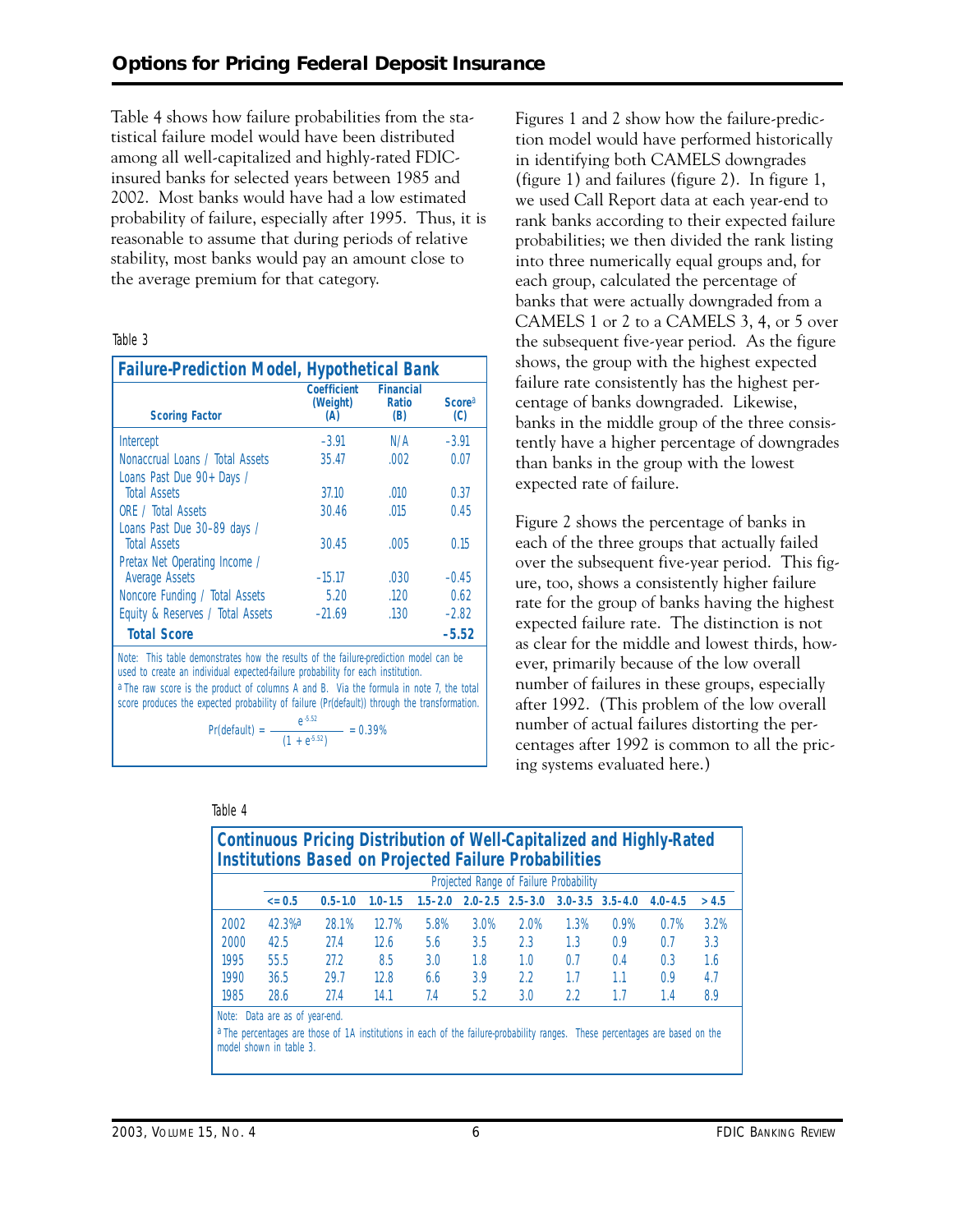#### *CAMELS Downgrade-Prediction Model*

The **S**tatistical **C**AMELS **O**ff-site **R**ating (SCOR) model is similar to the failure-prediction model but was designed specifically to estimate the likelihood that a bank will receive a CAMELS downgrade over the next year. The FDIC currently uses this model for the off-site risk monitoring of banks. The model produces an expected CAMELS rating for the bank, which is expressed as a number between 1.00 (the best) and 5.00 (the worst). The SCOR rating could be used to rank banks by risk for pricing purposes. In historical tests of downgrades and failures, SCOR performs much like the failure-prediction model, producing results very similar to those shown in figures 1 and 2.

#### *Continuous versus Discrete*

Separate from the choice of whether supervisory ratings or statistical models should be used to rank institutions is the question of whether a discrete or continuous format should be used. The failure-prediction model and the SCOR model produce a continuous ranking. (After each bank receives an individual score based on the results

of the models, premium amounts are established on the basis of the relative ranking of each bank.) However, it is possible to create a discrete pricing structure by superimposing a fixed number of categories on the results of the models; for example, to create figures 1 and 2 we arbitrarily divided the banks into three groups with an equal number of institutions in each group. But the groups do not necessarily have to be of equal size. Rather, groups could be established that minimized the difference in expected failure probabilities between the best and worst banks in each group. Doing this is desirable, since grouping makes it inevitable that some banks will pay a somewhat higher premium than their expected failure probabilities will warrant, while others will pay a somewhat lower premium.

Discrete formats may offer greater simplicity than continuous formats, but they also create the potential that small changes in a measured variable could produce large changes in the deposit insurance premium ("cliff effects"). The existing nine-cell matrix is an example of a discrete format with cliff effects; however, it is based on wellestablished and generally accepted thresholds.

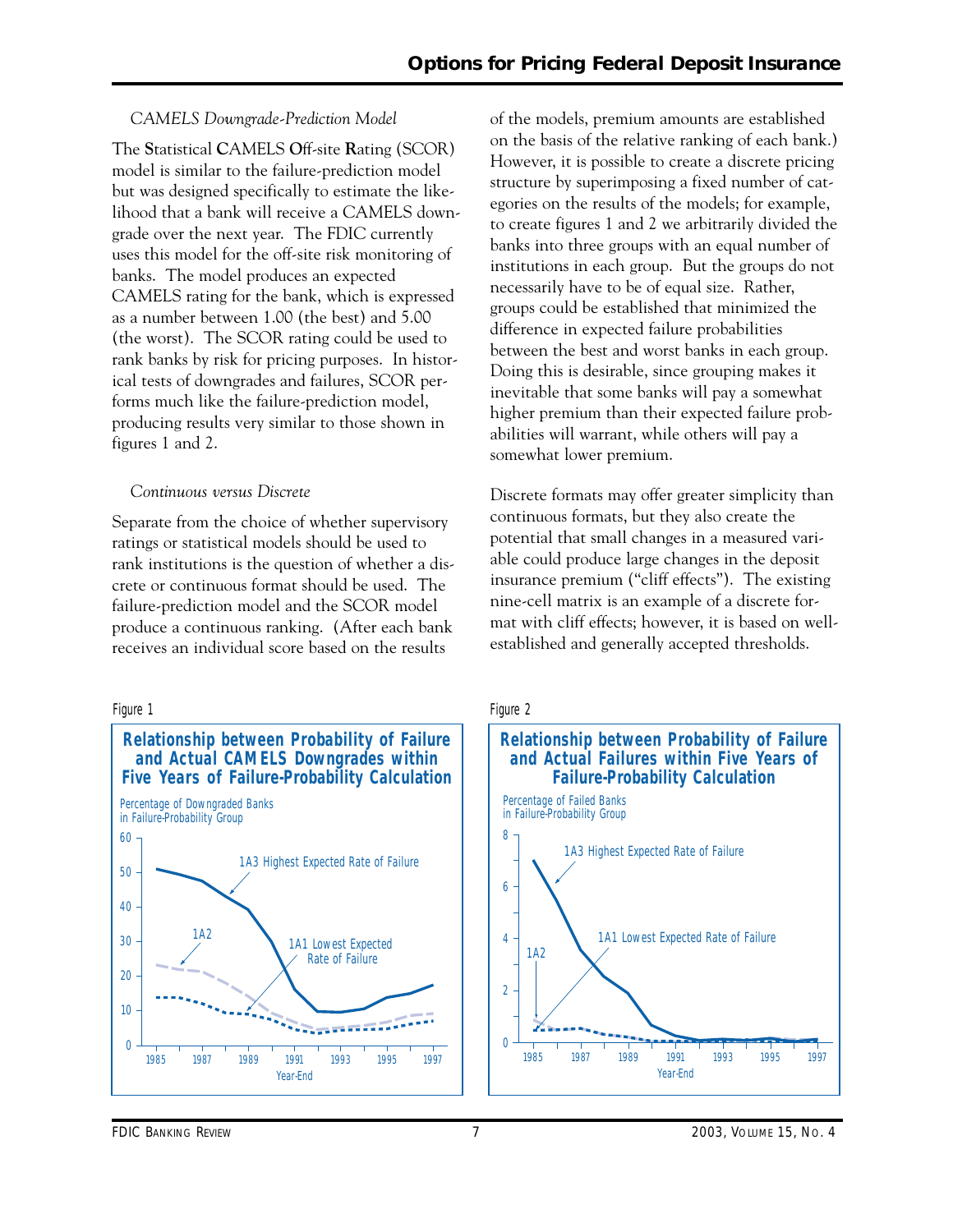For example, there is widespread understanding of the difference between a CAMELS 2-rated institution and a CAMELS 3-rated institution, and there is even different supervisory treatment for the two. Additionally, the capital thresholds are the same as the thresholds established by regulation for purposes of Prompt Corrective Action.

The problem of creating cliff effects can be mitigated by the use of a more graduated pricing structure. Any of the statistical methods could achieve this result. However, the greater the number of categories created, the more stringent the requirements that are placed on the specified system. If too many categories are created, the distinctions between them become less clear, and fairness becomes an issue. This is also the case with continuous pricing systems, when the number of categories is essentially equal to the number of banks. The methodologies described above could be used to create as many or as few pricing categories as required to achieve an acceptable trade-off, but it is important that expected failure rates be progressively higher for successively higher risk-pricing categories.

### *Combination of Supervisory Ratings and Statistical Models*

Although using statistical models to price deposit insurance premiums might be appealing because of their reliance on objective financial data reported by banks, strictly applying a statistical model would inevitably result in some CAMELS 1-rated institutions paying more than some CAMELS 2-rated institutions. Since banks rated a composite 2 fail more frequently than banks rated a composite 1, it would seem logical to make the case that the 2-rated institutions in general should pay a higher premium for deposit insurance.

 tistical models. A combined approach would An alternative that addresses this concern is to combine supervisory ratings with one of the stapreserve the CAMELS rating by initially classifying banks according to whether they were

ranked CAMELS 1 or 2 and would then use the statistical models to create subcategories.

There are a number of potential possibilities for combining supervisory ratings and statistical models. Table 5 illustrates one way in which a pricing system might operate using CAMELS ratings and SCOR. In the table, we divide the 1A insurance category as of year-end 2002 into three subcategories. All CAMELS 1-rated banks are placed in the 1A1 category. CAMELS 2-rated banks with a SCOR value of less than 1.25 also are placed in the 1A1 category. The remaining CAMELS 2 rated banks are classified as either 1A2 (SCOR rating anywhere from 1.25 to 1.75) or 1A3 (SCOR rating higher than 1.75). The distributions shown in Table 5 would vary depending on the threshold values chosen for the SCOR ratings.

Combined approaches tend to perform much like the statistical methodologies in identifying downgrades and failures. Banks that are in higher-premium groups are more likely to be downgraded or to fail than banks in lower-premium groups.

#### Table 5

| <b>Option for Pricing Well-Capitalized and</b>    |
|---------------------------------------------------|
| <b>Highly-Rated Institutions Using CAMELS and</b> |
| <b>SCOR Ratings (Year-End 2002)</b>               |

|                                                                                       | Subcategories |                 |                 |
|---------------------------------------------------------------------------------------|---------------|-----------------|-----------------|
|                                                                                       | <b>1A1</b>    | 1A <sub>2</sub> | 1A <sub>3</sub> |
| All Composite 1 Rated                                                                 |               |                 |                 |
| and Composite 2 Rated with                                                            |               |                 |                 |
|                                                                                       |               |                 |                 |
| SCOR Rating $< 1.25$                                                                  | 3.618         |                 |                 |
|                                                                                       | 41.7%         |                 |                 |
| Composite 2 Rated with                                                                |               |                 |                 |
| $SCOR$ Rating $\geq$ 1.25                                                             |               |                 |                 |
|                                                                                       |               |                 |                 |
| and $\leq$ 1.75                                                                       |               | 2.767           |                 |
|                                                                                       |               | 31.9%           |                 |
|                                                                                       |               |                 |                 |
| Composite 2 Rated with                                                                |               |                 |                 |
| $SCOR$ Rating $> 1.75$                                                                |               |                 | 2.285           |
|                                                                                       |               |                 | 26.4%           |
| <i>Note:</i> SCOR values are calculated from December 31, 2002, Call Report data, and |               |                 |                 |

these values are combined with December 2002 exam ratings. The 1A1 subgroup represents the least risk and the 1A3 subgroup represents the greatest risk. The figures in the cells refer to the number and percentage of 1A institutions.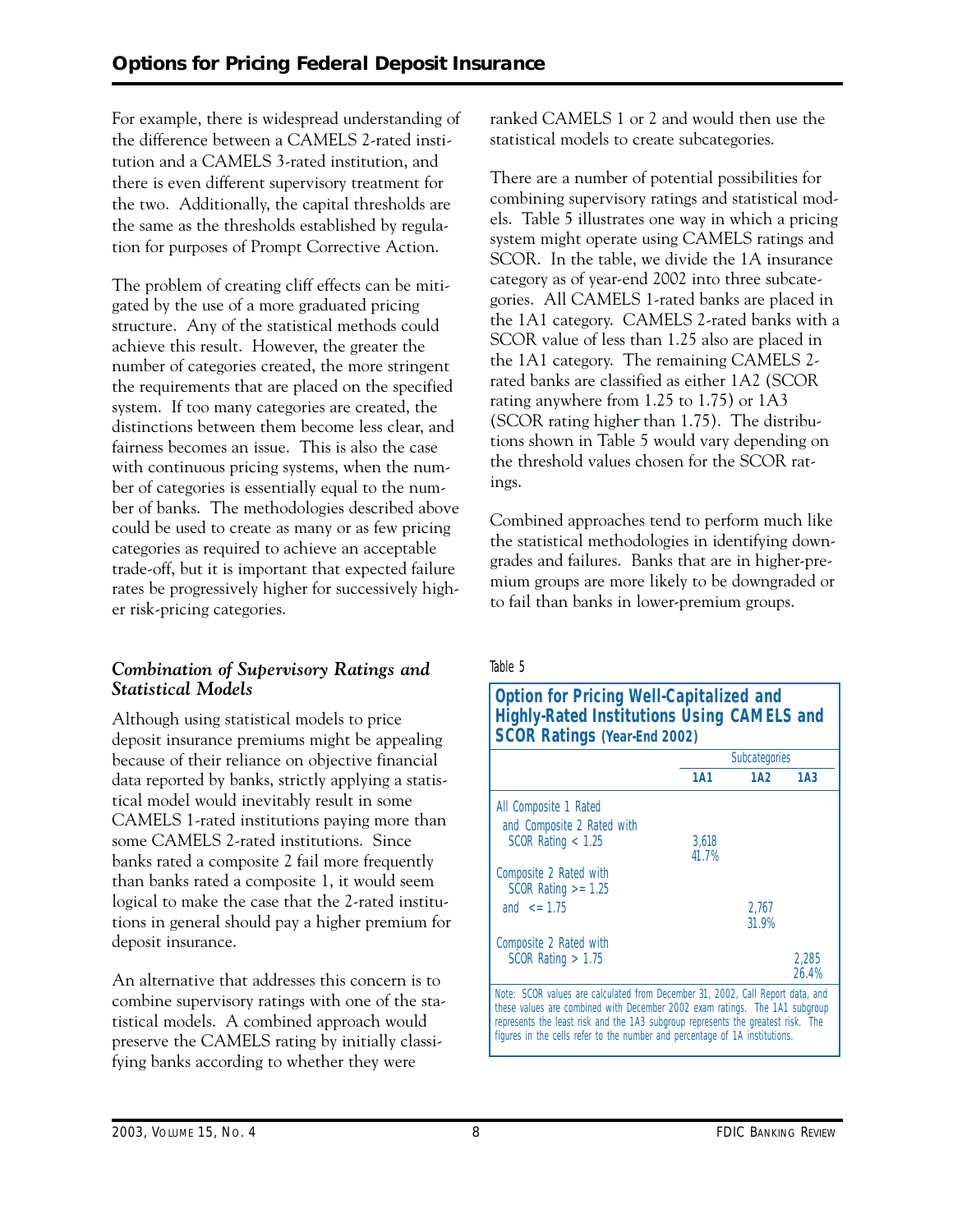## *Scorecard*

develop gradations of risk for each variable than equity alone. In addition, we believe that including loss reserves could crea<br>in the failure-prediction model, thus less-<br>in the failure-prediction model, thus lessening the cliff effects. The original example of a scorecard appeared in the Table 6 recommendations paper in April 2001. Since then, we have held numerous meetings with other regulators, industry groups, and academics to solicit ideas on the scorecard. The comments received from these groups led us to make adjustments to correct for criteria that unduly penalized a particular class of banks. Other changes were designed to improve the estimation techniques that had been used to create the original scorecard. The most significant change is that the failure-prediction model was reestimated for banks in the 1A insurance category only, rather than for the entire industry.

Table 6 shows the most recent version of the scorecard. In this example, the 1A category of the current pricing matrix (table 1) is divided into three subcategories. The scoring framework allows banks to be classified as 1A1 (least risk), 1A2, or 1A3 (most risk). The noncorefunding adjustment factor at the bottom of the table is included to address the unique funding strategies used by large banks and is discussed more fully below. This version of the scorecard places greater emphasis on asset-quality measures than the original scorecard. This version also includes more gradations of risk within each of the three subcategories. The modified scorecard does maintain the net income, noncore funding, and equity elements of the original scorecard, but the weight placed on these measures has been reduced, as would be more appropriate for CAMELS 1- and 2 rated banks. Also, the equity measure has been changed to include loss reserves.9

The scorecard uses an expert system to <sup>9</sup> This equity measure, which includes loss reserves, performed better in statistical tests develop gradations of risk for each variable than equity alone. In addition, we believe th

| <b>Scorecard</b><br>(Weightings Based on Well-Capitalized and Highly-Rated<br><b>Institutions Only)</b>                                                                                                                                                                                        |                                                                                           |                                        |                                |
|------------------------------------------------------------------------------------------------------------------------------------------------------------------------------------------------------------------------------------------------------------------------------------------------|-------------------------------------------------------------------------------------------|----------------------------------------|--------------------------------|
|                                                                                                                                                                                                                                                                                                |                                                                                           | Range of<br><b>Scores</b>              | <b>Maximum</b><br><b>Score</b> |
| <b>Scoring Factor</b>                                                                                                                                                                                                                                                                          |                                                                                           |                                        |                                |
| Nonaccrual Loans / Total Assets                                                                                                                                                                                                                                                                | < 0.5%<br>$= 0.5 - 1.0\%$<br>$= 1.0 - 1.5%$<br>$= 1.5 - 2.0\%$<br>$= 2.0 - 2.5%$<br>>2.5% | 30<br>26<br>23<br>21<br>20<br>$\theta$ | 30                             |
| Loans Past Due 90+ Days / Total Assets                                                                                                                                                                                                                                                         | < 0.5%<br>$= 0.5 - 1.0\%$<br>$= 1.0 - 1.5%$<br>$= 1.5 - 2.0%$<br>$= 2.0 - 2.5%$<br>> 2.5% | 25<br>22<br>20<br>18<br>13<br>$\theta$ | 25                             |
| ORE / Total Assets<br>$~< 0.5\%$<br>$= 0.5 - 1.0\%$<br>$= 1.0 - 1.5%$<br>$= 1.5 - 2.0\%$<br>$= 2.0 - 2.5%$<br>>2.5%                                                                                                                                                                            |                                                                                           | 20<br>16<br>14<br>12<br>11<br>$\theta$ | 20                             |
| Loans Past Due 30-89 Days / Total Assets < 0.5%                                                                                                                                                                                                                                                | $= 0.5 - 1\%$<br>$= 1 - 1.5%$<br>$= 1.5 - 2%$<br>$= 2 - 2.5%$<br>>2.5%                    | 14<br>12<br>10<br>9<br>8<br>$\Omega$   | 14                             |
| Pretax Net Operating Income / Average Assets > 0.5%                                                                                                                                                                                                                                            | $= 0 - 0.5%$<br>$< 0\%$                                                                   | 7<br>4<br>0                            | 7                              |
| Noncore Funding / Total Assets $\leq$ 40%                                                                                                                                                                                                                                                      | >40%                                                                                      | 3<br>$\Omega$                          | 3                              |
| Equity & Reserves / Total Assets > 7.0%                                                                                                                                                                                                                                                        | $\epsilon$ = 7.0%                                                                         | 1<br>0                                 | 1                              |
| <b>Total</b>                                                                                                                                                                                                                                                                                   |                                                                                           |                                        | 100                            |
| <b>Application of Scoring Framework</b><br>If institution is 1A and total score is $> = 97$ , classify as<br>If institution is 1A and total score is $\langle 97 \rangle$ and $\langle 87 \rangle$ and $\langle 87 \rangle$ as<br>If institution is 1A and total score is $< 87$ , classify as |                                                                                           |                                        | 1A1<br>1A2<br>1A3              |
| Adjustment Factor if Noncore Funding / Total Assets > 40%                                                                                                                                                                                                                                      |                                                                                           |                                        |                                |
| Market Adjustment for Standard and Poor's AA- or Better<br>Market Adjustment for Standard and Poor's A- to A+<br>Market Adjustment for Standard and Poor's BBB+ or Worse                                                                                                                       |                                                                                           | 3<br>1<br>0                            |                                |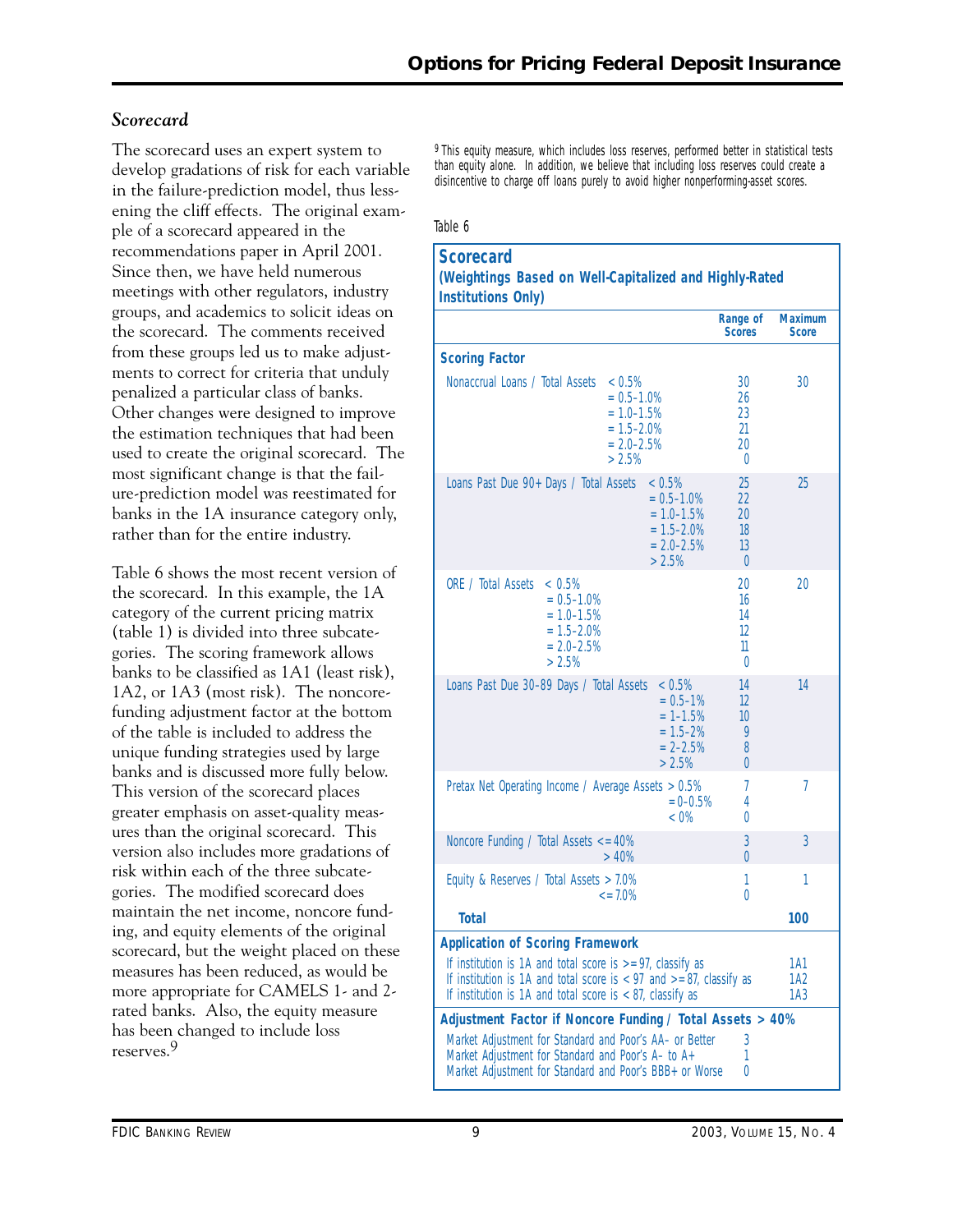this category in 1985. Thus, a certain amount of Table 7 shows the distribution that would have resulted under this structure. It is clear that the distribution can shift significantly over different periods. Although 43 percent of the banks would have been classified in the best category at the end of 2002, only 24 percent would have been in migration into and out of categories can be expected as the banking industry passes into and out of periods of stress.

| ٦<br>× |  |
|--------|--|
|--------|--|

| $(1985 - 2002)$ | on the Scorecard | <b>Highly-Rated Institutions Based</b> | <b>Distribution of Well-Capitalized and</b> |
|-----------------|------------------|----------------------------------------|---------------------------------------------|
|                 |                  | Subcategories                          |                                             |
| Year            | <b>1A1</b>       | 1A2                                    | 1A <sub>3</sub>                             |

| 2002 | 43.5%                                                             | 38.6% | 17.9%                                                           |
|------|-------------------------------------------------------------------|-------|-----------------------------------------------------------------|
| 2000 | 44.5                                                              | 38.0  | 17.6                                                            |
| 1995 | 45.5                                                              | 42.2  | 12.3                                                            |
| 1990 | 30.0                                                              | 43.3  | 26.7                                                            |
| 1985 | 23.8                                                              | 41.4  | 34.9                                                            |
|      | basis of their reported financial ratios at year-end and are then |       | Note: For each selected year, 1A institutions are scored on the |

basis of their reported financial ratios at year-end and are then placed into one of the three subcategories demarcated in the section of table 6 called "Application of Scoring Framework".

## **Relative Merits of Proposed Pricing Options**

To recap, the pricing options presented here for banks (other than large banking organizations) include expanded use of supervisory ratings, use of statistical models (both in a continuous and discrete format), use of a combination of statistical models and supervisory ratings, and a scorecard that uses expert judgment in conjunction with a statistical model. How do these options fare relative to the desirable attributes outlined earlier?

#### *Accuracy*

We can compare accuracy, or the ability to differentiate risk, through the use of power curves for each of the deposit insurance pricing options discussed. Figure 3 is a power curve that represents how well each of the options performs in identifying failures. The horizontal axis of the figure shows the percentage of total institutions scored by each method. The institutions are sorted left to right, from those having the worst score (most likely to fail) to those having the best score. The vertical axis shows the cumulative percentage of total failures identified. The point identified on the figure shows that the first 10 percent of the institutions ranked according to SCOR values contained 62 percent of the total failures. The closer the curve is to the upper-left corner of the graph, the more accurate the particular method is at identifying failures. The diagonal line essentially represents a system with no predictive power, where the number of failures identified is proportional to the percentile of observations.

A failure identification score can be developed by measuring the area between an option's respective curve and the diagonal line. Based upon this score, the CAMELS-downgrade model has the most predictive power (37.05), followed by the failure-prediction model (35.66), the scorecard (28.49), and finally the supervisory-based structure (16.74).10

#### *Simplicity*

The supervisory ratings approach has an advantage over the other options when considering simplicity because of the level of familiarity with and acceptance of the CAMELS rating system. The CAMELS rating system is well understood and accepted by the banking industry, and broad agreement exists as to what each of the five ratings means in terms of a bank's condition. In contrast, the statistical models are more complicated than other methods. They also are less

10 This is not to say that supervisory ratings are inaccurate. Rather, CAMELS ratings provide a relatively broad measure of risk. They are good at separating healthier institutions from those showing more pronounced financial weaknesses, but are not specifically designed to differentiate among better-rated institutions. The statistical models, on the other hand, were developed to fit the historical failure and CAMELS downgrade data. In a sense, they are designed to excel at tests of historical accuracy (ex post). It is not clear that statistical models would fare as well relative to CAMELS ratings going forward (ex ante), where the task is to identify emerging risk factors that may or may not be reflected in historical experience.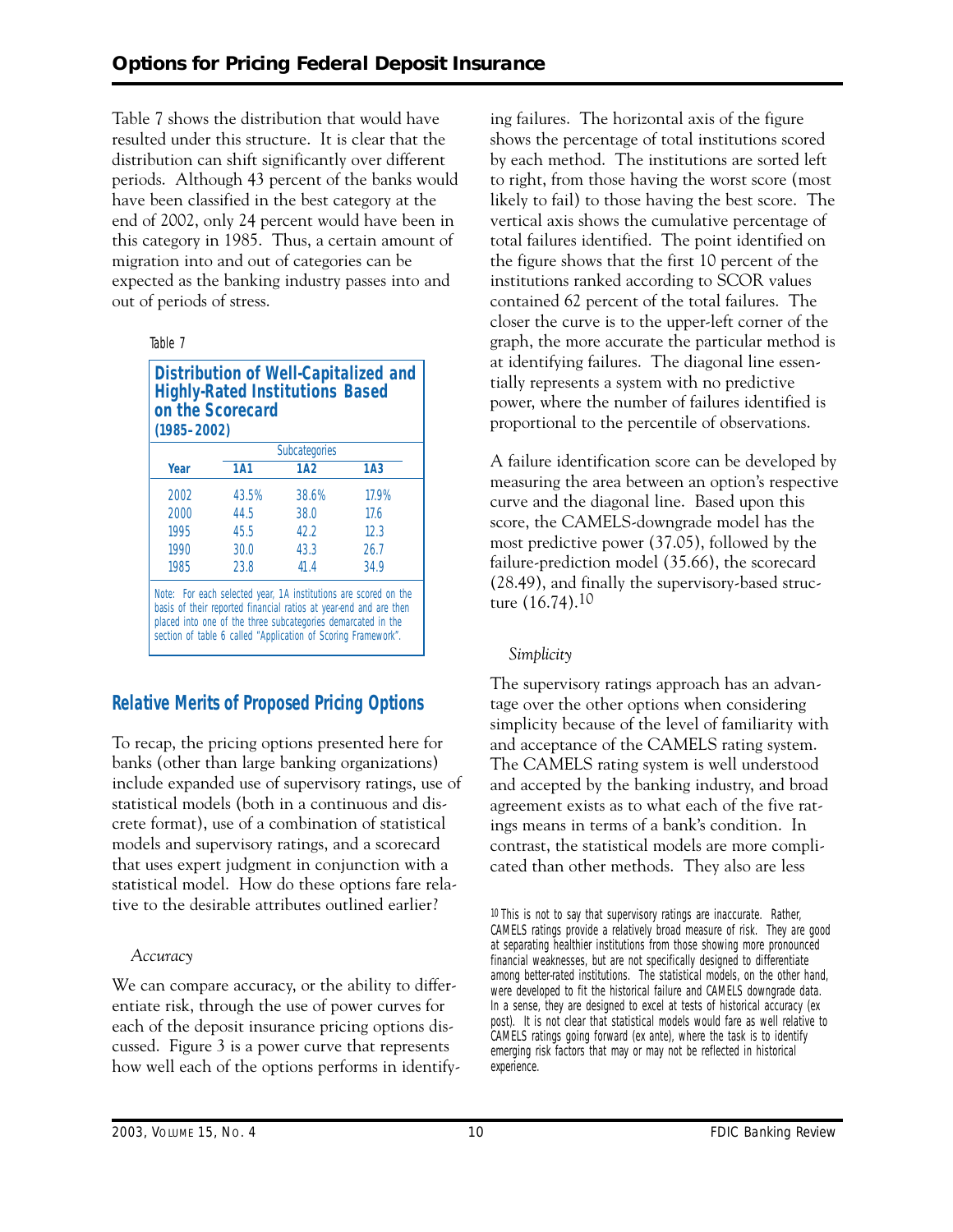transparent to insured institutions because the mechanics of the models are not observable. The scorecard represents an attempt to simplify the purely statistical approaches by combining an expert system with the failure-prediction model.

## *Flexibility*

The supervisory ratings approach also holds an advantage over the other options in terms of flexibility. When examiners assign a CAMELS rating, they have access to and can analyze a wide range of data, including information about management, underwriting, and various intangible factors. Statistical models and scorecard can never completely reflect the current financial condition of a bank because they rely on Call Report information and because they cannot be tailored to reflect the unique aspects of individual banks. With a supervisory ratings approach, changes in virtually any factor predictive of bank failure, as well as improvements in supervisors' ability to measure risk exposure, would automatically be incorporated into the deposit insurance pricing system. To achieve flexibility, the statistical models and scorecard would need to be updated with some frequency to ensure that they

#### Figure 3



continue to reflect the factors most closely associated with risk, thus making them more difficult to implement.

#### *Appropriate Incentives*

A supervisory approach also would best avoid perverse-incentive problems because examiners would verify on-site that operating results were achieved through safe and sound management practices. Supervisory and insurance ratings would therefore be closely aligned. Purely statistical approaches could create unintended incentive problems because they rely completely on Call Report data. The scorecard was designed to reduce the possibility of perverse incentives inherent in the statistical approach. The expert system incorporated into this approach would allow choices to be made regarding the factors used and threshold values to avoid these problems.

#### *Fairness*

 ness issue. A purely statistical approach probably CAMELS 2-rated institutions. A combined Even though a goal of each of the pricing options is to treat banks equitably, almost always there will be cases in which the classification of a particular bank may be seen as unfair. The combined supervisory ratings and statistical models approach was developed, in part, to address a fairwould result in some CAMELS 1-rated institutions paying higher premiums than some approach could prevent this outcome.

Another way to evaluate fairness is in terms of an option's objectivity. The statistical models are the most objective since they rely completely on a bank's reported data. The scorecard would be the next most objective, followed by the supervisory ratings approach, which would rely a great deal upon examiners' judgment.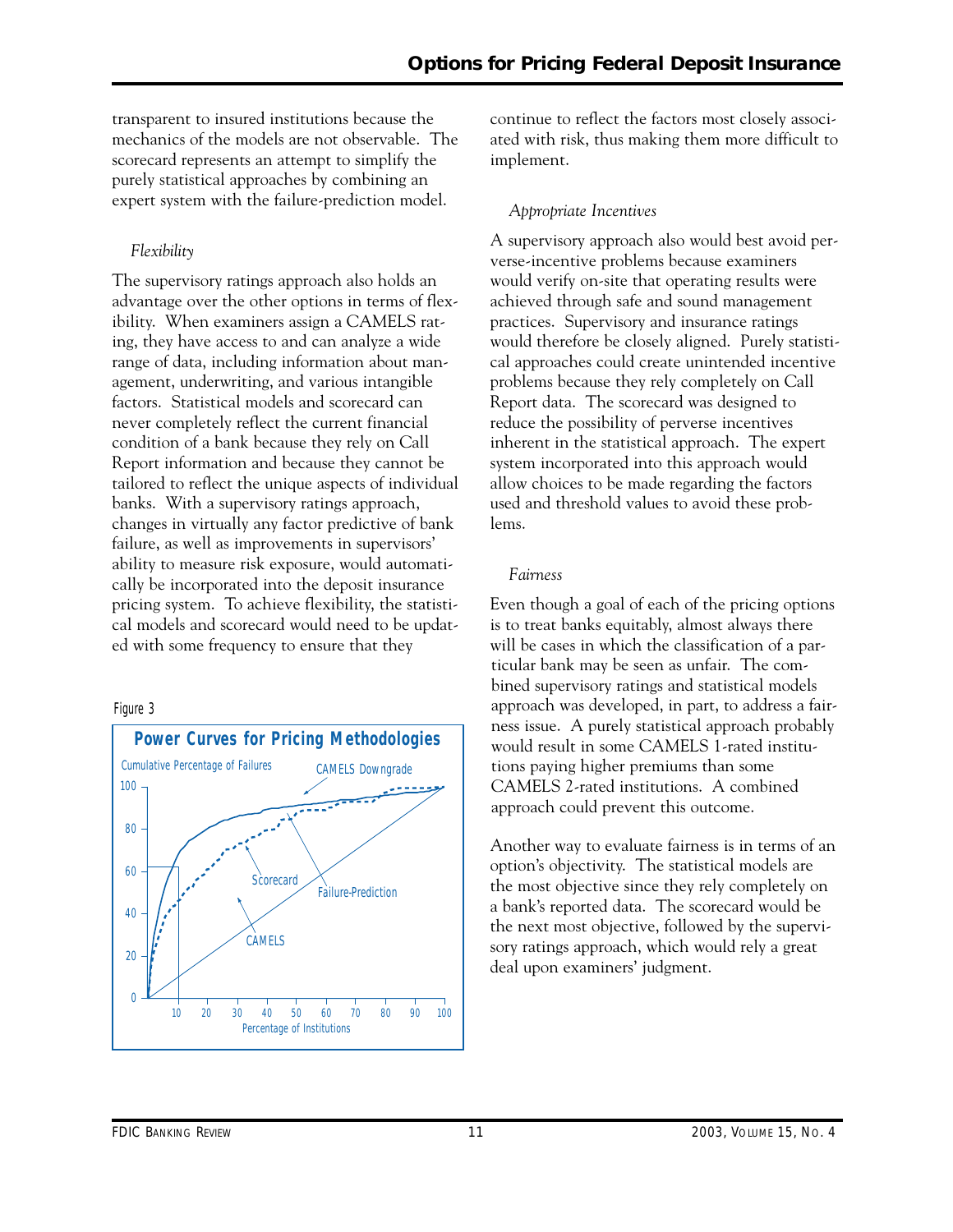## **Pricing Options for New Banks**

A separate pricing system is being considered for new institutions because of their special characteristics. Risks in new institutions often result from the fact that these institutions operate with unproven business plans in markets served by established competitors. The risks inherent in new institutions are not easily identified by the methods that can be useful for detecting risk in seasoned institutions. For instance, new institutions typically have high capital-to-asset ratios and low levels of problem assets compared with their seasoned-institution counterparts, yet new institutions have generally displayed a higher failure rate than seasoned institutions. As a result, pricing structures that rely on financial ratios would be less effective in identifying risk in new institutions.

 ness plans. Conversely, using a period longer No consensus exists as to when a new bank takes on the characteristics of a seasoned institution. For purposes of deposit insurance pricing, we define new banks as those existing for five years or less. Figure 4 shows that at the end of this five-year period, failure rates of new institutions approach failure rates of seasoned institutions. Moreover, five years should allow new institutions enough time to confirm the viability of their busithan five years could discourage bank formation because of the relatively higher premiums to be paid by new institutions.

Two options for setting the assessment rate for new institutions are currently being considered. They are based on the premise that, although new banks should pay a risk premium that reflects their historical failure experience, the premium

should not be so high as to discourage new firms from entering the industry. The two options are (1) automatically charge new institutions the highest rate paid by well-capitalized, highly-rated banks, or (2) charge new institutions a separate rate. The difference between the two lies in the maximum rate that could be charged to these new institutions.

In the second option—charging new institutions a separate rate—the assessment rate for these new institutions could be based on the historical risk profile of new institutions as a group, and the rate could be capped so that these new institutions would pay a rate lower than the rate paid by institutions that are less than well capitalized and not highly rated. As in option 1, new institutions that fall outside the best insurance assessment risk class would pay the same rate as other institutions in their particular class.

#### Figure 4

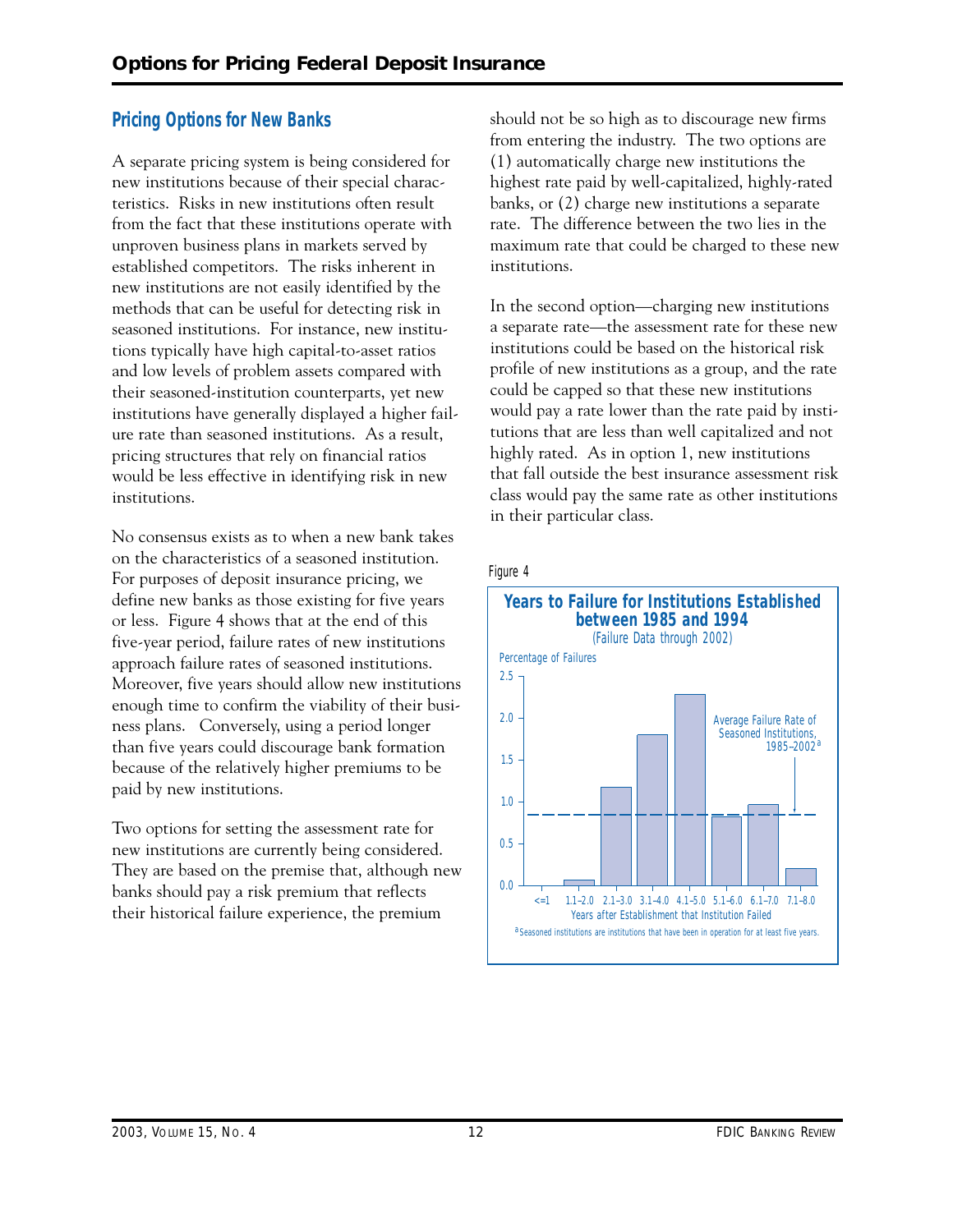## **Pricing Options for Large Banks**

Large banks also have special characteristics, which may not be captured by the more traditional approaches to risk assessment. This unique status is explicitly acknowledged by FDICIA, which allows for separate pricing based on institution size. Although a pricing system that relies primarily on financial ratios derived from Call Report data may be suitable for small and medium-sized banking institutions, it may not be the best approach to identifying and equitably charging for risk in larger, more complex institutions.

In the long term, Basel II holds some promise for pricing large bank risk because it incorporates default probabilities derived from the institutions' own internal credit-risk models.11 Such a system will not be possible before the Basel II capital guidelines are implemented (the scheduled date is 2007). In the meantime, information derived from the financial markets—alone or in combination with supervisory information—may provide a more accurate way to evaluate and price risk in large and complex organizations than an accounting-based system.

Developing a pricing system specifically for large and complex banking organizations will first require establishing criteria to select the institutions that would be subject to such an alternative system. The simplest and most commonly used criterion for delineating the group of large and complex banking organizations is asset size. Another criterion could be market capitalization, or a measure of complexity such as market participation or foreign operations.

Aside from the criterion used to define large banks, the ability to implement a pricing system that relies upon financial market data depends upon the availability of market data for these larger institutions. Equity data are generally available for most large banking companies.

However, other market data, such as subordinated debt price quotes, are not available for several large banks.

#### *Pricing Framework Based on Supervisory Ratings*

A simple method for categorizing large, well-capitalized and highly-rated institutions according to risk is the method already proposed for small and medium-sized banks: creating two or more subgroups based on CAMELS ratings. Using supervisory ratings to set assessment rates for large institutions is appealing for several reasons. Large banking organizations are subject to frequent and thorough on-site review. Continuous supervision programs, which provide real-time and continuous evaluations of risk, have been established by the Office of the Comptroller of the Currency, the Federal Reserve Board, and the FDIC. Also, ratings assigned by regulators to large banks reflect information from a variety of sources, including the financial markets.

#### *Pricing Framework Based on Market Measures of Risk*

As the scale and complexity of the banking industry has increased, interest in using market information as a regulatory tool has grown. Regulators already use market signals extensively to monitor bank risk, and a variety of market indicators hold promise for pricing deposit insurance for large and complex institutions. These include price data such as stock price volatility and subordinated debt yield spreads; credit ratings assigned by companies such as Moody's, Standard and Poor's (S&P), and Fitch; and estimated default frequencies calculated using option pricing-type models such as the one developed by KMV Corporation.12 A combination of these measures and others that might prove suitable—could provide a more robust and balanced pricing tool for large banks than one based entirely on either

<sup>11</sup> As the requirements of Basel II are formalized and as institutions opt to adhere to them, we would expect the FDIC to incorporate information about the bank's internal credit rating systems, operational risk, and market risk into its pricing of deposit insurance.

<sup>12</sup> KMV's model calculates a company's probability of default from its stock price volatility, current capital structure, and value of its assets.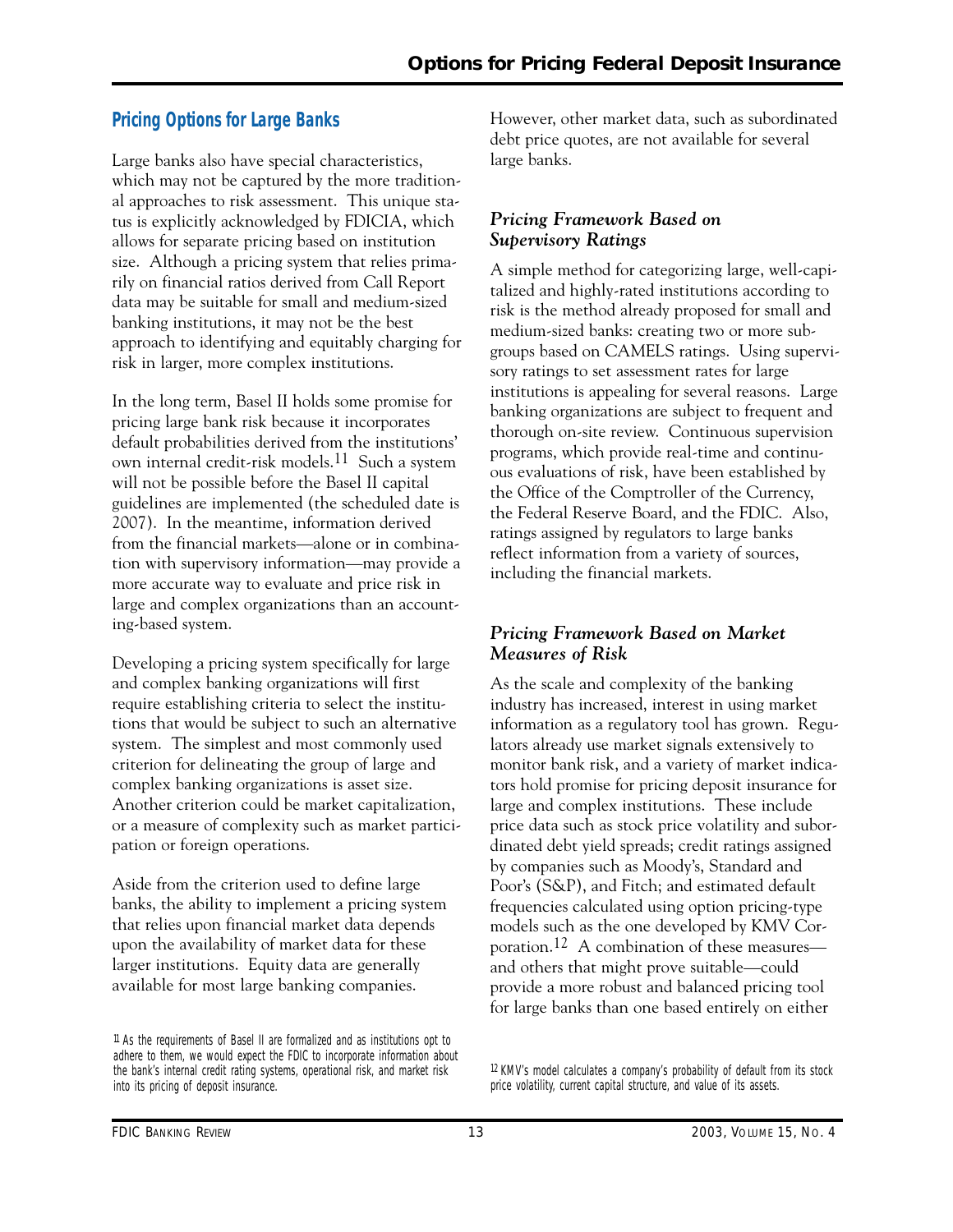supervisory ratings or financial ratios. A disadvantage of relying entirely on market measures is that the insurer would forgo the benefits of information gleaned by examiners with access to confidential information.

A key issue is whether the data used for insurance pricing should originate at the bank or the parent holding-company level. In general, data related to the depository institution are of greater value to the insurer, since they reflect the consensus opinions of investors about the condition and performance of the entity having the most direct access to the federal safety net. Data related to the depository institution are all the more important in light of the increasing diversification of financial holding companies into business lines unrelated to banking; market information about a parent company may not accurately reflect the performance of an insured subsidiary.

Unfortunately, market data are often unavailable at the insured-institution level. The equity and debt instruments that would provide information useful for deposit insurance pricing are more typically issued by the parent holding companies of banks. This practice may compel the use of holding-company data for pricing.

#### *Measuring the Predictive Ability of Market Factors*

Because so few large institutions have failed, insufficient data are available to establish statistical relationships between the probability of bank failure and market measures in the same way failure was correlated with Call Report data to develop the failure-prediction model. To establish the usefulness of market measures as predictive factors, therefore, we tested three market measures against supervisory downgrades from CAMELS 1 or 2 to CAMELS 3 or lower over the period from 1987 through 1999 for the largest 25 banks as of year-end 1999.

Figure 5 shows the degree to which stock price volatility has predicted downgrades. We calculated a coefficient of variation for stock price (as a measure of volatility) and grouped the institutions by high, medium, or low volatility. The bars in the figure show the percentage of banks in each category that were downgraded to a composite 3 rating or worse within two years of our calculation. The results show a relationship between stock volatility and supervisory downgrades, indicating that stock price volatility may be an effective way to differentiate institutions for pricing purposes.

Figure 6 shows how well S&P credit ratings perform in predicting CAMELS composite downgrades. These aggregate results show a certain degree of differentiation between higher and lower investment-grade ratings, and a significant differentiation between investment- and noninvestment-grade ratings.

Figure 5

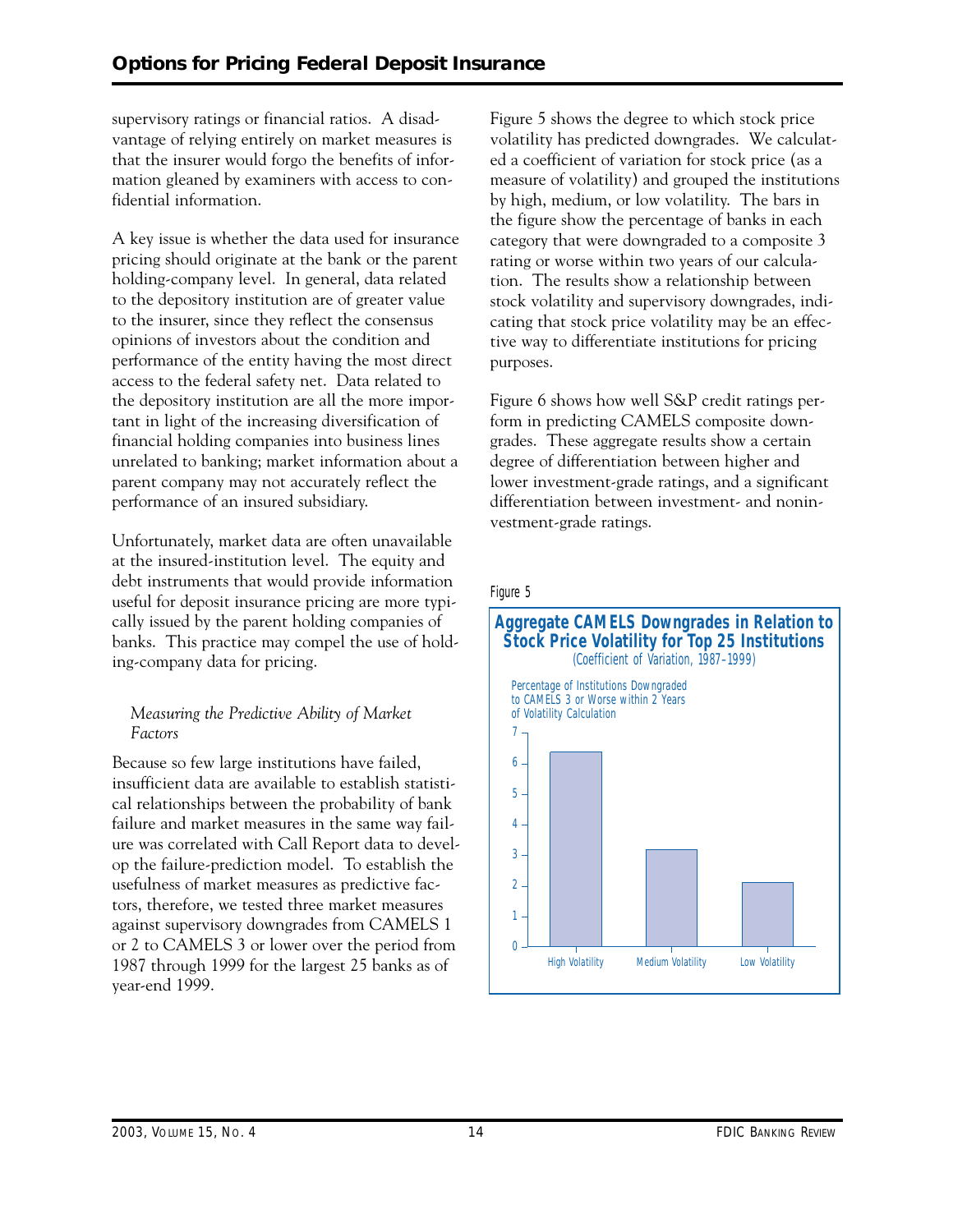subsequent two-year periods. Again, a correlation Figure 7 shows how KMV-estimated default frequencies perform in predicting downgrades during is evident between the market measure and higher probabilities of downgrades.

### *Methodology for Assigning Scores*

A large-bank pricing system using market measures could be constructed in a number of ways. One would be to use an individual measure—for example, credit ratings—on its own. Currently, S&P credit ratings for the parent companies of the 50 largest insured institutions range from AA– to BBB–. Given this fairly wide distribution, assessment rates could be assigned either to each credit rating category individually or to larger groups made up of more than one rating category. Alternatively, a combination of market measures could be weighted and summed to produce a single score per institution.

### *Pricing Framework Based on Combination of Supervisory and Market Measures*

Another way to create subcategories in the best insurance group would be to use supervisory ratings in combination with a select set of market





measures of bank risk. Such a system could take the form of either an integrated system in which supervisory ratings and market measures were combined and equally represented or a system in which market measures would serve as trip wires to adjust insurance classifications based mainly on supervisory ratings. An integrated system would require a method of weighting the various factors—composite ratings and market measures—to produce a single score.

 third category. In table 8, the composite 2-rated A pricing system with trip wires might incorporate any of the market measures mentioned above (or others, such as price-to-book ratios) to adjust institution scores after the institutions had initially been categorized by supervisory ratings. For example, banks might be placed into separate CAMELS 1 and CAMELS 2 categories, and CAMELS 2-rated institutions that had relatively poor credit ratings might then be relegated to a group is subdivided into two categories: those with S&P credit ratings of A– or better (the 1A2 group) and those with ratings worse than A– (the 1A3 group). Similarly, high subordinated debt yield spreads, high stock price volatility, or low price-to-book ratios might serve as the secondary means of differentiation.

#### Figure 7

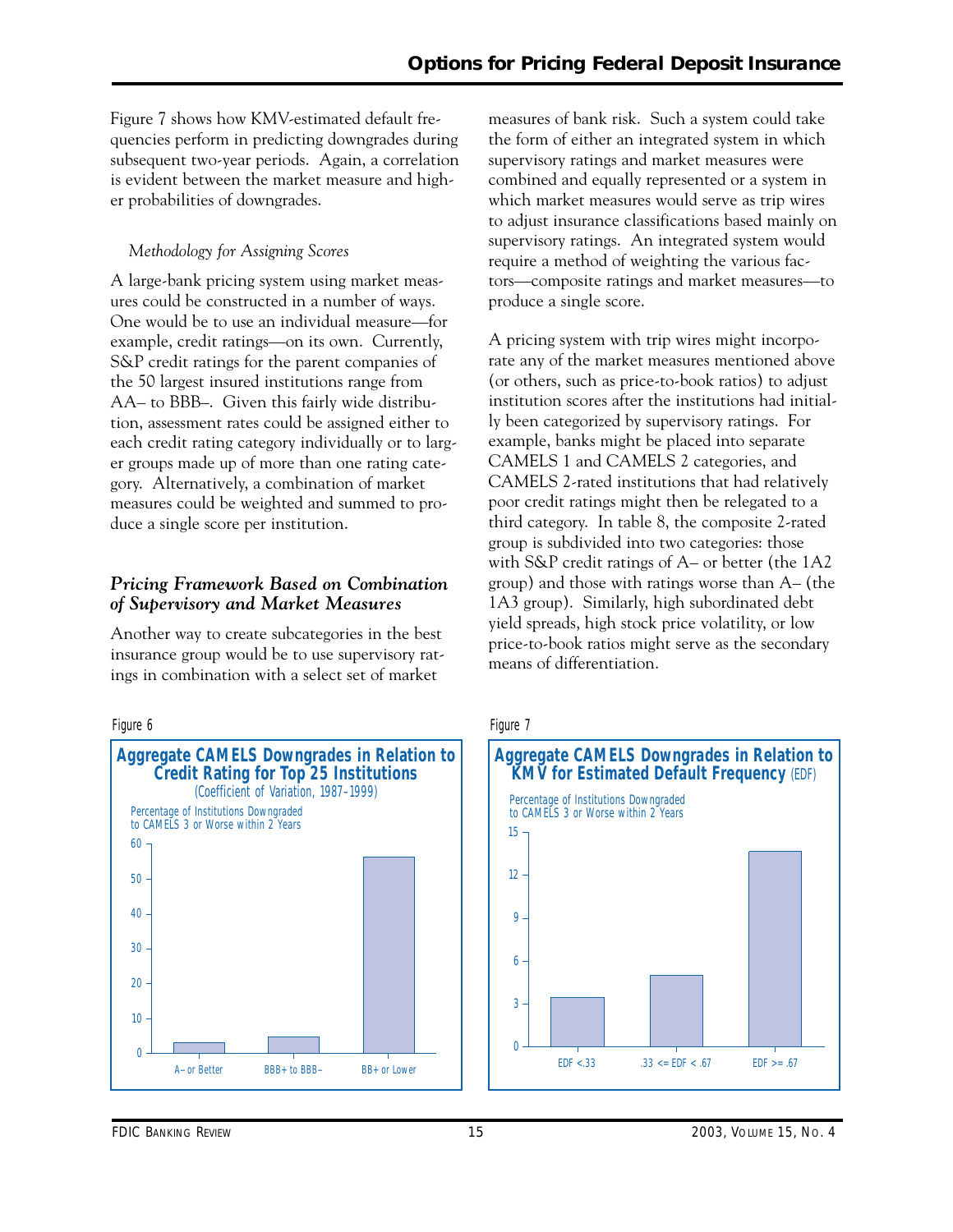#### *Pricing with a Scorecard*

The disadvantages of using a financial ratio-based pricing system for large banks are discussed above. However, it may be possible to modify the scorecard approach in ways that would eliminate unintended adverse effects on large banks. Larger institutions tend to be penalized by the noncore funding component of the scorecard because they often operate with higher levels of wholesale funding and lower levels of capital than the smaller institutions that compose the bulk of observations used to calibrate the scorecard risk weights. To compensate, selected market measures could be incorporated into the scorecard either to replace certain of its elements as measures of risk or to offset elements that unduly penalize large banks. One approach we explored is the use of credit ratings.

#### Table 8

| <b>Options for Pricing Large Institutions</b><br><b>Using CAMELS Ratings with Credit Ratings</b><br>(Year-End 2002) |             |               |                 |  |
|---------------------------------------------------------------------------------------------------------------------|-------------|---------------|-----------------|--|
|                                                                                                                     |             | Subcategories |                 |  |
|                                                                                                                     | 1A1         | 1A2           | 1A <sub>3</sub> |  |
| Composite 1 Rated                                                                                                   | 15<br>32.6% |               |                 |  |
| Composite 2 Rated<br>and Credit Rating A- or better                                                                 |             | 24<br>52.2%   |                 |  |
| Composite 2 Rated<br>and Credit Rating Worse than A-                                                                |             |               | 15.2%           |  |

For example, the lowest section of table 6 (see page 9) shows the part of a revised scorecard that includes an adjustment for institutions' S&P credit ratings. The rating adjustment relates to a bank's noncore funding score: banks that have ratings of A– or better receive an upward scoring adjustment to reflect their enhanced ability to obtain capital in the debt markets. Table 9 shows the effect of the rating adjustment on the distribution of large-bank rankings based on the modified scorecard. The rating adjustment results in an increase in the percentage of large banks placed in the risk category 1A1, though this percentage remains below the percentage of small banks in the 1A1 category. The percentage gap between large and small 1A1 institutions may reflect the relatively stronger asset-quality measurements for smaller institutions.

| Distribution of Well-Capitalized and<br><b>Highly-Rated Institutions by Size Based on</b><br>the Scorecard (Year-End 2002)                                                                                                                                                                                                                                                 |            |               |                 |  |  |  |  |
|----------------------------------------------------------------------------------------------------------------------------------------------------------------------------------------------------------------------------------------------------------------------------------------------------------------------------------------------------------------------------|------------|---------------|-----------------|--|--|--|--|
|                                                                                                                                                                                                                                                                                                                                                                            |            | Subcategories |                 |  |  |  |  |
|                                                                                                                                                                                                                                                                                                                                                                            | <b>1A1</b> | 1A2           | 1A <sub>3</sub> |  |  |  |  |
| <b>Small Banks</b>                                                                                                                                                                                                                                                                                                                                                         | 43.5%      | 38.5%         | 18.0%           |  |  |  |  |
| Large Banks <sup>a</sup> with Noncore<br><b>Funding Adjustment</b>                                                                                                                                                                                                                                                                                                         | 36.7       | 57.1          | 61              |  |  |  |  |
| Large Banks <sup>a</sup> without<br>Noncore Funding Adjustment                                                                                                                                                                                                                                                                                                             | 32.7       | 59.2          | 8.2             |  |  |  |  |
| <i>Note:</i> The scorecard-derived scores (see table 6) produce the distribution shown<br>here. In the scorecard, the adjustment for noncore funding rewards institutions<br>rated by S&P as AA- or better with a 3-point upward adjustment, and institutions<br>rated $A-$ to $A+$ with a 1-point upward adjustment.<br>a Large banks are the top 50 banks by asset size. |            |               |                 |  |  |  |  |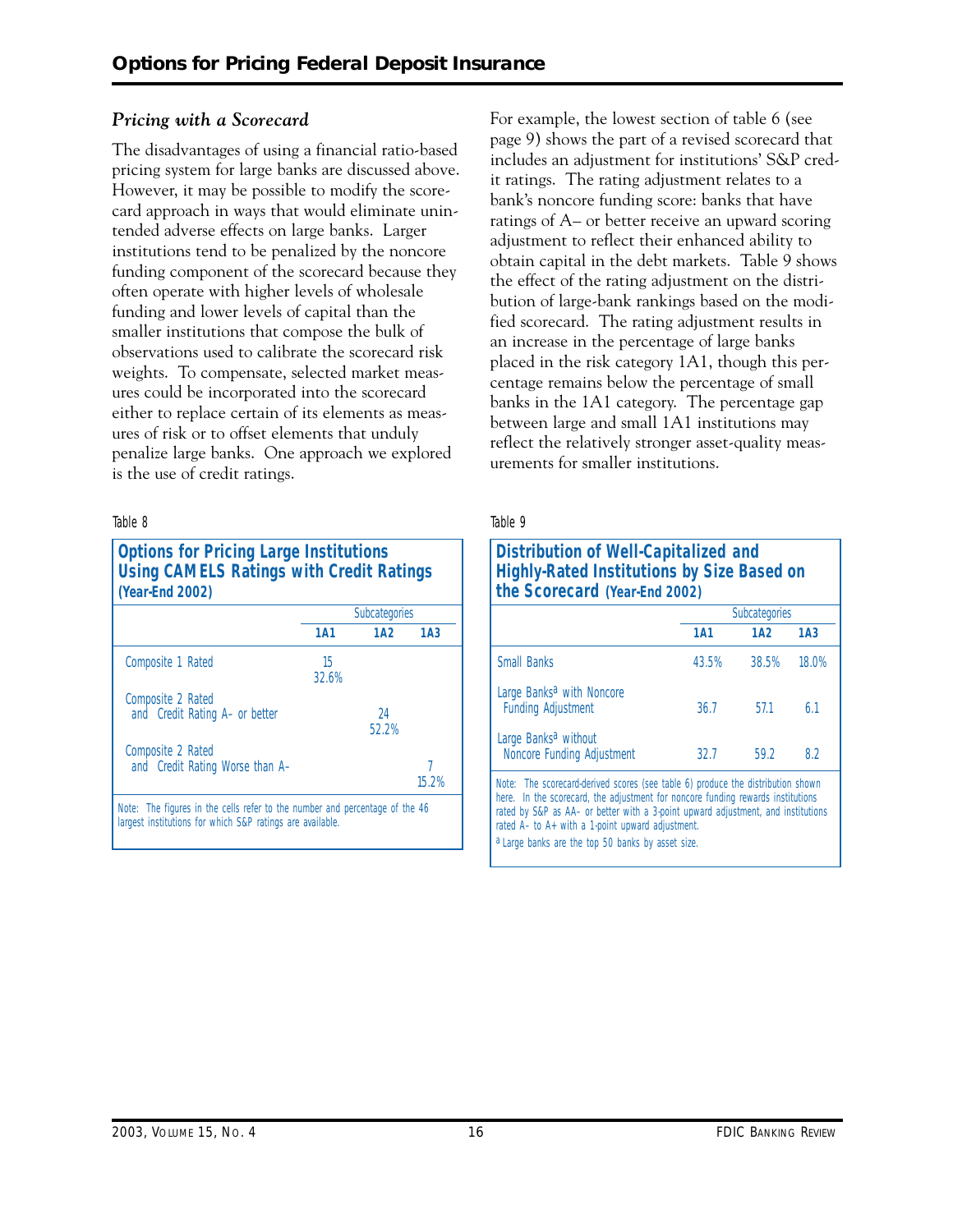## **Conclusion**

All the options discussed in this article involve trade-offs among the desirable attributes of a deposit insurance pricing system. As applied to historical data, the statistical approaches tend to provide greater risk differentiation than the supervisory ratings approach but also tend to be more complex, more difficult to implement, and more likely to create unintended perverse incentives. The scorecard has an advantage over pure statistical models in terms of simplicity, flexibility, and incentives, but it is less accurate.

The combined statistical and supervisory approach was presented as an option that can ensure that CAMELS 1-rated institutions never pay more than CAMELS 2-rated institutions. Also, the combined approach supplements the informational content of the CAMELS ratings with the more recent information reported in Call Reports. However, the combined approach does not eliminate all the disadvantages of either of the two pure approaches. For example, if a combined methodology breaks the well-capitalized and highly-rated group of institutions into three or four subcategories, there is still the

potential for cliff effects—small changes in a measured variable that produce large changes in the deposit insurance premium. In addition, a combined system is more complex than a system based on CAMELS ratings alone.

Nonetheless, combining the statistical and supervisory approaches can mitigate several of the concerns relating to either approach in isolation. The combined approaches and perhaps the scorecard approach provide the opportunity to make practical trade-offs and achieve the right balance among desirable attributes and policy objectives.

Separate deposit insurance pricing options were presented for new banks to address their special characteristics. Additional options also were presented for large banks that incorporate market data, which may better identify risk in larger, more complex institutions. Ultimately, the selection of one or another approach will reflect a particular weighting of the desirable attributes and a judgment regarding the approach that achieves the best balance.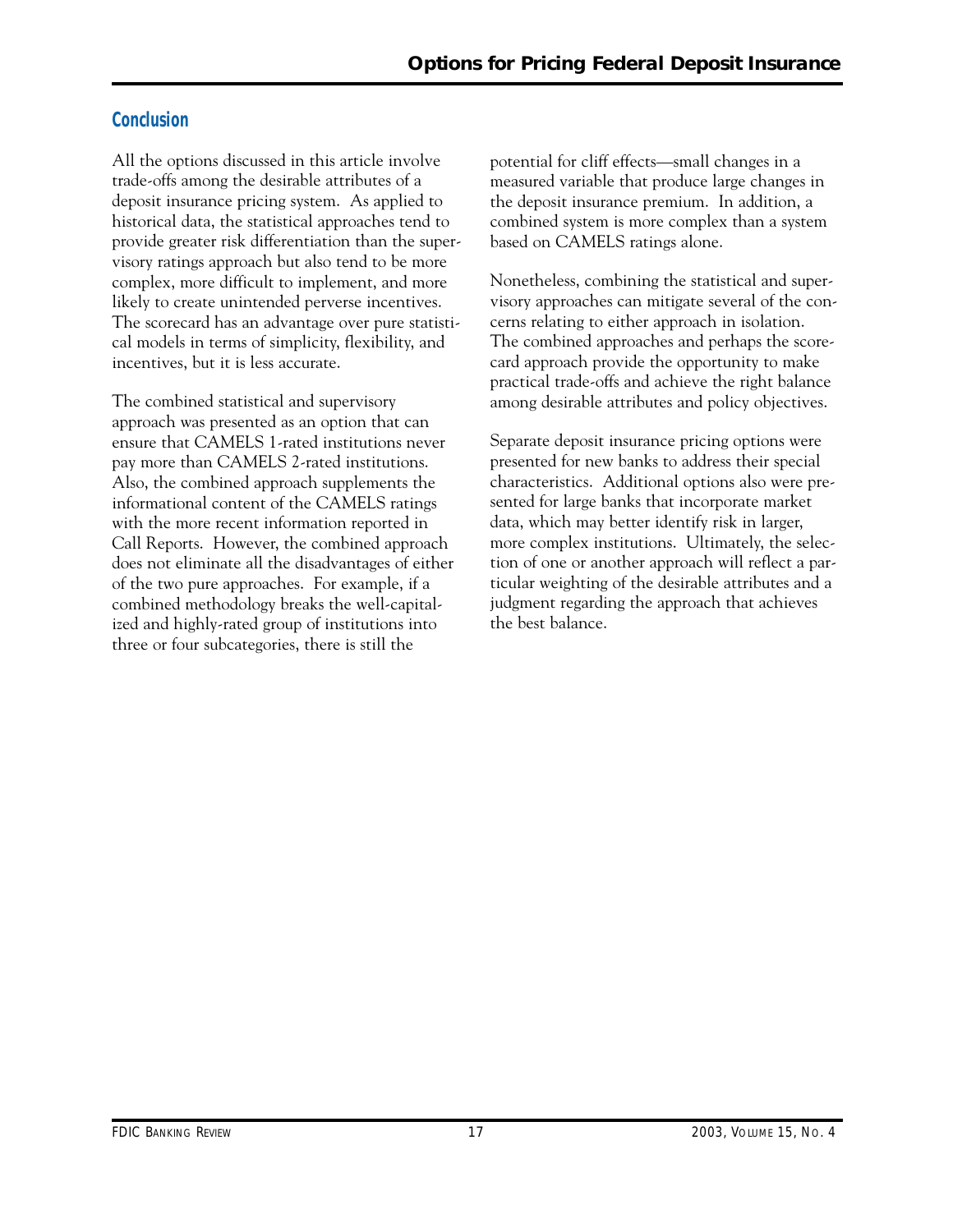## **Evaluating the Vulnerability of Banks and Thrifts to a Real Estate Crisis**

*Charles Collier, Sean Forbush, and Daniel A. Nuxoll\** 

As part of its extensive off-site monitoring efforts, the Federal Deposit Insurance Corporation (FDIC) has evaluated banks' and thrifts' vulnerability to the stress of a real estate crisis similar to the crisis that occurred in New England in the early 1990s.<sup>1</sup> Asking what would happen to banks and thrifts today if the real estate market were to experience a downturn similar to the one in New England a decade ago, we developed the history of the collapse of the New England real estate market into a stress test—the Real Estate Stress Test (REST) that produces ratings comparable to the CAMELS ratings.2 The REST ratings indicate the severity of the exposure to real estate and therefore identify institutions that appear vulnerable to real estate

\* All the authors are on the staff of the Federal Deposit Insurance Corporation (FDIC). Charles Collier and Sean Forbush are with the Division of Supervision and Consumer Protection (DSC), Collier as chief of the Information Management Section and Forbush as a senior financial analyst. Daniel Nuxoll is with the Division of Insurance and Research (DIR) as a senior economist. This article reports the results of a close collaboration among numerous people in both the DSC and the DIR. In addition, the staff of the FDIC's San Francisco Regional Office encouraged the project and provided the authors with helpful comments.

problems. The ratings direct the attention of examiners to particular institutions and indicate that the FDIC should be especially concerned about the management of real estate lending at these institutions. Poor practices there could expose the FDIC to substantial losses.

In addition, REST is able to identify particular areas of the country where a high fraction of the banks and thrifts are vulnerable—areas where the real estate markets might be of concern to bank examiners. Although these markets may be healthy at the moment, the extent of bank lending in them means that the FDIC must pay particular attention to conditions there.

The results of our research with REST indicate that the institutions most vulnerable to real estate crises today are headquartered in the West and a

The opinions expressed here are those of the authors and do not necessarily reflect the views of the FDIC.

<sup>&</sup>lt;sup>1</sup> See Collier et al. (2003) for a more general discussion of the objectives and methods of the FDIC's off-site models.

<sup>2</sup> CAMELS ratings are based on examiners' assessments of **C**apital, **A**sset quality, **M**anagement, **E**arnings, **L**iquidity, and market **S**ensitivity. The ratings range from 1 to 5, with 1 being the best. Banks and thrifts with a rating of 1 or 2 are considered sound, whereas supervisors have definite concerns about institutions with a rating of 3. Institutions with a rating of 4 or 5 are considered problem banks. The Sensitivity rating was added only in 1997, so strictly speaking, ratings before that year are CAMEL ratings. This article uses "CAMELS" throughout, despite the anachronism.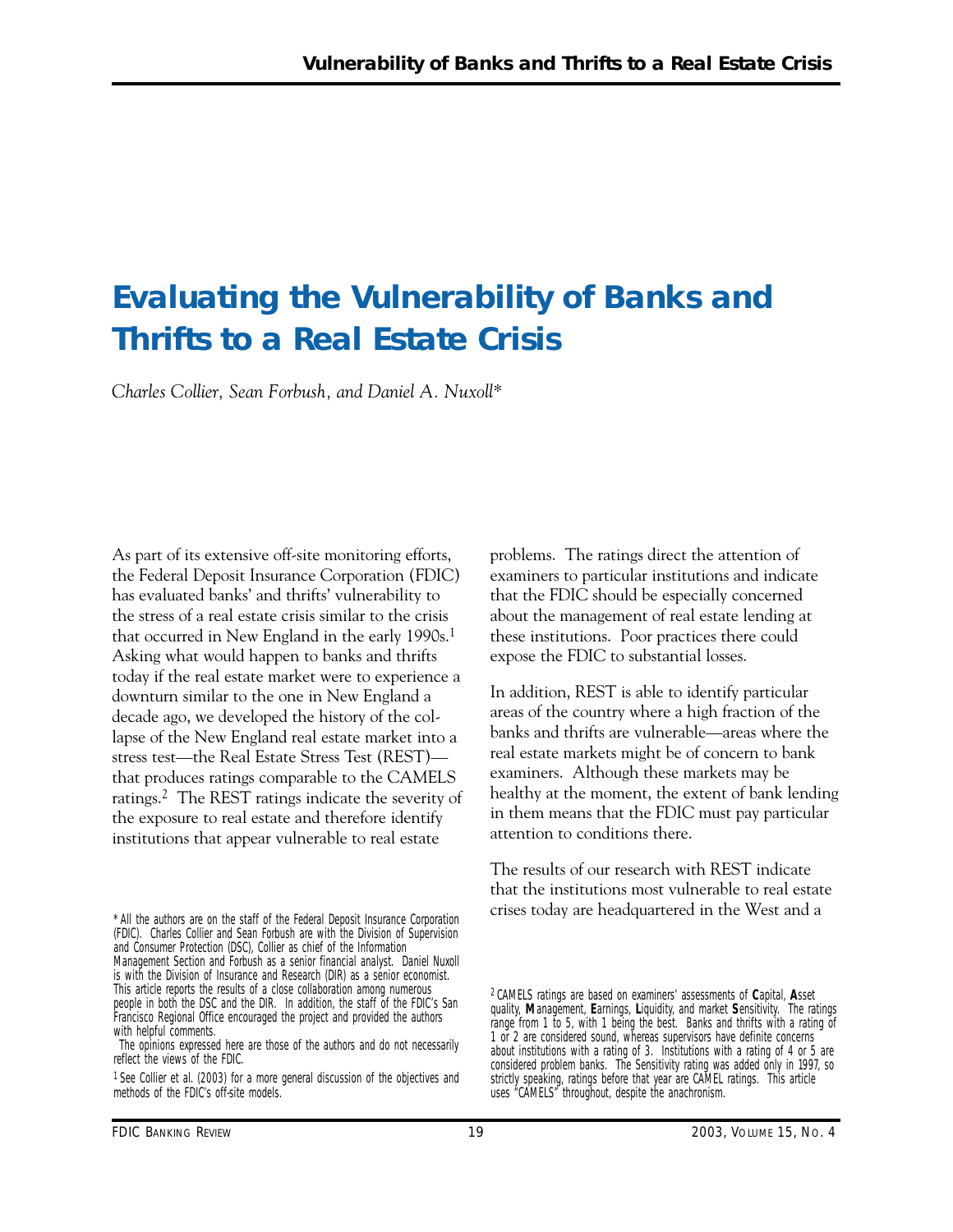handful of southern cities.<sup>3</sup> The real estate markets in these locations are currently healthy, but because banks—and by extension the FDIC—have substantial exposure to these markets, bank supervisors need to be especially alert to any indication of problems there.

 particularly risky. Many accounts of the savings We also find that the most critical risk factor is construction lending, a finding that confirms the conventional wisdom that construction lending is and loan crisis of the late 1980s and early 1990s discuss commercial and residential construction projects that went awry.4

Because the stress test was developed on data from New England, it may well reflect the distinctive characteristics of events in that region. However, when REST was backtested on data from Southern California in the late 1980s and early 1990s, it was successful in identifying institutions that later had problems. More importantly, REST was also successful in identifying troubled banks in parts of the country where real estate downturns were moderate. These successes suggest that even if a repetition of the severe problems of New England or Southern California is very unlikely, REST can still help identify banks that might suffer difficulties during less severe real estate downturns.

The REST model should not be interpreted as a condemnation of construction lending. The model does, however, emphasize that risk control is especially important for these loans. The success of a construction loan depends on the future, not the present, of the real estate market, so construction lending is intrinsically more risky

3 Clearly, our project is most directly related to the FDIC's function as an insurer, not a supervisor. Consequently, this article discusses all banks and thrifts, whether or not they are supervised by the FDIC.

It must also be observed that banks are identified by their headquarters. Consequently, for purposes of this stress test, the Bank of America is located in Charlotte, N.C., although the vast majority of its business is outside the Charlotte metropolitan statistical area and outside the state of North Carolina. However, the number of megabanks is relatively small, and few of the banks in our project have many operations that are outside a small area. 4 A number of popular accounts—for example, see Mayer (1990), chapter 5 report that Edwin Gray, the chairman of the Federal Home Loan Bank Board from 1983 to 1987, became aware of the depth of the S&L crisis while watching a videotape of abandoned projects in the Dallas area.

than forms of lending that are secured by liens on real property.

The obvious question is why one should focus on New England. There are three reasons. First, problems among the banks in New England can be traced directly to the real estate market.<sup>5</sup> Second, the number of banks in the region was large enough that statistical models can be estimated relatively easily. Third, the New England experience is hardly unique. As the FDIC (1997) documents, commercial real estate was a factor in several distinct sets of banking problems during the 1980s and early 1990s.6 In addition, commercial real estate has been a factor in bank crises in a number of other countries.7 Thus, events in New England constitute a relatively clear case of a problem that is endemic to banking.

Importantly, REST uses Call Report data, so it cannot evaluate pricing, terms, or underwriting factors critical to controlling the risk of real estate lending. Moreover, REST does not estimate the condition of the real estate market in any region, state, or metropolitan statistical area (MSA); it identifies markets where banks are exposed to potential real estate problems, not markets where such problems actually exist. What the REST model can do is identify the banks that are at most risk in the event real estate problems should occur. In so doing, it sharpens the focus of questions about risk control and real estate markets and therefore makes an important contribution to the FDIC's off-site monitoring.

This article explains how the model was built with the use of New England data and was tested with the use of data from other historical real estate crises. The REST results for December 2002 are presented and analyzed, and recent trends—both nationally and for selected states—are discussed.

<sup>5</sup> See FDIC (1997), chapter 10, for a discussion of this issue. In contrast, the Texas banking crisis during the late 1980s and early 1990s was caused only partly by commercial real estate. 6 Ibid., especially chapter 3.

<sup>7</sup> See Herring and Wachter (1999).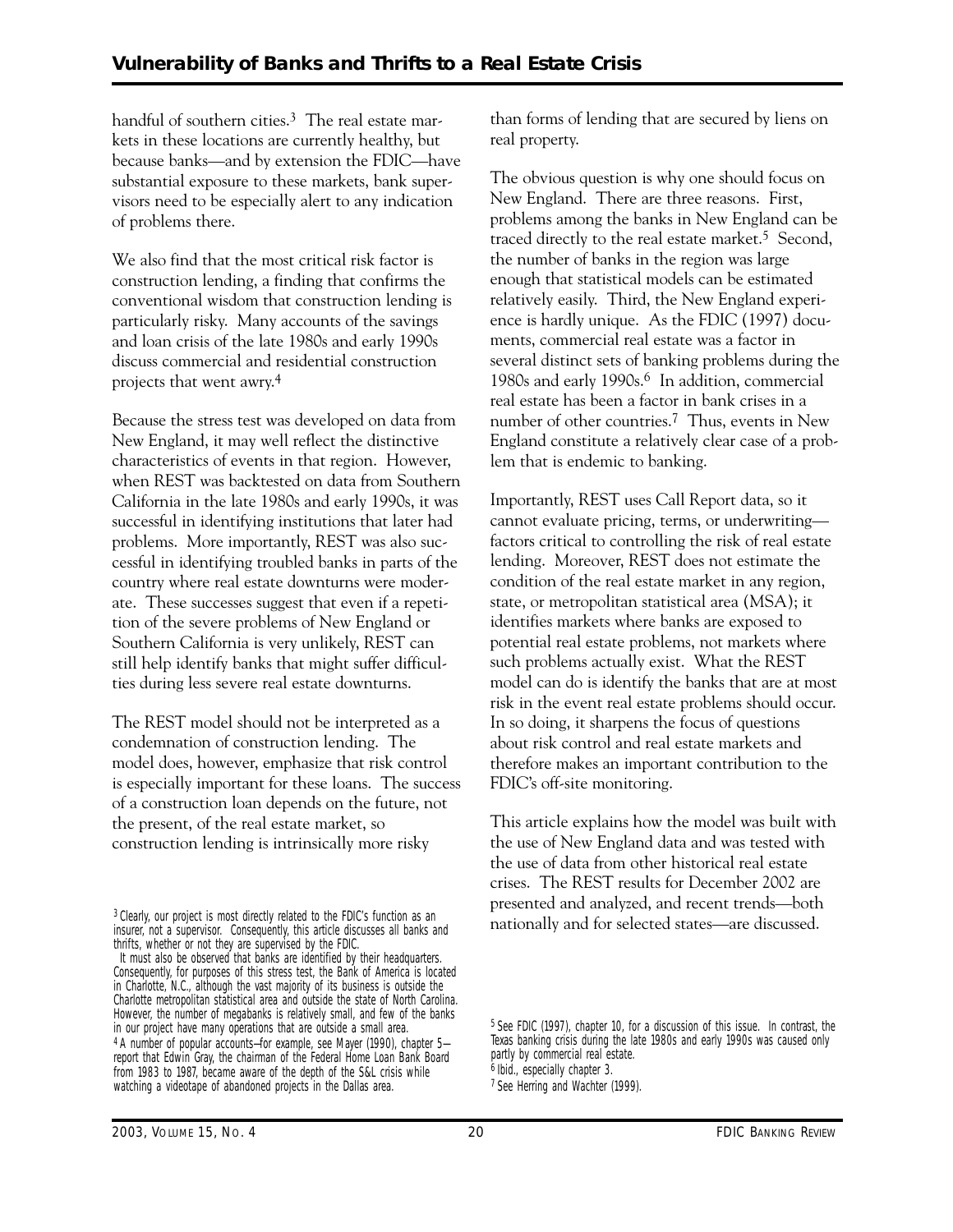## **Method of Examining New England**

The central question for the team that built the REST model was whether any model could detect those healthy banks that would be in most danger during periods when real estate became a problem. To answer this question, we examined the New England real estate crisis of the early 1990s. In 1987, the economy and the banking industry in New England could have been described as vibrant, but by 1990 the problems were obvious.<sup>8</sup> The first stage in developing the REST model involved comparing the banks in New England in 1987 with the banks there in 1990. All the banks were healthy in 1987, but by 1990 a substantial fraction of them were troubled. Our analysis used statistical procedures and data from 1987 to find the traits common to the institutions that later had severe difficulties. This approach seeks to answer the question whether as early as 1987 one could have identified the riskiest banks in New England.

 than 25 percent. A total of 13 special-purpose or Because the purpose of our project was to evaluate banks' ability to withstand a crisis such as the one in New England in 1991–1993, banks that had a special function or were somehow atypical were eliminated from the analysis. Banks considered atypical were those that had equity-to-asset ratios greater than 30 percent or loan-to-asset ratios less atypical (or new) banks were eliminated from the December 1987 sample.9

In addition, consolidation just before the crisis had to be taken into account. In December 1987, 289 New England banks filed Call Reports, but in

December 1990 the number had shrunk to 255. Much of the consolidation appears to have been achieved by mergers of different banks owned by the same holding company. Regardless of the reason for the consolidation, the performance of the bank resulting from a merger was undoubtedly affected by the characteristics of the banks absorbed in the merger. Consequently, this project used data adjusted for mergers.10

Finally, because growth rates between 1985 and 1987 were included in the model, only banks that had been in existence for five years (1985–1990) were part of the sample.

The sample contained a total of 203 banks.<sup>11</sup>

In the first stage—comparing the conditions and balance sheets of banks at the end of 1987 with the same banks' conditions and balance sheets at the end of 1990—the model considers 12 variables as measures of health at the end of 1990 (previous work has shown that these variables are closely related to CAMELS ratings, and the FDIC has developed a Statistical CAMELS Off-site Rating [SCOR] model using them).<sup>12</sup> The 1987 data include the same 12 variables as well as 12

<sup>8</sup> We could have used data from years other than 1987 and 1990 to develop the REST model, but for a terminal date, 1990 is the obvious choice. The problems in New England were not that apparent until 1990, yet in 1991 a significant number of banks failed. We are especially interested in banks that are so troubled they eventually fail; thus, a later terminal date would ignore some important information. The start date of 1987 corresponds closely to the peak in the New England economy, but 1986 or 1988 could equally well have been used. Experiments indicate that the REST results would have been similar for any of those three years.

<sup>9</sup> Also excluded was a Connecticut bank that at the end of 1988 apparently sold its regular banking operations and continued as a special-purpose institution.

<sup>&</sup>lt;sup>10</sup> To adjust the data, we combined the data for separate institutions that later merged. For example, if two banks merged in January 1988, the 1987 data for the resulting bank would be the combined balance sheets and income statements for the two banks as of December 1987. 11 Our discussion of New England does not refer to thrifts because the savings banks were excluded from the sample. During this period, savings banks filed a slightly different Call Report from the one filed by commercial banks, so some data provided by commercial banks are missing for savings banks.. More importantly, during this period many mutual savings banks converted to stockholder-owned savings banks, and after conversion, these institutions behaved quite differently. See FDIC (1997). The development of the stress test assumes that the institutions in the sample had a generally stable strategy, and clearly many of the savings banks in New England did not. Our discussion of Southern California does not include thrifts because before 1991, data on thrifts in that region are limited.

 $12$  See Collier et al. (2003). A model could be developed that would forecast CAMELS ratings directly. However, the deterioration among banks in New England was extremely sudden, and CAMELS ratings change only after an examination (or, occasionally, after an off-site review). CAMELS ratings at the end of 1990 probably do not reflect the extent of the problems in New England because examiners were overwhelmed and had not changed the ratings at some troubled institutions. We developed a model to forecast CAMELS ratings directly, and although it identified the same types of institutions as the REST model, in backtests it was found to be slightly less accurate than the REST model.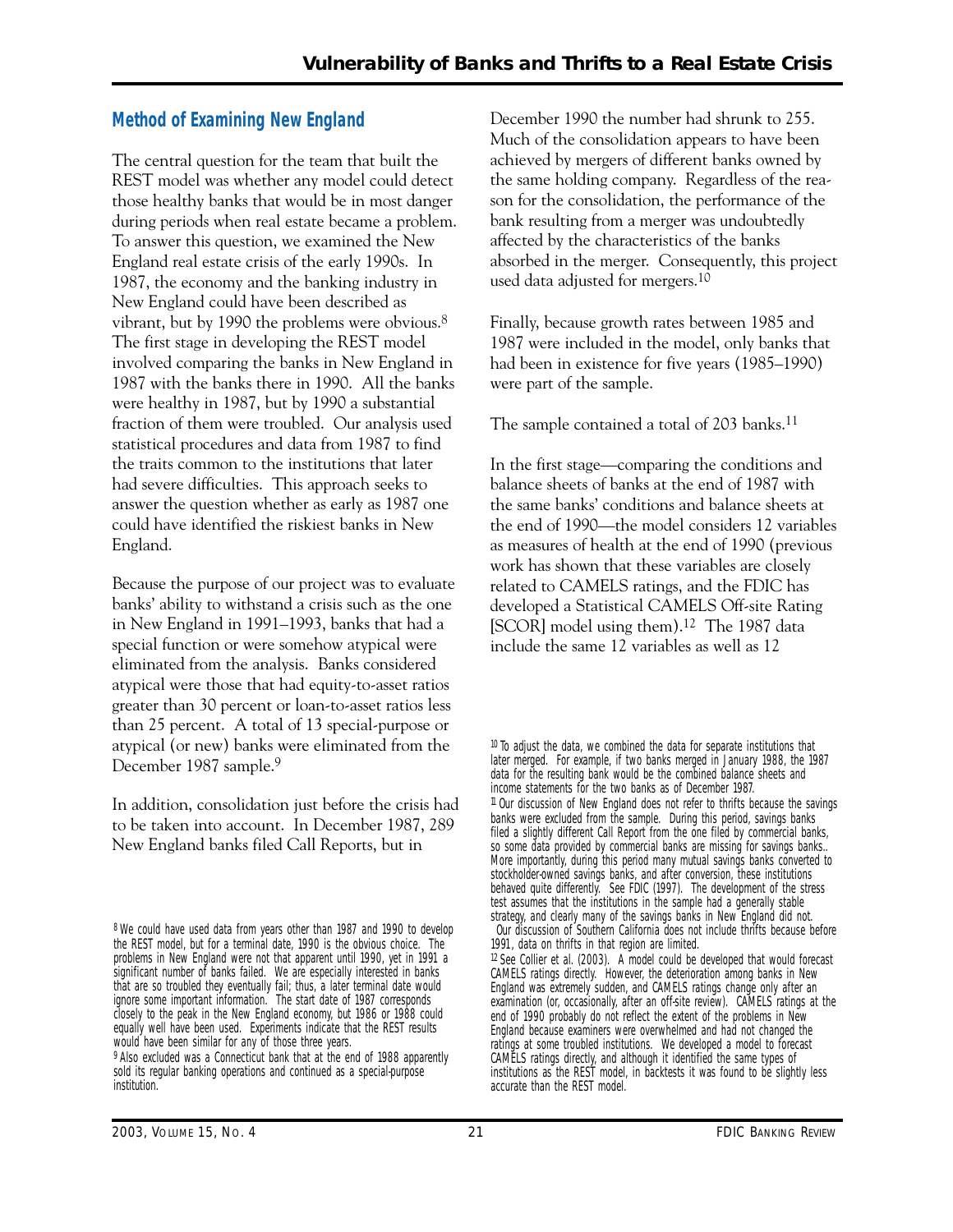variables that measure (as a fraction of assets) the types of loans made by the bank, a variable that measures the bank's growth rate between 1985 and 1987, and a variable that measures the bank's size in 1987.

The basic results appear in tables 1 and 2. The reason the two tables differ is that only 3 of the 12 SCOR variables (equity, provisions for loan losses, and net income) can be less than zero, while another of the variables

#### Table 1

| The REST Model: Coefficients Estimated with OLS |                      |                   |                                         |          |
|-------------------------------------------------|----------------------|-------------------|-----------------------------------------|----------|
|                                                 | <b>Equity</b>        | <b>Provisions</b> | <b>Income</b><br>before<br><b>Taxes</b> | Loans    |
|                                                 |                      |                   |                                         |          |
| Intercept                                       | 6.111                | $-3.830$          | 4.933                                   | 22.523   |
| Log assets<br>Growth                            | $-0.315$<br>$-0.020$ | 0.283<br>0.008    | $-0.245$<br>$-0.009$                    | 0.046    |
|                                                 |                      |                   |                                         |          |
| Lagged Variables                                |                      |                   |                                         |          |
| Equity                                          | 0.535                |                   |                                         |          |
| Loan-loss reserves                              | 1.346                |                   |                                         |          |
| Loans past due 30-89 days                       |                      | 0.253             | $-0.354$                                | $-0.960$ |
| Loans past due 90+ days                         | $-0.804$             |                   |                                         |          |
| Nonaccrual loans                                |                      | $-0.755$          | 1.029                                   |          |
| Other real estate                               |                      | 1.084             |                                         |          |
| Charge-offs<br>Provisions for loan loss         |                      |                   |                                         |          |
| Income before taxes                             | 0.815                |                   | 0.378                                   |          |
| Noncore liabilities                             |                      |                   | $-0.032$                                |          |
| Liquid assets                                   | 0.032                |                   |                                         |          |
| Loans and long-term securities                  |                      |                   |                                         | 0.689    |
|                                                 |                      |                   |                                         |          |
| Loan Types                                      |                      |                   |                                         |          |
| Agriculture loans<br>C&I Ioans                  |                      | 0.054             |                                         |          |
| Credit card loans                               | $-0.040$<br>0.059    |                   | $-0.075$<br>0.072                       |          |
| Other consumer loans                            |                      |                   |                                         |          |
| Loans to depositories                           |                      |                   |                                         |          |
| Municipal loans                                 |                      |                   |                                         |          |
| Agricultural real estate loans                  |                      |                   |                                         | 0.858    |
| <b>Construction loans</b>                       | $-0.229$             | 0.217             | $-0.366$                                |          |
| Multifamily-housing loans                       |                      |                   |                                         |          |
| Nonresidential real estate loans                |                      |                   |                                         |          |
| 1-4 family mortgages                            |                      |                   |                                         |          |
| Leases                                          |                      | $-0.214$          | 0.376                                   |          |
| R <sup>2</sup>                                  | 0.5212               | 0.3702            | 0.4474                                  | 0.5834   |
| <b>F-Statistic</b>                              | 0.676                | 0.868             | 0.557                                   | 0.611    |
| Degrees of freedom                              | 16,176               | 18,176            | 16,176                                  | 22,176   |
|                                                 |                      |                   |                                         |          |

*Note:* The data are for 203 New England banks. The independent variables are from December 1987 and the dependent variables are from December 1990. Charge-offs, provisions, income, and growth are all based on merger-adjusted data.

(loans and long-term securities) can be zero in principle but in fact was substantially greater than zero for the whole sample. These 4 variables were handled by the usual regression technique—ordinary least squares (OLS). Table 1 reports the results for these 4 variables.

The other 8 SCOR variables cannot, in principle, be less than zero. These variables—loan-loss reserves, loans past due 30–89 days, past due 90+ days, nonaccruals, other real estate, charge-offs, volatile liabilities, and liquid assets—were fit with a Tobit model.13 Table 2 reports the results for these variables. For a number of the 8 variables, the results do not differ appreciably from OLS because, as reported in table 2, there were very few zero values.14

As mentioned above, the independent variables for the REST model include all the 1987 values for SCOR variables, 12 categories of loans as a fraction of assets, asset growth, and bank size.

The SCOR variables represent the condition of the bank in 1987. In fact, the condition of the bank results partly from the characteristics of the bank, so these 12 variables are proxies for the characteristics of the bank. For example, one cannot directly observe the quality of a bank's underwriting, but presumably tighter underwriting results in fewer past-due loans—so the data on loans past due 30–89 days can be seen as a proxy for underwriting standards.

The loan-type variables are important because the New England crisis was a real estate crisis. Our project included data on

<sup>&</sup>lt;sup>13</sup> Other real estate consists mostly of real estate that banks own because of foreclosures. Charge-offs are gross, not net, so they cannot be less than zero.

 are close to zero. Tobit considers the possibility that these values 14 In fact, all banks had some loans past due 30–89 days, but the OLS estimates differ from Tobit because of a handful of values that are greater than zero by chance.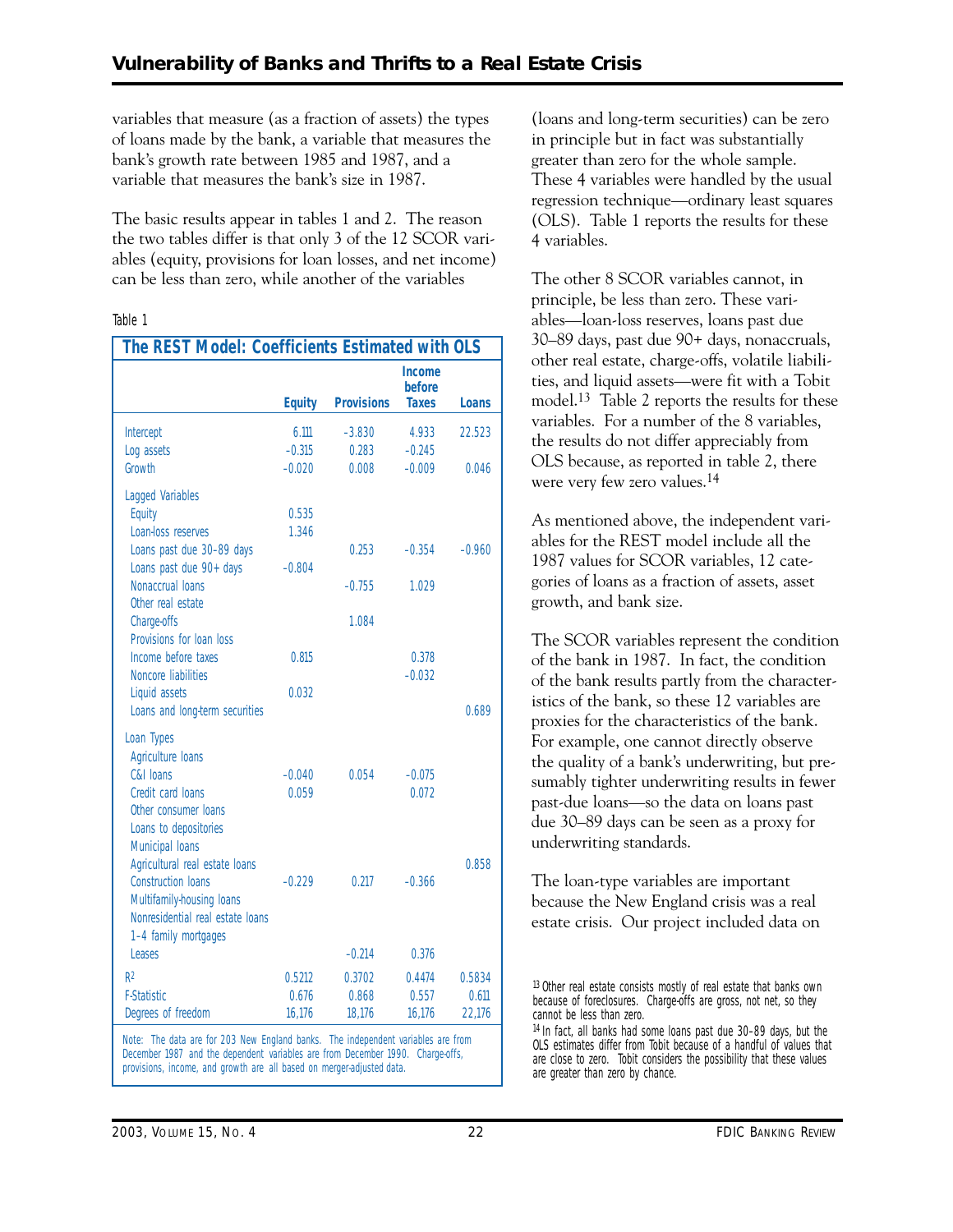several types of real estate loans (1–4 family residential, multifamily housing, agricultural, construction and development, and other nonresidential) as well as other loans (unsecured commercial, to municipalities, to depository institutions, credit card, other consumer, agricultural production).

Presumably banks that held large amounts of real estate loans would be the ones most severely affected by the crisis.

Asset growth between 1985 and 1987 was included because rapidly growing banks are considered

#### Table 2

| The REST Model: Coefficients Estimated with Tobit |                 |                                  |                              |                   |                                       |                    |                                      |                         |
|---------------------------------------------------|-----------------|----------------------------------|------------------------------|-------------------|---------------------------------------|--------------------|--------------------------------------|-------------------------|
|                                                   | <b>Reserves</b> | Past<br><b>Dues</b><br>$30 - 89$ | Past<br><b>Dues</b><br>$90+$ | <b>Nonaccrual</b> | <b>Other</b><br>Real<br><b>Estate</b> | <b>Charge-offs</b> | <b>Noncore</b><br><b>Liabilities</b> | Liquid<br><b>Assets</b> |
| Intercept                                         | $-2.385$        | 5.756                            | 2.595                        | $-5.627$          | $-0.706$                              | $-3.026$           | $-8.015$                             | 24.764                  |
| Log assets                                        | 0.224           | $-0.278$                         | $-0.113$                     | 0.444             |                                       | 0.181              | 0.803                                | 0.963                   |
| Growth                                            | 0.003           |                                  |                              |                   | 0.006                                 | 0.007              | $-0.042$                             | $-0.052$                |
| Lagged Variables                                  |                 |                                  |                              |                   |                                       |                    |                                      |                         |
| Equity                                            |                 |                                  |                              | 0.130             |                                       | 0.045              | 0.597                                |                         |
| Loan-loss reserves                                |                 | 0.554                            | $-0.582$                     |                   |                                       |                    |                                      |                         |
| Loans past due 30-89 days                         |                 | 0.646                            |                              | 0.373             | 0.440                                 | 0.256              | $-0.930$                             |                         |
| Loans past due 90+ days                           |                 |                                  | 0.455                        |                   |                                       |                    |                                      |                         |
| Nonaccrual loans                                  |                 | 0.790                            | 0.416                        |                   |                                       |                    | $-2.621$                             |                         |
| Other real estate                                 |                 |                                  | $-0.869$                     | $-1.407$          |                                       |                    |                                      |                         |
| Charge-offs                                       |                 | $-2.002$                         |                              |                   |                                       | 0.712              | $-11.673$                            |                         |
| Provisions for loan loss                          |                 |                                  |                              |                   |                                       |                    | 11.304                               |                         |
| Income before taxes                               |                 |                                  |                              |                   |                                       |                    |                                      |                         |
| Noncore liabilities                               |                 | 0.028                            |                              |                   | 0.026                                 |                    | 0.696                                |                         |
| Liquid assets                                     |                 | $-0.036$                         |                              |                   |                                       |                    |                                      | 0.428                   |
| Loans and long-term securities                    |                 |                                  |                              |                   |                                       |                    |                                      | $-0.247$                |
| Loan Types                                        |                 |                                  |                              |                   |                                       |                    |                                      |                         |
| Agricultural loans                                |                 |                                  |                              |                   |                                       |                    |                                      |                         |
| C&I loans                                         | 0.031           |                                  |                              | 0.044             |                                       | 0.019              |                                      |                         |
| Credit card loans                                 |                 |                                  |                              |                   |                                       |                    | 0.105                                |                         |
| Other consumer loans                              | 0.025           | 0.044                            |                              |                   |                                       |                    |                                      |                         |
| Loans to depositories                             | 0.189           |                                  |                              |                   |                                       |                    | $-0.819$                             |                         |
| Municipal loans                                   |                 | $-0.150$                         | $-0.121$                     |                   | $-0.240$                              |                    |                                      |                         |
| Agricultural real estate loans                    |                 |                                  |                              |                   |                                       | $-0.076$           | 0.820                                |                         |
| <b>Construction loans</b>                         | 0.113           | 0.077                            | 0.071                        | 0.250             | 0.155                                 | 0.088              |                                      | $-0.197$                |
| Multifamily-housing loans                         |                 | 0.144                            |                              |                   | 0.132                                 |                    |                                      |                         |
| Nonresidential, real estate loans                 |                 |                                  |                              |                   | 0.069                                 | 0.025              |                                      | $-0.125$                |
| 1-4 family mortgages                              |                 |                                  | $-0.012$                     |                   |                                       |                    |                                      |                         |
| Leases                                            |                 |                                  |                              |                   |                                       |                    |                                      |                         |
| Pseudo-R <sup>2</sup>                             | 0.3689          | 0.4597                           | 0.1306                       | 0.3588            | 0.3219                                | 0.4380             | 0.7679                               | 0.5862                  |
| <b>Chi-Squared Statistic</b>                      | 12.45           | 7.67                             | 9.43                         | 16.76             | 17.05                                 | 12.44              | 9.00                                 | 17.51                   |
| Degrees of Freedom                                | 20              | 15                               | 18                           | 20                | 19                                    | 17                 | 15                                   | 20                      |
| Zero values                                       | $\overline{0}$  | $\overline{0}$                   | 21                           | 19                | 14                                    | 1                  | 3                                    | $\overline{0}$          |

*Note:* The data are for 203 New England banks. The independent variables are from December 1987 and the dependent variables are from December 1990. Charge-offs, provisions, income, and growth are all based on merger-adjusted data.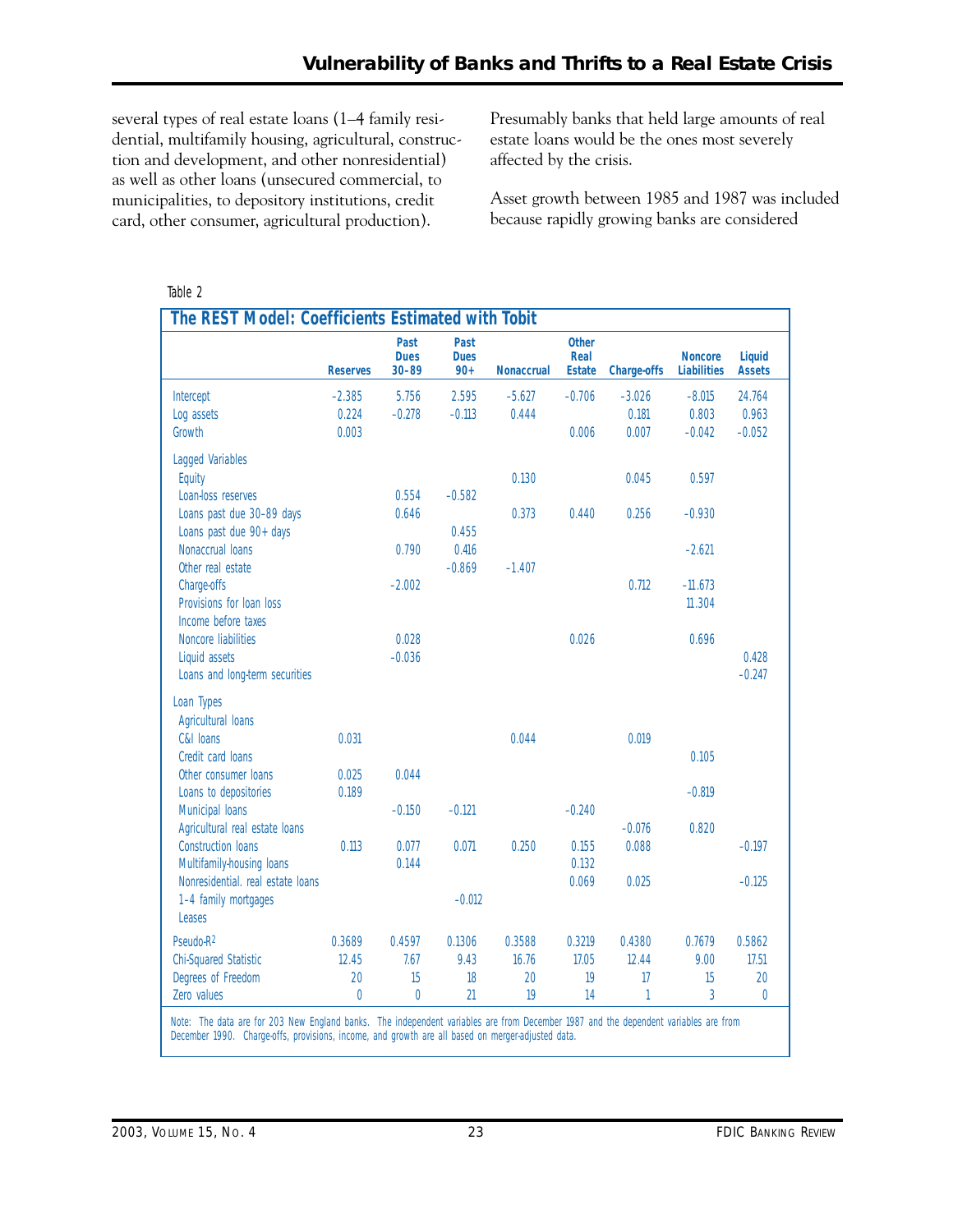especially risky. Total assets were included in the model because it is usually thought that larger banks can more easily diversify risk away.15

All estimations were done with a stepwise procedure.16 This method starts with all 26 variables (12 SCOR variables, 12 loan-type variables, asset growth, and size) and eliminates those that are not statistically significant. The stepwise method was necessary because some variables have coefficients that are very large but statistically insignificant. Although inclusion of these variables improves the in-sample fit of the model, it does so only very slightly. If the coefficients are large, however, inclusion of these variables in out-of-sample forecasting would almost certainly have an effect on the forecasts despite the complete absence of statistical evidence that these variables matter at all. Their elimination made very little difference to the fit of the model.

## **New England Results**

As noted above, all the results were estimated with a stepwise procedure, and this procedure did not result in a significantly worse fit than if all the variables had been used. In general, the two sets of estimates are completely consistent with each other. In fact, most of the coefficients estimated with a stepwise procedure are very similar to those estimated when all the variables are used.17

Although alternative methods produced similar estimates, one should be cautious about interpreting these results. For example, one cannot conclude that the ratio of loans and long-term

securities to assets did not affect asset quality, although that variable has a zero coefficient in all the asset-quality equations (loans past due 30–89 days, loans past due 90+ days, nonaccrual loans, other real estate, charge-offs, and provisions for loan loss). The effect might be small or inconsistent. Statistical tests reveal correlation, not causation.<sup>18</sup> When the correlation is strong and consistent with theory, however, there is good reason to take statistical results seriously. With that in mind, one should note several features of the results.

First, this approach captures much of the variation between banks. Near the bottom of both table 1 and table 2 there is a line reporting that  $\mathbb{R}^2$  is between 0.30 and 0.60 for most of the results.19 This means that 1987 data can account for about 30–60 percent of the differences between banks in 1990. The major exception to this result is that the variable "loans past due  $90+$  days" has an  $R^2$  of only 0.1306.20

Second, most variables are mean-reverting. That is, the banks that were exceptional in 1987 tended to resemble the average (mean) bank more closely by 1990. The coefficients on the lagged variables show this effect. For example, consider the effect of lagged equity on equity. From table 1, the estimated coefficient is 0.535. This means that an extra 1 percent equity would lead to an extra 0.535 percent equity in 1990. Importantly, the coefficient is between 0 and 1, indicating that banks with unusually high levels of equity in 1987 still had unusually high levels of equity in 1990, but

<sup>&</sup>lt;sup>15</sup> The number actually used is the logarithm of total assets.

<sup>16</sup> The statistical software SAS supports a stepwise method for OLS but not for Tobit. The variables with the Tobit specification were also estimated with stepwise OLS and with a full Tobit model (one that includes all 26 variables). The variables that were insignificant in both the stepwise OLS and the full Tobit specification were dropped. The Tobit was reestimated, and the more insignificant variables were dropped. In the final estimation, all variables were significant at least at the 15 percent level.

 $\eta$  It should be noted that because these equations were estimated with a stepwise procedure, the coefficients and t-statistics cannot be interpreted in the textbook manner. However, the estimated coefficients and t-statistics are very similar when all the variables are included.

<sup>18</sup> The stepwise procedure complicates the usual warning about reasoning from correlation to causality. The coefficient on a correlated variable might well incorporate the effect of an omitted variable.

 $19$  The numbers reported for the Tobit are pseudo-R<sup>2</sup>s. They are calculated in a manner analogous to the manner in which OLS R2s are calculated, except that with the Tobit numbers the calculation allows for the fact that the variables can never be less than zero.

<sup>&</sup>lt;sup>20</sup> The test statistics for the hypothesis that the omitted variables have a zero coefficient are also included. By way of comparison, the 5 percent significance level for a Chi-squared statistic with 15 degrees of freedom is 25.00, while the comparable F-statistic with 20 and 200 degrees of freedom is 1.62. However, because the model was fitted with a stepwise procedure, the statistics in the tables are not useful for classical hypothesis testing. They merely indicate that excluding the variables has very little effect on the fit of the model.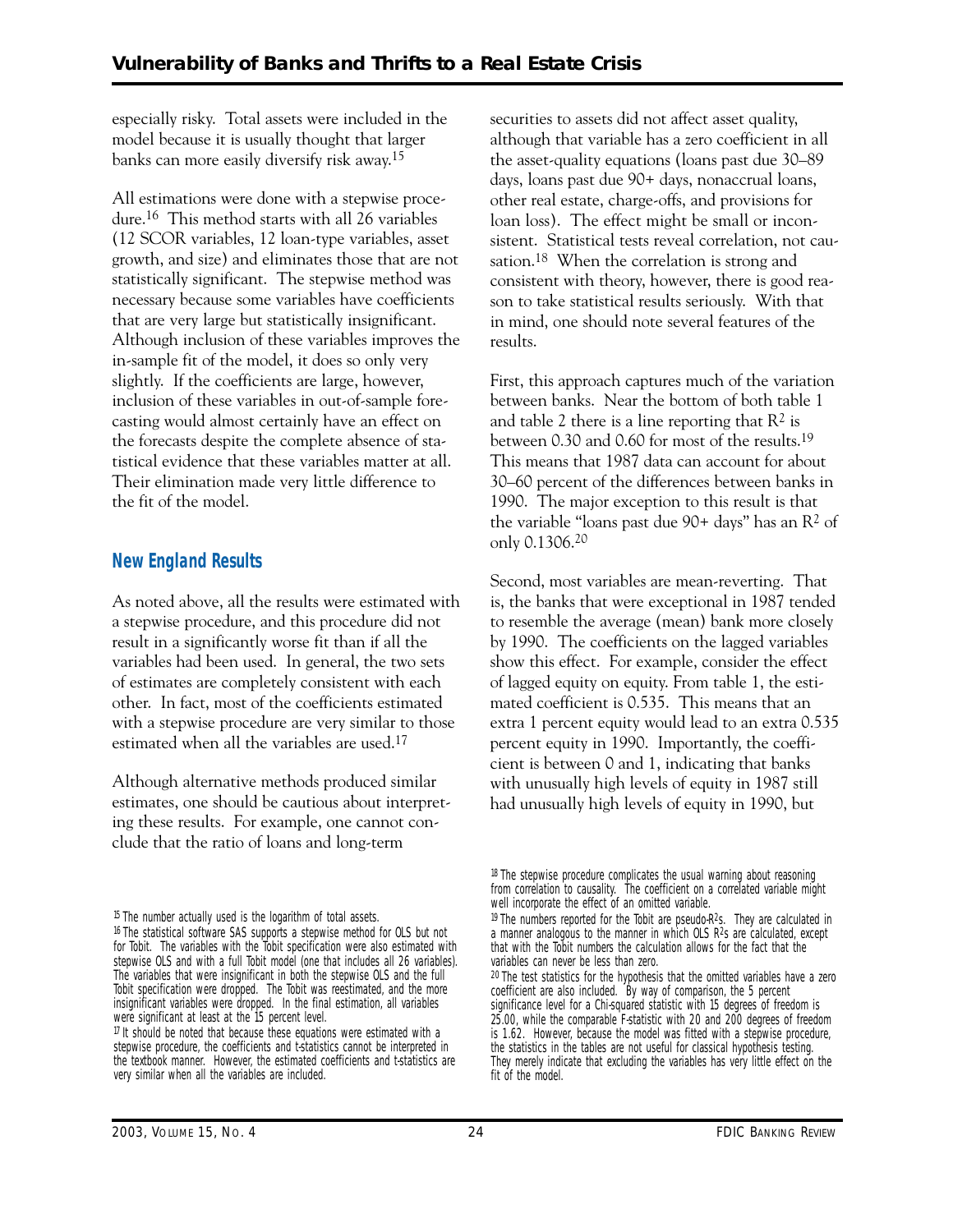other things being equal, differences in equity levels shrank during those three years. An inspection of tables 1 and 2 shows that the only variables without a strong mean-reverting component are provisions, reserves, nonaccrual loans, and other real estate.

This observation suggests that most of the SCOR variables reflect something fundamental about the operations of a bank. Banks with higher than average levels of loans past due 30–89 days tend to have higher than average levels even three years later. Conceivably, high levels of past-due loans may reflect a less cautious underwriting philosophy.

This interpretation of the SCOR variables is supported by the data. For example, high levels of loans past due 30–89 days might be considered a sign that the bank is more willing to take risks. In fact, high levels of loans past due 30–89 days in 1987 are associated with lower net income and more nonaccrual loans, more other real estate, more charge-offs, and more provisions in 1990.

The third feature of our New England REST results is that most of the loan-type variables have the expected coefficients. High levels of commercial real estate loans in 1987 were associated with poor performance in 1990. It should be noted that construction and development loans in particular were problems for New England banks. Although other types of commercial real estate (nonresidential real estate and multifamily housing) were associated with problems, construction loans were the major problem: they were significant in almost every regression, and they generally had a larger effect than other types of commercial real estate loans. High levels of commercial and industrial (C&I) loans and other consumer loans also seem to have been a risk factor. Credit card loans were not a special problem, and loans to municipalities helped shield banks from the downturn.

Fourth, high asset growth between 1985 and 1987 also resulted in poor performance by 1990. The signs on log assets are consistent with the theory that larger institutions were more diversified and more aggressive in facing their problems in 1990.

Large institutions had fewer past-due loans; on the other hand, they had more nonaccrual loans, reserves, charge-offs, and provisions. They also had lower net income, but that result seems to be driven completely by the higher provisions.

There are some other interesting features of the results. Banks with high net income in 1987 tended to have higher equity in 1990. Banks with high levels of reserves in 1987 performed better in 1990. This last finding is consistent with the interpretation that more-conservative banks tend to recognize losses more quickly and reserve against them. This interpretation, in turn, is consistent with the observation that charge-offs in 1987 are negatively correlated with loans past due 30–89 days in 1990. Banks that relied on noncore liabilities also tended to have more difficulties in 1990 (lower income, more past dues 30–89 days, and more other real estate). This result is consistent with the notion that banks that use noncore liabilities may be more aggressive and take more risks.

And there are some anomalies. High levels of other real estate in 1987 are correlated with low levels of loans past due 90+ days and nonaccrual loans in 1990. This might reflect differences in workout policies.

## **Out-of-Sample Testing**

Although these results are intrinsically interesting as an analysis of past events in New England, the goal of our project was to develop a forecasting tool that could identify banks most likely to have difficulties during future real estate downturns. To test whether REST had forecasting power, we applied it to other real estate crises. Because these tests involved banks that were not in the sample used to build the model, they are called "out-ofsample" tests.

Southern California experienced a real estate crisis at about the same time as New England. To test the validity of the New England results, we forecasted 1991 SCOR ratios on the basis of 1988 data for Southern California banks. The banks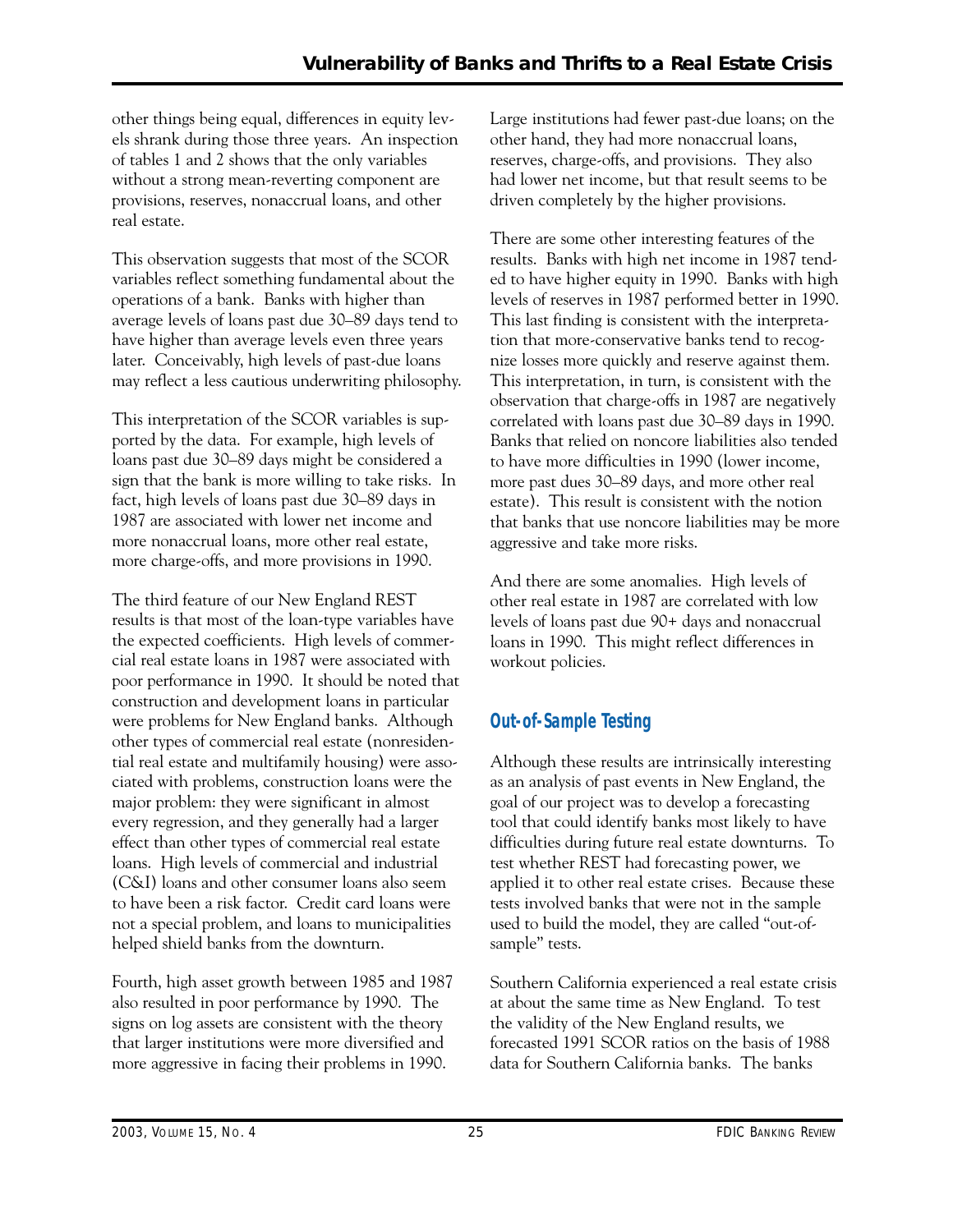included all California banks overseen by the FDIC's Los Angeles East, Los Angeles West, and Orange County field offices. Again, all institutions with loan-to-asset ratios less than 25 percent or equity-to-asset ratios greater than 30 percent were excluded. The sample contained 242 banks, 173 of which had a composite CAMELS rating of 1 or 2 as of year-end 1988.

The banks in California differed from those in New England in a number of ways. First, California banks in 1988 were generally in worse shape than New England banks in 1987. None of the New England banks in the sample had a CAMELS rating worse than 3 at year-end 1987, but 20 (8.3 percent) of the Southern California banks were rated 4 at year-end 1988. Second, the shock in the New England economy and therefore to the region's banks was both shorter and more severe. Of the 203 New England banks, 33—16.3 percent—failed, a percentage slightly higher than the percentage in California (33 of 240, or 13.8 percent). Moreover, in New England the bulk of the failures (29) were concentrated in a two-year period (1991 and 1992), whereas in Southern California the failures were spread out over three years (1992–1994). Third, structural differences between the two regions' banking industries were significant: California had permitted statewide branching for decades, whereas the banking industry in New England was more segmented.

The stress test did not do particularly well at forecasting individual ratios. For example, the model was not able to identify those banks that experienced large increases in nonaccrual loans. This is not too surprising because management's decisions about handling problems determine how the problems affect the bank's balance sheet and income statement, and if bank management delays dealing with real estate problems, the bank will tend to have higher other real estate owned or nonaccrual loans. If management deals with the problems aggressively, those same problems may affect the bank's provisions, charge-offs, income, and capital. Even a perfect model cannot forecast how management will deal with problems.

However, bank supervisors do not evaluate banks in terms of individual ratios but in terms of the overall condition of the bank. Consequently, the major issue is whether the stress test can forecast bank condition. The SCOR model can be used to translate the 12 SCOR ratios into a forecasted CAMELS rating.21 These ratings are the REST ratings.

Table 3 compares 1988 REST ratings with CAMELS ratings and with failures between 1992 and 1995. All the banks used for compiling table 3 were 1 or 2 rated as of December 1988, and all banks survived until at least December 1991. If the bank failed between 1992 and 1995, the bank is identified as a failure. Otherwise, the bank's reported CAMELS rating is the worst rating it received between 1992 and 1995.22

Several considerations underlie this approach. First, the ultimate concern of supervision is troubled banks; hence, one should concentrate on the worst ratings. Second, banks that are rated 3 or worse have already been identified as potential problems, and the critical question is which banks currently regarded as sound are likely to develop problems.23 Third, as noted above, events in Southern California evolved over a number of years. Problems at a bank that were obvious at the end of 1993 might not have been evident at the end of 1991. Using the worst rating during the crisis years 1992–1995 avoids the issue of timing. This method considers the banks that encountered difficulties, regardless of when the problems actually occurred.

<sup>21</sup> Our project focuses on the information that could have been known at the time. Consequently, the REST ratings are computed with the same coefficients that could have been used to produce the December 1988 SCOR ratings. There is one complication: the coefficients were estimated using revised Call Report data and a complete set of examination ratings. Neither would have been available if someone had estimated the SCOR model in 1989.

<sup>22</sup> Three banks are excluded because although they survived until December 1991, they merged before they were examined. The mergers were not assisted; that is, the banks did not fail.

<sup>&</sup>lt;sup>23</sup> The results are not materially different if one includes banks that were rated 3, 4, or 5 as of 1988.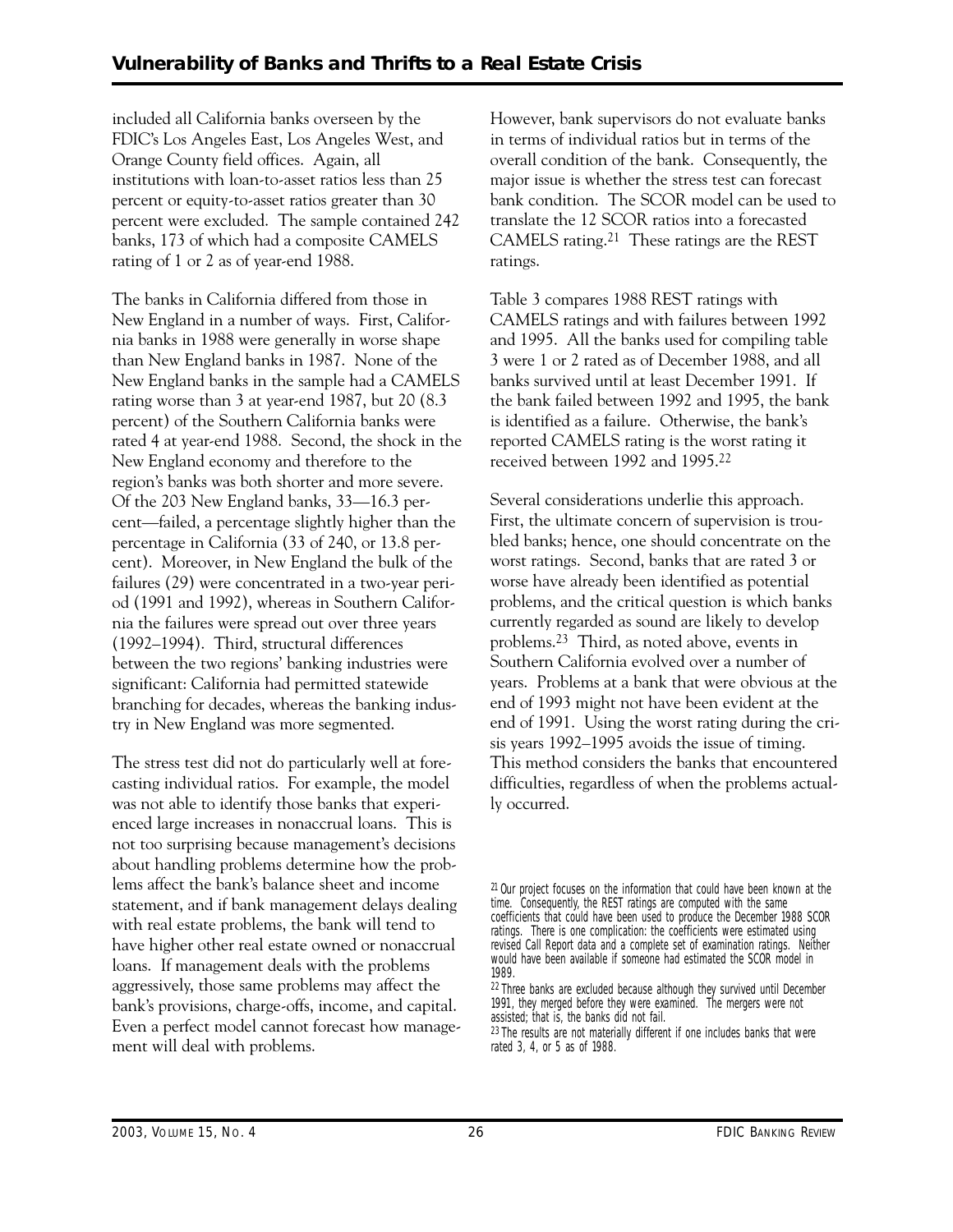Forecasting models have two types of error: they fail to identify the banks that are downgraded (Type I error), and they identify banks that are not downgraded (Type II error).24 This article analyzes the number of banks that the model correctly identified, so it refers to Type I accuracy and Type II accuracy. The emphasis is on problem banks (banks with a CAMELS rating of 4 or 5) and failures. Failures cost the FDIC money to resolve the bank, and problem banks are in danger of failing and take considerably more supervisory resources.

Panel A of table 3 shows the raw numbers, while panel B reports Type I accuracy and panel C reports Type II accuracy. Ideally all banks that failed would have REST ratings worse than 4.5 (100 percent Type I accuracy), and the "failed" line in panel B would have a 100 percent in the last

<sup>24</sup> For a more extended explanation of Type I and Type II errors, see Collier et al. (2003).

#### Table 3

|              | <b>Worst</b><br><b>REST Rating</b> |             |                                      |             |                    |  |  |  |  |
|--------------|------------------------------------|-------------|--------------------------------------|-------------|--------------------|--|--|--|--|
| <b>Total</b> | $4.5 - 5.0$                        | $3.5 - 4.5$ | $2.5 - 3.5$                          | $1.0 - 2.5$ | <b>Exam Rating</b> |  |  |  |  |
|              |                                    |             | A. Number of Banks                   |             |                    |  |  |  |  |
|              |                                    |             |                                      |             |                    |  |  |  |  |
| 46           | 4                                  | 18          | $12 \,$                              | 12          | $1$ or $2$         |  |  |  |  |
| 53           | 5                                  | 19          | 17                                   | 12          | $\overline{3}$     |  |  |  |  |
| 56           | $\mathfrak{N}$                     | 17          | 14                                   | 4           | 4 or 5             |  |  |  |  |
| 15           | $\overline{4}$                     | 8           | $\mathfrak{D}$                       |             | Failed             |  |  |  |  |
| 170          | 34                                 | 62          | 45                                   | 29          | Total              |  |  |  |  |
|              |                                    |             | <b>B.</b> Percentage by Worst Rating |             |                    |  |  |  |  |
|              | 8.70                               | 39.13       | 26.09                                | 26.09       | $1$ or $2$         |  |  |  |  |
|              | 9.43                               | 35.85       | 32.08                                | 22.64       | $\overline{3}$     |  |  |  |  |
|              | 37.50                              | 30.36       | 25.00                                | 7.14        | 4 or 5             |  |  |  |  |
|              |                                    |             |                                      |             |                    |  |  |  |  |
|              | 26.67                              | 53.33       | 13.33                                | 6.67        | Failed             |  |  |  |  |
|              | 20.00                              | 36.47       | 26.47                                | 17.06       | Total              |  |  |  |  |
|              |                                    |             | C. Percentage by REST Rating         |             |                    |  |  |  |  |
| 27.06        | 11.76                              | 29.03       | 26.67                                | 41.38       | 1 or 2             |  |  |  |  |
| 31.18        | 14.71                              | 30.65       | 37.78                                | 41.38       | $\overline{3}$     |  |  |  |  |
| 32.94        | 61.76                              | 27.42       | 31.11                                | 13.79       | 4 or 5             |  |  |  |  |
| 8.82         | 11.76                              | 12.90       | 4.44                                 | 3.45        | Failed             |  |  |  |  |

Angeles West, and Orange County field offices. All banks had a 1 or 2 CAMELS composite rating as of December 1988. REST ratings are based on December 1988 Call Reports. The worst rating was the worst CAMELS composite rating assigned between 1992 and 1995, and all failures occurred between 1992 and 1995.

column. In addition, ideally all the banks with REST ratings of 4.5 or worse would eventually have a CAMELS rating of 5 or would fail (100 percent Type II accuracy). In that case, the column for REST ratings greater than 4.5 in panel C would have numbers that sum to 100 percent in the lines for CAMELS ratings of 4 or 5 or for failures.

 cent. A similar analysis shows that for Table 3 shows that the model is not perfect but that it does correctly identify a large percentage of problem banks and failures. Consider Type I accuracy first. Panel A indicates that 15 banks failed; 4 of the 15 had REST ratings worse than 4.5, while 8 of the 15 had REST ratings between 3.5 and 4.5. Panel B shows this is 27 percent and 53 percent of the failures, respectively. Thus, if banks with REST ratings of 3.5 or worse are targeted, the Type I accuracy for failures is 80 perproblem banks, REST has a Type I accuracy of 68 percent.

The analysis of Type II accuracy also shows that REST is quite accurate. Panel C indicates that among the banks with REST ratings of 4.5–5, 62 percent became problem banks and 12 percent failed; put differently, 74 percent either failed or were in danger of failing. For REST ratings of 3.5–4.5, 28 percent were problem banks, and 13 percent failed. In other words, just over 40 percent had severe difficulties.

Several points about this backtesting should be emphasized. All the banks were rated 1 or 2 at the time of the December 1988 Call Report, and the examination ratings were given three to seven years after the Call Report. In short, REST did a reasonably good job of identifying which sound banks were most likely to encounter difficulties three to seven years later.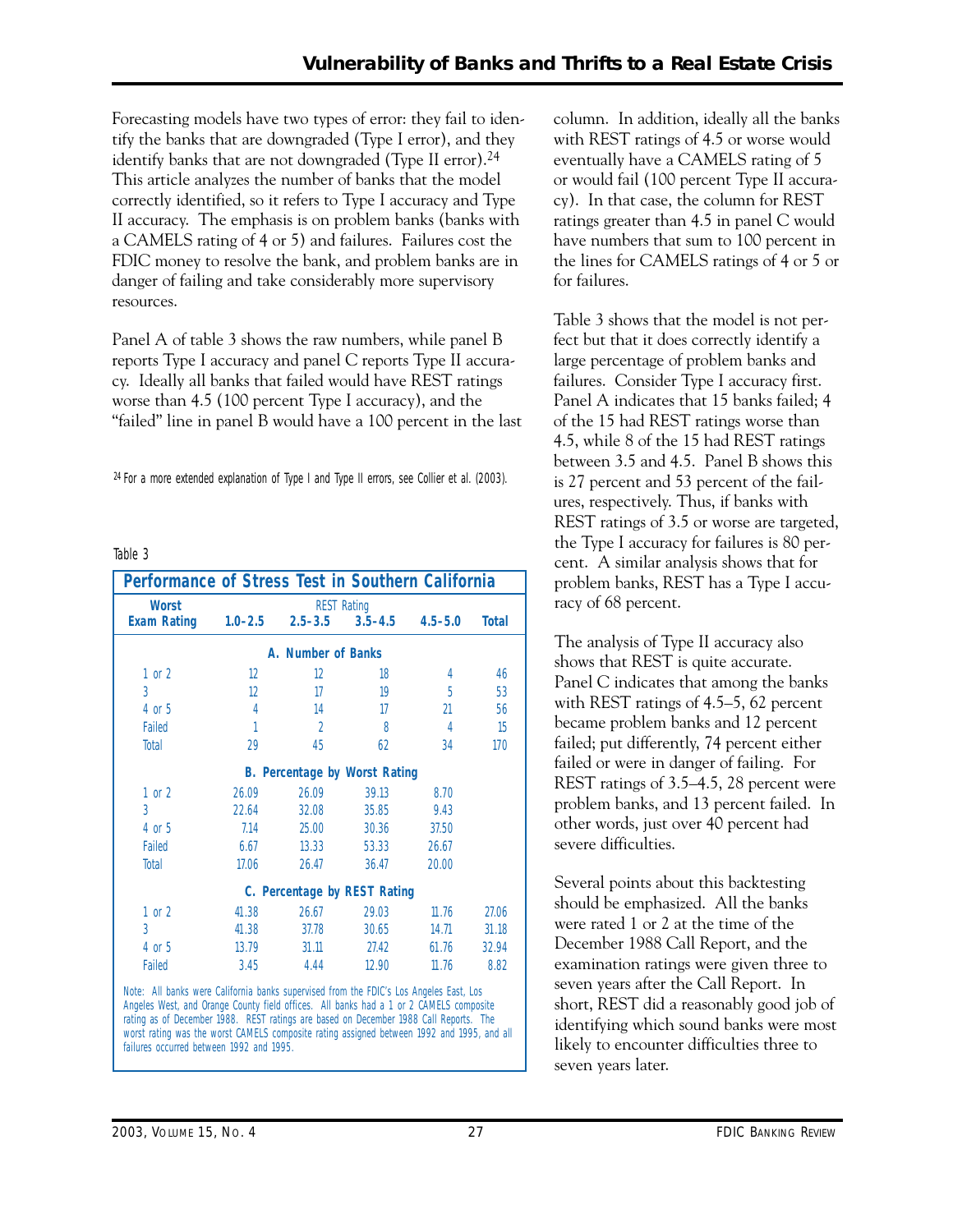However, the example of Southern California was chosen precisely because real estate problems were severe there. This is a critical piece of information. The stress test identifies banks that could become problems if there were a real estate crisis. REST does not identify real estate markets that are susceptible to crisis. The backtest was successful because the Southern California market did in fact have a crisis; REST did not identify that market as one vulnerable to crisis. In the jargon of forecasting, the stress test provides conditional, not unconditional, forecasts.25

 $25$  Earlier in the same period Texas had a major crisis, which we did not use for two reasons. First, large bank-holding companies present a number of difficulties because of the connections between banks in the holding company. Second, the real estate problems in Texas began after many banks in the state had already gotten into trouble because of loans to the oil and gas industry. However, tests on the 1986 data from Texas show results similar to those presented in the text for Southern California. As of December 1986, only 34 banks had a composite CAMELS rating of 1 or 2 and a REST rating of 5. Of those 34, 13 (38 percent) failed and 13 (38 percent) became problem banks. Only 1 maintained a 1 or 2 rating until 1993. In contrast, 338 banks had a REST rating of 2, and only 12 (3 percent) failed, while 43 (13 percent) became problem banks.

#### Table 4

| <b>Worst</b>       |                |                              | <b>REST Rating</b> |             |              |
|--------------------|----------------|------------------------------|--------------------|-------------|--------------|
| <b>Exam Rating</b> | $1.0 - 2.5$    | $2.5 - 3.5$                  | $3.5 - 4.5$        | $4.5 - 5.0$ | <b>Total</b> |
|                    | А.             | <b>Number of Banks</b>       |                    |             |              |
| $1$ or $2$         | $\overline{2}$ |                              |                    | 4           | 20           |
| 3                  | 3              | 3                            | 4                  | 4           | 14           |
| 4 or 5             | O              | $\mathfrak{D}$               | 6                  | 4           | 12           |
| Failed             | 0              | $\Omega$                     |                    | 0           | 1            |
| Total              | 5              | 12                           | 18                 | 12          | 47           |
|                    | <b>B.</b>      | Percentage by Worst Rating   |                    |             |              |
| $1$ or $2$         | 10.00          | 35.00                        | 35.00              | 20.00       |              |
| 3                  | 21.43          | 21.43                        | 28.57              | 28.57       |              |
| 4 or 5             | 0.00           | 16.67                        | 50.00              | 33.33       |              |
| Failed             | 0.00           | 0.00                         | 100.00             | 0.00        |              |
| Total              | 10.64          | 25.53                        | 38.30              | 25.53       |              |
|                    |                | C. Percentage by REST Rating |                    |             |              |
| $1$ or $2$         | 40.00          | 58.33                        | 38.89              | 33.33       | 42.55        |
| 3                  | 60.00          | 25.00                        | 22.22              | 33.33       | 29.79        |
| 4 or 5             | 0.00           | 16.67                        | 33.33              | 33.33       | 25.53        |
| Failed             | 0.00           | 0.00                         | 5.56               | 0.00        | 2.13         |

composite rating as of December 1987. REST ratings are based on December 1987 Call Reports. The worst rating was the worst CAMELS composite rating assigned between 1991 and 1994, and the failure occurred between 1991 and 1994.

Both New England and Southern California suffered from extremely bad real estate problems. REST has also been backtested on episodes of less severe real estate problems. For example, table 4 reports the results (based on December 1987 data and examination ratings from the period 1991–1994) for banks headquartered in the Atlanta MSA.

The problems in Atlanta were clearly less severe than those in New England or Southern California. Only one bank failed, and no banks received a CAMELS 5 rating. Nonetheless, institutions identified by the stress test were more likely to have severe difficulties. Only 2 of the 17 institutions (12 percent) with REST ratings better than 3.5 received a CAMELS 4 rating, but 11 of the 30 institutions (37 percent) with REST ratings worse than 3.5 later became problem banks or failed. Again, all these banks were CAMELS rated 1 or 2 at year-end 1987.26

#### **Forecasts Based on December 2002 Data**

The stress test has been run at the FDIC since 1999, and the ratings are distributed every quarter to FDIC examiners and analysts as well as to the other banking regulatory agencies. Tables 5, 6, and 7 summarize a recent set of ratings—those based on the December 31, 2002, Call Report data. In contrast to the backtests, these tables report on all institutions regardless of CAMELS rating.27 However, institutions with equity-to-asset ratios exceeding 30 percent and loan-to-asset ratios less than 25 percent are omitted.

26 A handful of other backtests have been done and have produced similar results.

 $27$  There is a second difference as well: thrifts are included in the December 2002 data.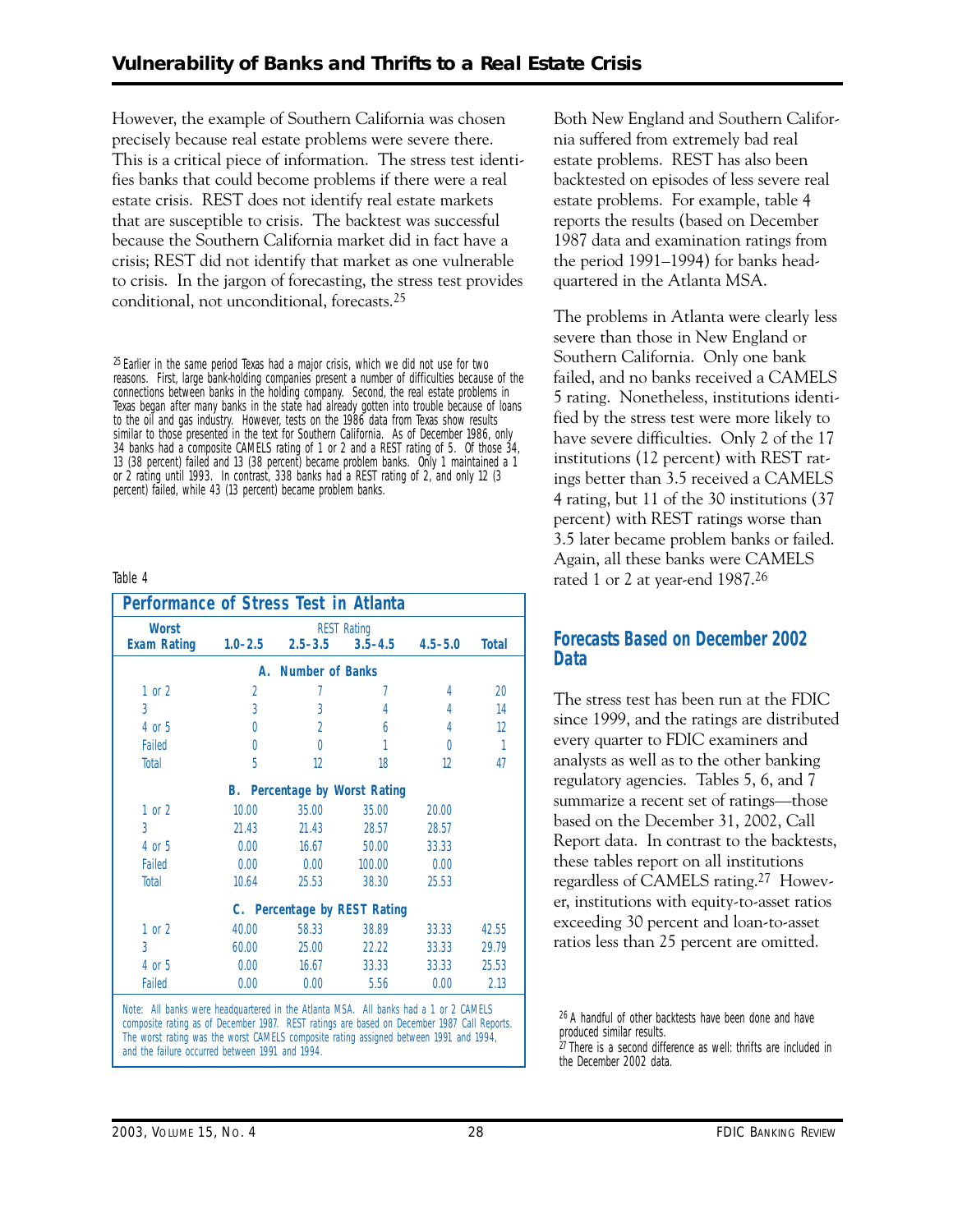Table 5 reports the results by FDIC region, table 6 by state (omitting U.S. territories), and table 7 by selected MSAs.

Table 5 shows that the banks in the San Francisco and Atlanta regions are unusually vulnerable to real estate problems. Of the 699 institutions in the San Francisco region, 162 (23.2 percent) had ratings of 3.5–4.5, and 250 (35.8 percent) fell into the worst category, with ratings of 4.5–5.0. This last number is the most significant, since these are the institutions that the model identifies as especially vulnerable to real estate problems. In the Atlanta region, 244 (21.2 percent) had ratings between 3.5 and 4.5, and 332 (28.8 percent) had ratings worse than 4.5. In the rest of the nation, only 12.7 percent were rated between 3.5 and 4.5, and only 9.5 percent were rated worse than 4.5. In short, the

#### Table 5

| <b>REST Ratings by FDIC Region</b><br>(Based on December 2002 Call Report) |                |             |             |       |                         |              |  |  |  |  |
|----------------------------------------------------------------------------|----------------|-------------|-------------|-------|-------------------------|--------------|--|--|--|--|
| <b>FDIC Region</b>                                                         | $1.0 - 1.5$    | $1.5 - 2.5$ | $2.5 - 3.5$ |       | $3.5 - 4.5$ $4.5 - 5.0$ | <b>Total</b> |  |  |  |  |
|                                                                            | A. Number      |             |             |       |                         |              |  |  |  |  |
| <b>Boston</b>                                                              | $\mathfrak{D}$ | 174         | 128         | 34    | 18                      | 356          |  |  |  |  |
| New York                                                                   | 14             | 364         | 231         | 84    | 58                      | 751          |  |  |  |  |
| Atlanta                                                                    | 24             | 261         | 291         | 244   | 332                     | 1,152        |  |  |  |  |
| <b>Memphis</b>                                                             | 10             | 217         | 220         | 118   | 79                      | 644          |  |  |  |  |
| Chicago                                                                    | 59             | 927         | 528         | 284   | 182                     | 1.980        |  |  |  |  |
| Kansas City                                                                | 136            | 1.238       | 397         | 202   | 138                     | 2,111        |  |  |  |  |
| <b>Dallas</b>                                                              | 37             | 486         | 252         | 165   | 189                     | 1.129        |  |  |  |  |
| San Francisco                                                              | 17             | 129         | 141         | 162   | 250                     | 699          |  |  |  |  |
| Total<br>Excluding<br>Atlanta &                                            | 299            | 3,796       | 2,188       | 1.293 | 1.246                   | 8.822        |  |  |  |  |
| San Francisco                                                              | 258            | 3.406       | 1,756       | 887   | 664                     | 6,971        |  |  |  |  |
|                                                                            |                | B.          | Percentage  |       |                         |              |  |  |  |  |
| <b>Boston</b>                                                              | 0.6            | 48.9        | 36.0        | 9.6   | 5.1                     |              |  |  |  |  |
| New York                                                                   | 1.9            | 48.5        | 30.8        | 11.2  | 77                      |              |  |  |  |  |
| Atlanta                                                                    | 2.1            | 22.7        | 25.3        | 21.2  | 28.8                    |              |  |  |  |  |
| <b>Memphis</b>                                                             | 1.6            | 33.7        | 34.2        | 18.3  | 12.3                    |              |  |  |  |  |
| Chicago                                                                    | 3.0            | 46.8        | 26.7        | 14.3  | 92                      |              |  |  |  |  |
| Kansas City                                                                | 6.4            | 58.6        | 18.8        | 9.6   | 6.5                     |              |  |  |  |  |
| <b>Dallas</b>                                                              | 3.3            | 43.0        | 22.3        | 14.6  | 16.7                    |              |  |  |  |  |
| San Francisco                                                              | 2.4            | 18.5        | 20.2        | 23.2  | 35.8                    |              |  |  |  |  |
| Total<br>Excluding<br>Atlanta &                                            | 3.4            | 43.0        | 24.8        | 14.7  | 14.1                    |              |  |  |  |  |
| San Francisco                                                              | 3.7            | 48.9        | 25.2        | 12.7  | 9.5                     |              |  |  |  |  |

model indicates that institutions in the West and Southeast are approximately three times more likely to be vulnerable to a real estate crisis than institutions in other parts of the country.

Table 5 also indicates some regions of secondary concern, notably the Dallas and Memphis regions.

In table 6 (the results reported by state) the states are ranked by the percentage of institutions with stress-test ratings worse than 4.5.28 This table clearly indicates that the vulnerable institutions are concentrated geographically, with 6 of the top 10 states being in the San Francisco region. In addition, there are only 11 states in which 30 percent or more of the institutions are extremely vulnerable, and only 4 more in which the percentage is between 20 percent and 30 percent.

Table 7 presents the data by MSA, though it includes only MSAs where at least 10 banks or thrifts are headquartered.29 Again, the MSAs are ranked by the percentage of institutions with stress-test ratings worse than 4.5. Only the top 20 MSAs are reported in the table, and the table confirms that these MSAs are unusual. On average, REST assigns almost 60 percent of the banks and thrifts in these MSAs a rating of 4.5 or worse, whereas for all other MSAs the comparable number is approximately 20 percent. Clearly, the FDIC should be especially concerned about the health of real estate markets in these MSAs.30

30 Some preliminary work also shows that new banks have unusually poor REST ratings. As a group, banks that are less than three years old have REST ratings comparable to those in the MSAs listed in table 7.

<sup>28</sup> The totals in table 5 include banks and thrifts in U.S. territories. 29 Unfortunately, some cities with very high percentages of poor REST ratings (for example, Provo, Utah, and Fort Collins, Colo.) are excluded from the table because too few institutions are headquartered in them.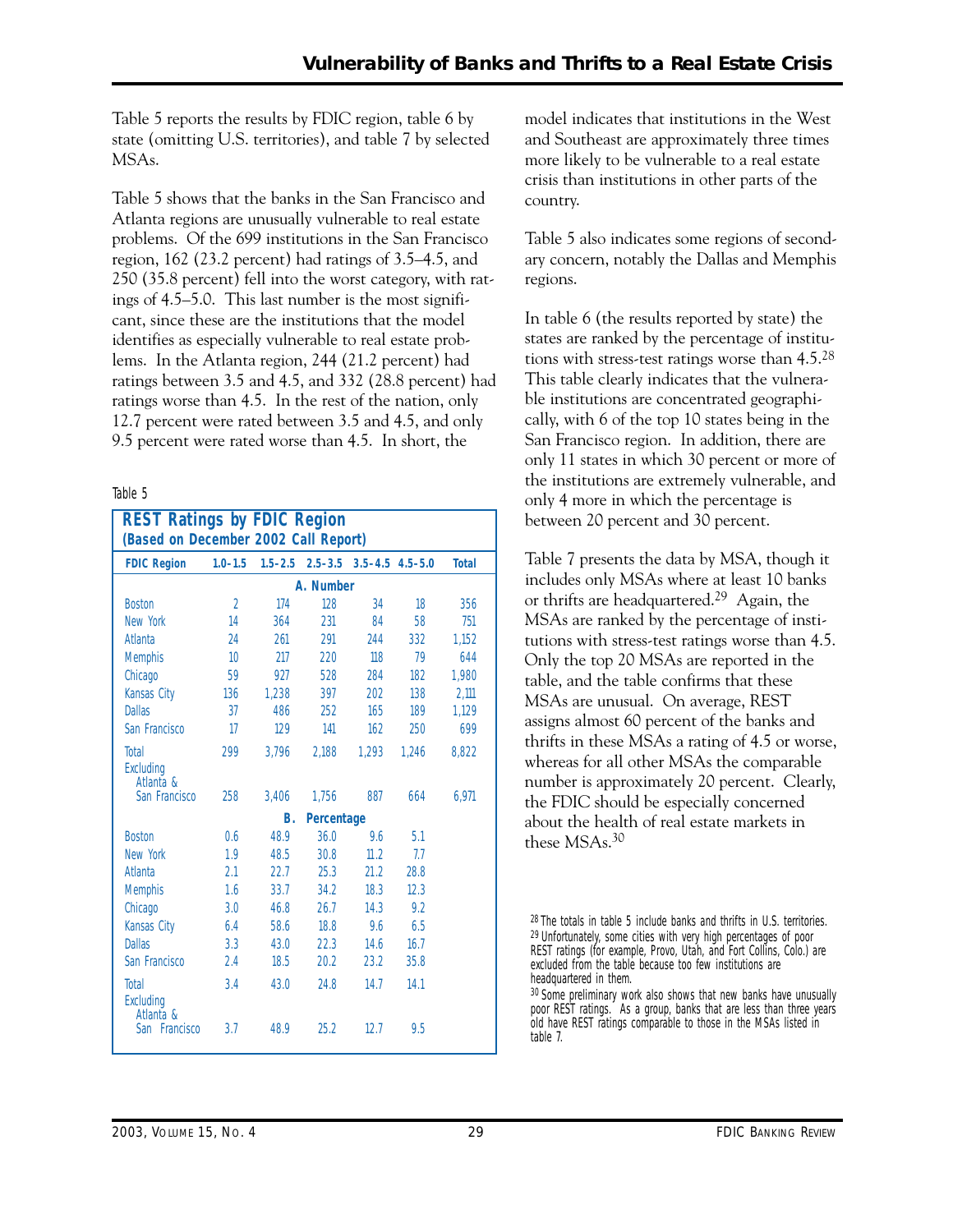Table 6 Table 7

|                        |                     |                | <b>REST Ratings by State</b> |                     | (Based on December 2002 Call Report) |              |                           |
|------------------------|---------------------|----------------|------------------------------|---------------------|--------------------------------------|--------------|---------------------------|
| <b>State</b>           | $1.0 - 1.5$         | $1.5 - 2.5$    | Number of Institutions       | $2.5 - 3.5$ 3.5-4.5 | $4.5 - 5.0$                          | <b>Total</b> | Percentage<br>$4.5 - 5.0$ |
|                        |                     |                |                              |                     |                                      |              |                           |
| AZ<br><b>NV</b>        | 1<br>6              | 1<br>3         | 5<br>$\overline{2}$          | 6<br>3              | 23<br>16                             | 36<br>30     | 63.9<br>53.3              |
| <b>WA</b>              | $\overline{2}$      | 14             | $\mathbb{1}$                 | 18                  | 49                                   | 94           | 52.1                      |
| UT                     | 3                   | 10             | 8                            | 3                   | 25                                   | 49           | 51.0                      |
| <b>NC</b>              | 0                   | 16             | 15                           | 22                  | 48                                   | 101          | 47.5                      |
| 0 <sub>R</sub>         | 0                   | 3              | 9                            | $\overline{7}$      | 15                                   | 34           | 44.1                      |
| GA<br>CA               | 6<br>1              | 64<br>32       | 64<br>62                     | 56<br>90            | 119<br>103                           | 309<br>288   | 38.5<br>35.8              |
| C <sub>0</sub>         | 4                   | 46             | 21                           | 25                  | 52                                   | 148          | 35.1                      |
| FL                     | 8                   | 38             | 59                           | 79                  | 94                                   | 278          | 33.8                      |
| ID                     | 0                   | $\overline{2}$ | 5                            | 6                   | 6                                    | 19           | 31.6                      |
| AK                     | 0                   | $\overline{0}$ | 4                            | 1                   | $\overline{2}$                       | 7            | 28.6                      |
| MI<br><b>SC</b>        | 1<br>$\overline{2}$ | 43<br>20       | 49<br>29                     | 34<br>26            | 41<br>20                             | 168<br>97    | 24.4<br>20.6              |
| <b>DC</b>              | 0                   | $\overline{2}$ | 0                            | $\overline{2}$      | 1                                    | 5            | 20.0                      |
| <b>TN</b>              | 3                   | 56             | 56                           | 48                  | 40                                   | 203          | 19.7                      |
| <b>NM</b>              | 1                   | 24             | 11                           | 9                   | $\mathbb{1}$                         | 56           | 19.6                      |
| DE                     | $\overline{2}$      | 7              | 8                            | 5                   | 5                                    | 27           | 18.5                      |
| VA<br>AL               | 3<br>4              | 24<br>53       | 57<br>48                     | 31<br>24            | 25<br>26                             | 140<br>155   | 17.9<br>16.8              |
| <b>MD</b>              | 6                   | 49             | 35                           | 15                  | 19                                   | 124          | 15.3                      |
| TX                     | 19                  | 277            | 157                          | 105                 | 98                                   | 656          | 14.9                      |
| M <sub>0</sub>         | 11                  | 169            | 89                           | 60                  | 43                                   | 372          | 11.6                      |
| LA                     | 1                   | 71             | 54                           | 19                  | 18                                   | 163          | 11.0                      |
| <b>OK</b>              | 13                  | 139            | 63                           | 26                  | 28                                   | 269          | 10.4                      |
| WI<br><b>NH</b>        | 9<br>0              | 113<br>14      | 101<br>13                    | 54<br>0             | 31<br>3                              | 308<br>30    | 10.1<br>10.0              |
| MT                     | $\overline{2}$      | 35             | 20                           | 17                  | 8                                    | 82           | 9.8                       |
| <b>NJ</b>              | $\overline{2}$      | 63             | 33                           | 18                  | 12                                   | 128          | 9.4                       |
| IL                     | 29                  | 414            | 149                          | 99                  | 69                                   | 760          | 9.1                       |
| KS                     | 30                  | 219            | 54                           | 32                  | 33                                   | 368          | 9.0                       |
| <b>AR</b><br>IN        | 3<br>6              | 62<br>86       | 66<br>69                     | 29<br>28            | 15<br>16                             | 175<br>205   | 8.6<br>7.8                |
| <b>MN</b>              | 21                  | 256            | 111                          | 52                  | 37                                   | 477          | 7.8                       |
| KY                     | 5                   | 110            | $\eta$                       | 38                  | 16                                   | 240          | 6.7                       |
| WY                     | $\overline{2}$      | 23             | 10                           | 9                   | 3                                    | 47           | 6.4                       |
| MA                     | 1                   | 103            | 62                           | 23                  | 12                                   | 201          | 6.0                       |
| <b>NY</b><br><b>MS</b> | 0<br>3              | 92<br>28       | 66<br>44                     | 17<br>22            | $\mathbb{1}$<br>6                    | 186<br>103   | 5.9<br>5.8                |
| CT                     | 0                   | 23             | 24                           | 6                   | 3                                    | 56           | 5.4                       |
| <b>NE</b>              | 32                  | 171            | 39                           | 18                  | $\mathbb{1}$                         | 271          | 4.1                       |
| <b>SD</b>              | 8                   | 60             | 13                           | 8                   | 3                                    | 92           | 3.3                       |
| 0H<br>IA               | 9<br>14             | 161<br>299     | 89<br>75                     | 31<br>27            | 9<br>11                              | 299<br>426   | 3.0<br>2.6                |
| PA                     | 4                   | 151            | 86                           | 24                  | 4                                    | 269          | 1.5                       |
| HI                     | 0                   | $\overline{a}$ | 5                            | 1                   | 0                                    | 8            | 0.0                       |
| <b>ME</b>              | 0                   | 18             | 16                           | 4                   | 0                                    | 38           | 0.0                       |
| <b>ND</b>              | 20                  | 64             | 16                           | 5                   | 0                                    | 105          | 0.0                       |
| RI.<br>VT              | 1<br>0              | 4<br>12        | 6<br>7                       | 0<br>1              | 0<br>0                               | 11<br>20     | 0.0<br>0.0                |
| Total                  | 299                 | 3,796          | 2,188                        | 1,293               | 1,246                                | 8,822        | 14.1                      |
|                        |                     |                |                              |                     |                                      |              |                           |

| ۰,<br>٠ | ٠<br>× |  |
|---------|--------|--|

| <b>REST Ratings by MSA</b><br>(Based on December 2002 Call Report) |                      |                 |                          |                                       |                           |
|--------------------------------------------------------------------|----------------------|-----------------|--------------------------|---------------------------------------|---------------------------|
| <b>MSA</b>                                                         | <b>State</b>         | <b>Total</b>    | $3.5 - 4.5$              | Number of Institutions<br>$4.5 - 5.0$ | Percentage<br>$4.5 - 5.0$ |
| Atlanta                                                            | <b>GA</b>            | 76              | 5                        | 64                                    | 84.2                      |
| Raleigh                                                            | NC.                  | $\mathbf 1$     | 1                        | 8                                     | 72.7                      |
| <b>Seattle</b>                                                     | <b>WA</b>            | 36              | 6                        | 26                                    | 72.2                      |
| <b>Grand Rapids</b>                                                | MI                   | 20              | 5                        | 14                                    | 70.0                      |
| Portland                                                           | OR-WA                | 13              | $\overline{\mathcal{L}}$ | 9                                     | 69.2                      |
| <b>Naples</b>                                                      | FL.                  | 10              | 4                        | 6                                     | 60.0                      |
| Sacramento                                                         | CA                   | 10              | 1                        | 6                                     | 60.0                      |
| Phoenix                                                            | A7                   | 27              | 4                        | 16                                    | 59.3                      |
| <b>Nashville</b>                                                   | <b>TN</b>            | $\mathfrak{A}$  | 6                        | 12                                    | 57.1                      |
| Las Vegas                                                          | NV-A7                | 24              | 4                        | 13                                    | 54.2                      |
| Birmingham                                                         | AI                   | 19              | 4                        | 10                                    | 526                       |
| <b>Norfolk</b>                                                     | VA-NC                | 14              | 4                        | 7                                     | 500                       |
| San Jose                                                           | CA                   | 10              | 3                        | 5                                     | 500                       |
| <b>Riverside</b>                                                   | CA                   | 19              | 5                        | $\overline{Q}$                        | 474                       |
| Dallas                                                             | TX                   | 73              | 12                       | 34                                    | 466                       |
| Orlando                                                            | FL.                  | 24              | 4                        | 11                                    | 45.8                      |
| <b>Stockton</b>                                                    | CA                   | $\mathbf 1$     | 4                        | 5                                     | 45.5                      |
| <b>Memphis</b>                                                     | <b>TN-AR-MS</b>      | 25              | 6                        | 11                                    | 440                       |
| Salt Lake City<br>Denver<br>Top 20 MSAs                            | UT<br>C <sub>0</sub> | 32<br>33<br>508 | 1<br>5<br>86             | 14<br>14<br>294                       | 43.8<br>42.4<br>57.9      |
| <b>All MSAs</b>                                                    |                      | 4.243           | 873                      | 1.009                                 | 23.8                      |
| All but the top 20 MSAs                                            |                      | 3,735           | 787                      | 715                                   | 19.1                      |

*Note:* This table includes only MSAs in which at least 10 banks or thrifts are headquartered. Data are reported for only the top 20 such MSAs.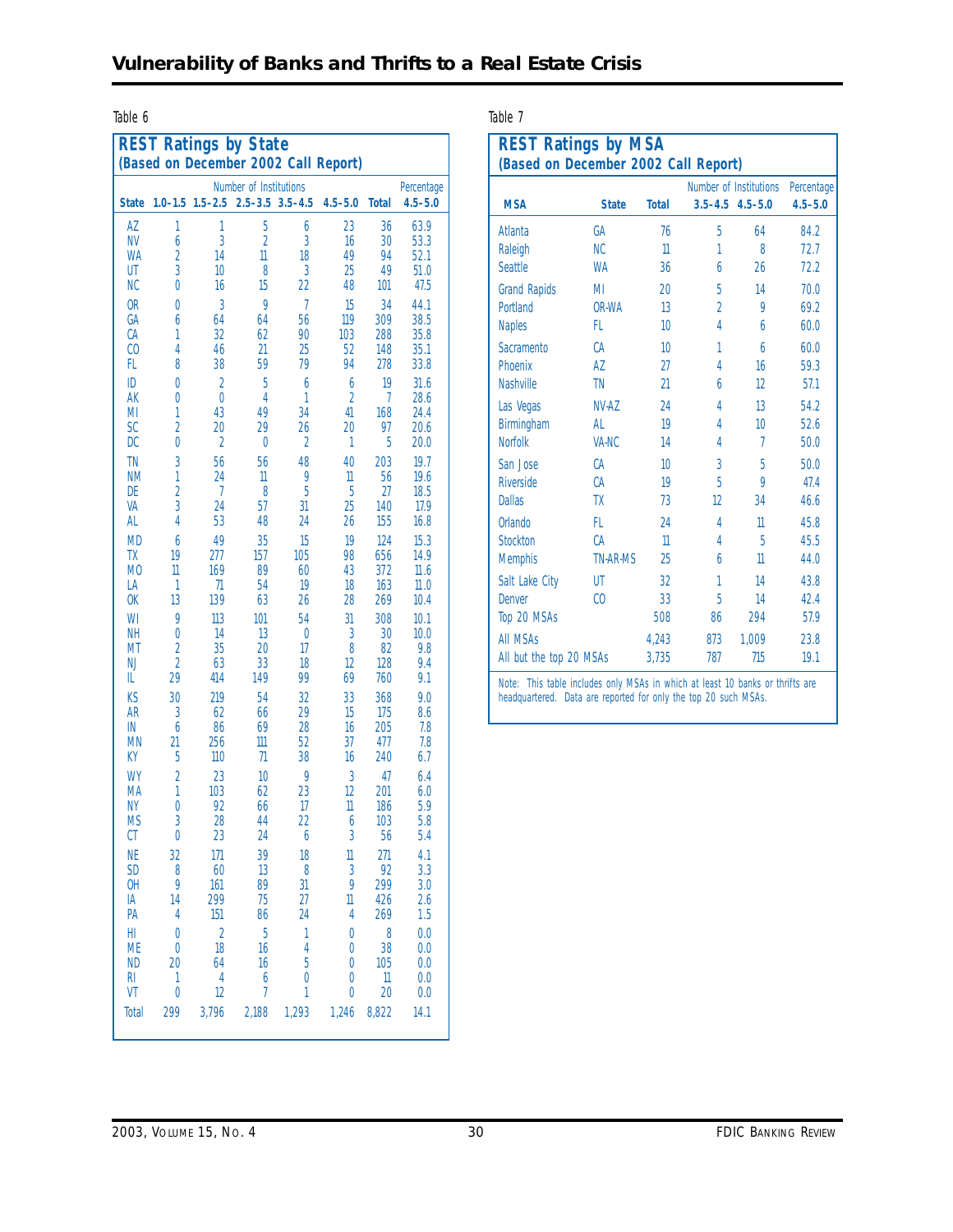## **Analysis of the December 2002 Forecasts**

The results of the stress test can be analyzed much as the SCOR model is. With the SCOR model, one can attribute the reasons for a forecasted CAMELS downgrade to specific variables by comparing the bank's ratios with the median ratios of all banks currently rated 2. The same technique can be used with REST.31

For purposes of examining the REST ratings, we defined the benchmark as the median ratios of all institutions currently rated 1 or 2. This standard of comparison cannot be identified with any existing institution; it is a composite—the "average" institution with a 1 or 2 rating.<sup>32</sup> This benchmark is used to calculate "weights" that trace the reason for poor ratings back to specific ratios. The weights are in terms of percentages so they necessarily sum to 100 percent. The percentages

can be negative if the ratio is better than the standard. Importantly, the weights are not used in the estimation; they are merely a method of comparing an institution that has received a poor rating with an average institution.

Tables 8 and 9 illustrate how the weighting procedure can be used to analyze a result. Each table is for a hypothetical institution. The institution described in table 8 has a stress-test rating of 4.86 but a CAMELS rating of 2 and a SCOR rating of 1.51. However, almost 12 percent of the institution's assets are construction loans, and those loans make up about 81 percent of the difference between this institution and the typical 1- or 2-rated bank. Other factors contributing to the poor REST rating are nonresidential real estate (18.52 percent of the portfolio, with a weight of 6.38 percent), multifamily housing loans (weight 5.47 percent), and C&I loans (weight 4.71 percent). This institution does have some strong points, though they are not important enough to change the stress-test rating. It holds 0.89 percent of its assets in its loan-loss reserves. These reserves have a weight of  $-0.64$  percent, indicating that although they are a positive factor, they are

| Sample Stress-Test Rating, Hypothetical Bank A         |                        |         |                                                                         |              |         |
|--------------------------------------------------------|------------------------|---------|-------------------------------------------------------------------------|--------------|---------|
| <b>Cert</b><br>Found<br><b>Stress</b><br><b>CAMELS</b> | 4.86<br>$\overline{2}$ |         | Charter<br><b>State</b><br>Region<br><b>Field Office</b><br><b>SCOR</b> | 1.51         |         |
|                                                        |                        |         |                                                                         |              |         |
| <b>Current Data</b>                                    |                        | Weight  |                                                                         |              |         |
| Assets                                                 | 100,000                | 1.87    |                                                                         |              |         |
| Growth                                                 | 25.42                  | 1.66    |                                                                         |              |         |
| <b>SCOR Ratios</b>                                     |                        |         | <b>Portfolio</b>                                                        | <b>Ratio</b> | Weight  |
| Equity                                                 | 10.20                  | 0.94    | Construction                                                            | 11.97        | 81.02   |
| <b>Loss Reserves</b>                                   | 0.89                   | $-0.64$ | Nonresidential Real Estate                                              | 18.52        | 6.38    |
| Loans Past Due 30-89 Days                              | 0.62                   | 0.23    | <b>Multifamily</b>                                                      | 3.34         | 5.47    |
| Loans Past Due 90+ Days                                | 0.04                   | $-0.06$ | 1-4 Family                                                              | 5.96         | 0.63    |
| Nonaccrual Loans                                       | 0.26                   | $-0.33$ | C&I                                                                     | 12.56        | 4.71    |
| Other Real Estate                                      | 0.00                   | 0.00    | Credit Card                                                             | 1.07         | $-0.64$ |
| Charge-offs                                            | 0.08                   | 0.22    | <b>Other Consumer</b>                                                   | 5.08         | $-0.26$ |
| Provisions for Loss                                    | 0.18                   | 0.11    | <b>Agricultural Operating</b>                                           | 0.15         | 0.00    |
| Pretax Income                                          | 163                    | $-0.43$ | Agricultural Real Estate                                                | 0.07         | 0.11    |
| Noncore Liabilities                                    | 14.41                  | $-0.15$ | Depository                                                              | 0.00         | 0.00    |
| Liquid Assets                                          | 36.19                  | $-0.91$ | <b>Municipality</b>                                                     | 0.00         | 0.00    |
| Loans and Long-Term Securities                         | 65.98                  | 0.07    | Leases                                                                  | 0.00         | 0.00    |

<sup>31</sup> See appendix 2 in Collier et al. (2003) for an explanation of the method for deriving SCOR weights. The method used by REST is slightly more complicated because some variables (for example, nonaccruing loans) can never be less than zero.

<sup>32</sup> SCOR uses the median ratios of the banks that received a rating of 2 within the previous year.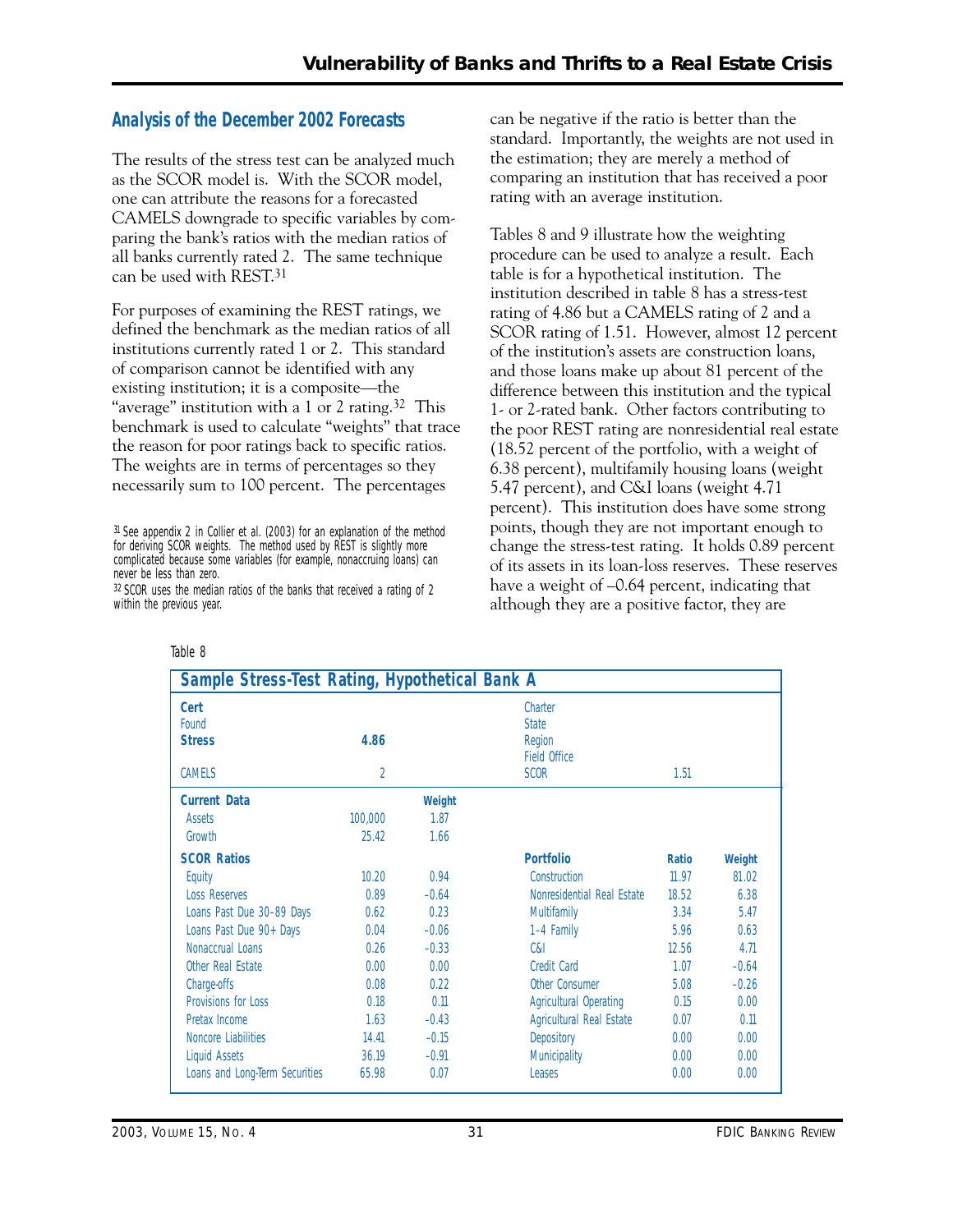negligible in comparison with the size of the construction loan portfolio.

Table 9 shows an institution that has a stress-test rating of 4.88. In contrast to the rating of the bank in table 8, this rating is not driven by construction loans. In fact, the bank illustrated in table 9 has no construction loans, and the stress test evaluates this as a positive factor (weight –10.27 percent). However, the institution is concentrated in multifamily housing (weight 74.07 percent). Secondary factors include a concentration in nonresidential real estate (weight 21.33 percent) and a reliance on noncore liabilities (weight 16.74 percent). This institution is relatively large (assets of \$500 million), and on balance its size is a slight negative factor (weight 7.60 percent).

Table 10 presents an overview of the weights for banks that are currently rated CAMELS 1 or 2 but have REST ratings of 4.5 or worse. The variables are ordered by the median weight. Construction loans, with a median weight of almost 75 percent, are clearly the most important factor in the model. Of the 800 institutions with ratings of 4.5 or worse, 777 have weights for construction loans that exceed 5 percent. In 16 cases (as for the

hypothetical bank in table 9), construction loans are a significant positive factor and have weights that exceed –5 percent. The median bank that is identified as extremely vulnerable holds 13.05 percent of its assets as construction loans, compared with 0.50 percent of the banks that receive REST ratings of between 1.50 and 2.50.

In some cases nonresidential real estate loans, C&I loans, and multifamily housing loans are also significant risk factors. In addition, large weights are regularly assigned to low levels of liquid assets, high levels of noncore liabilities, and high levels of loans past due 30–89 days. Moreover, banks with poor ratings tend to be larger and to have grown more rapidly. Most variables seldom, if ever, have significant positive or negative weights. Mortgages on 1–4 family homes generally have a positive weight, but it is never significant.

Table 11 shows that although construction loans have the most weight, they are not the only factor driving the ratings. All institutions holding construction loans exceeding 20 percent of their total assets are identified as extremely vulnerable, but 12 institutions that have no construction loans received REST ratings of 4.5 or worse.

| Sample Stress-Test Rating, Hypothetical Bank B |                |         |                            |              |          |
|------------------------------------------------|----------------|---------|----------------------------|--------------|----------|
| Cert                                           |                |         | Charter                    |              |          |
| Found                                          |                |         | <b>State</b>               |              |          |
| <b>Stress</b>                                  | 4.88           |         | Region                     |              |          |
|                                                |                |         | <b>Field Office</b>        |              |          |
| <b>CAMELS</b>                                  | $\overline{2}$ |         | <b>SCOR</b>                | 1.51         |          |
| <b>Current Data</b>                            |                | Weight  |                            |              |          |
| Assets                                         | 500,000        | 7.60    |                            |              |          |
| Growth                                         | 40.37          | 3.69    |                            |              |          |
| <b>SCOR Ratios</b>                             |                |         | <b>Portfolio</b>           | <b>Ratio</b> | Weight   |
| Equity                                         | 7.61           | $-1.65$ | Construction               | 0.00         | $-10.27$ |
| Loss Reserves                                  | 0.94           | $-0.90$ | Nonresidential Real Estate | 43.70        | 21.33    |
| Loans past due 30-89 Days                      | 0.10           | $-6.55$ | <b>Multifamily</b>         | 43.32        | 74.07    |
| Loans past due 90+ Days                        | 0.00           | $-0.16$ | 1-4 Family                 | 0.94         | 0.89     |
| Nonaccrual Loans                               | 0.05           | 0.35    | C&I                        | 0.00         | $-8.66$  |
| Other Real Estate                              | 0.00           | 0.00    | <b>Credit Card</b>         | 0.00         | 0.04     |
| Charge-offs                                    | 0.02           | 0.91    | Other Consumer             | 0.00         | $-1.35$  |
| Provisions for Loss                            | 0.24           | 0.23    | Agricultural. Operating    | 0.00         | 0.00     |
| Pretax Income                                  | 2.24           | $-2.61$ | Agricultural Real Estate   | 0.00         | 0.11     |
| Noncore Liabilities                            | 37.65          | 16.74   | Depository                 | 0.00         | 0.00     |
| Liquid Assets                                  | 12.27          | 6.35    | Municipality               | 0.00         | 0.00     |
| Loans and Long-Term Securities                 | 87.33          | $-0.16$ | Leases                     | 0.00         | 0.00     |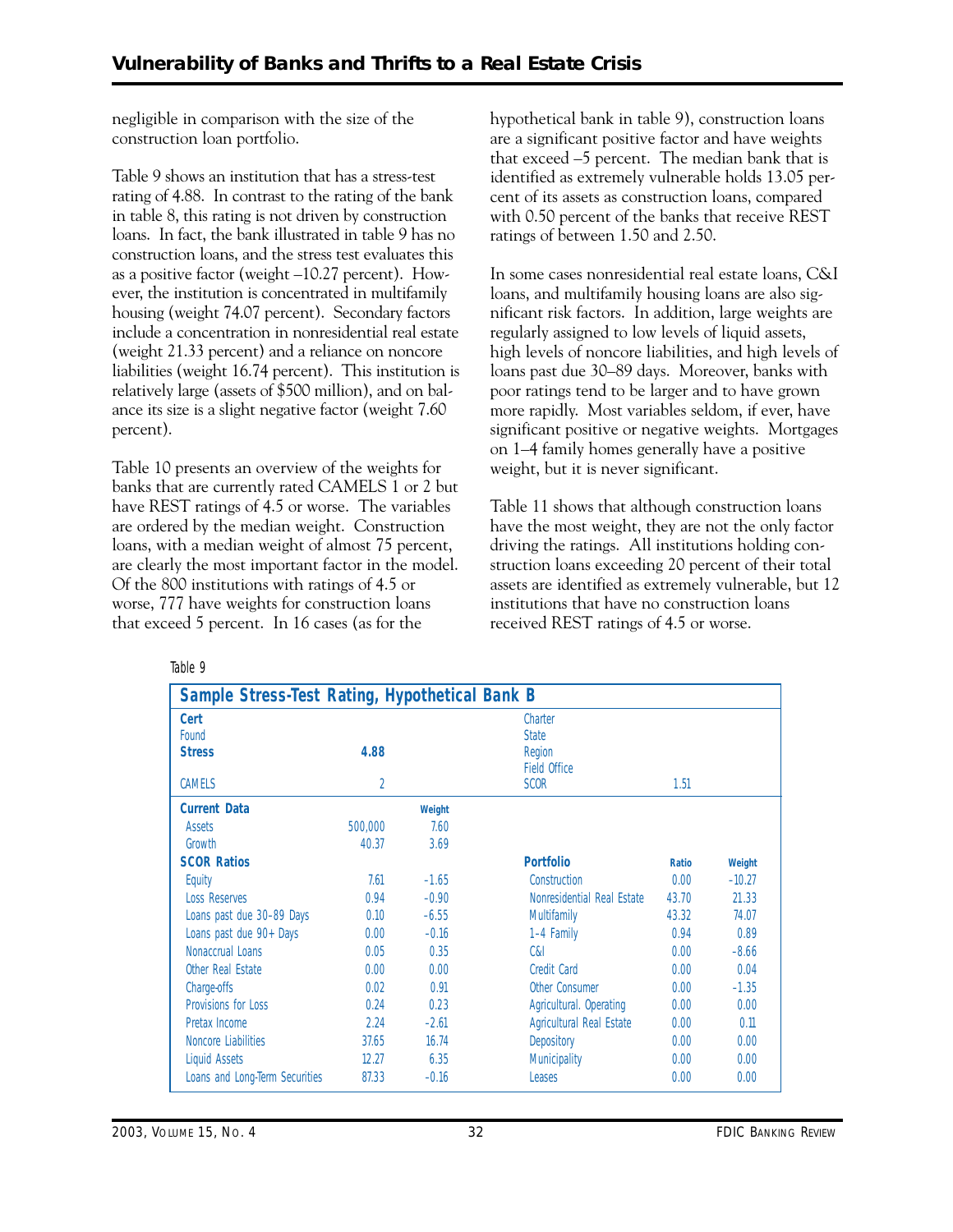| lable |  |
|-------|--|
|-------|--|

| Reasons for Ratings of 4.5-5.0                                                               |                         |                                                    |                       |                                                                       |      |                               |                               |  |  |  |  |
|----------------------------------------------------------------------------------------------|-------------------------|----------------------------------------------------|-----------------------|-----------------------------------------------------------------------|------|-------------------------------|-------------------------------|--|--|--|--|
|                                                                                              | <b>Median</b><br>Weight | <b>Negative Factors</b><br>(Weights of 5% or More) | <b>Number</b> Percent | <b>Positive Factors</b><br>(Weights of -5% or Less)<br>Number Percent |      | <b>Medians</b><br>$4.5 - 5.0$ | $1.5 - 2.5$                   |  |  |  |  |
| <b>Number</b><br>Percentage with CAMELS 1 Rating<br><b>SCOR Rating</b><br><b>REST Rating</b> |                         |                                                    |                       |                                                                       |      | 800<br>23.5<br>1.77<br>4.94   | 3.565<br>53.0<br>1.56<br>2.06 |  |  |  |  |
| <b>Construction Loans</b>                                                                    | 73.46                   | 777                                                | 97.1                  | 16                                                                    | 2.0  | 13.05                         | 0.50                          |  |  |  |  |
| Nonresidential Real Estate Loans                                                             | 4.37                    | 357                                                | 44.6                  | 6                                                                     | 0.8  | 17.00                         | 5.17                          |  |  |  |  |
| C&I Loans                                                                                    | 4.34                    | 378                                                | 47.3                  | 38                                                                    | 4.8  | 12.60                         | 6.11                          |  |  |  |  |
| Noncore Liabilities                                                                          | 3.75                    | 339                                                | 42.4                  | 22                                                                    | 2.8  | 23.72                         | 13.20                         |  |  |  |  |
| Growth                                                                                       | 2.88                    | 248                                                | 31.0                  | 4                                                                     | 0.5  | 32.08                         | 7.15                          |  |  |  |  |
| <b>Assets</b>                                                                                | 2.03                    | 210                                                | 26.3                  | 28                                                                    | 3.5  | 162,870                       | 62,404                        |  |  |  |  |
| <b>Liquid Assets</b>                                                                         | 1.71                    | 55                                                 | 6.9                   | 3                                                                     | 0.4  | 21.39                         | 36.82                         |  |  |  |  |
| Multifamily Housing Loans                                                                    | 0.78                    | 104                                                | 13.0                  | 0                                                                     | 0.0  | 0.93                          | 0.07                          |  |  |  |  |
| Loans and Long-Term Securities                                                               | 0.20                    | $\theta$                                           | 0.0                   | 0                                                                     | 0.0  | 79.30                         | 68.57                         |  |  |  |  |
| Provisions for Loan Loss                                                                     | 0.20                    | 4                                                  | 0.5                   | 0                                                                     | 0.0  | 0.25                          | 0.08                          |  |  |  |  |
| 1-4 Family Mortgages                                                                         | 0.13                    | 0                                                  | 0.0                   | 0                                                                     | 0.0  | 14.20                         | 17.98                         |  |  |  |  |
| Agricultural Real Estate Loans                                                               | 0.12                    | $\Omega$                                           | 0.0                   | 0                                                                     | 0.0  | 0.06                          | 2.99                          |  |  |  |  |
| Charge-offs                                                                                  | 0.08                    | 6                                                  | 0.8                   | $\overline{21}$                                                       | 2.6  | 0.08                          | 0.07                          |  |  |  |  |
| Loans Past Due 30-89 Days                                                                    | 0.02                    | 259                                                | 32.4                  | 182                                                                   | 22.8 | 0.70                          | 0.63                          |  |  |  |  |
| Other Real Estate                                                                            | 0.00                    | $\Omega$                                           | 0.0                   | 45                                                                    | 5.6  | 0.00                          | 0.00                          |  |  |  |  |
| <b>Agricultural Loans</b>                                                                    | 0.00                    | 0                                                  | 0.0                   | 0                                                                     | 0.0  | 0.00                          | 3.28                          |  |  |  |  |
| Loans to Depositories                                                                        | 0.00                    | 0                                                  | 0.0                   | 0                                                                     | 0.0  | 0.00                          | 0.00                          |  |  |  |  |
| Loans to Municipalities                                                                      | 0.00                    | 0                                                  | 0.0                   | 12                                                                    | 1.5  | 0.00                          | 0.00                          |  |  |  |  |
| <b>Leases</b>                                                                                | 0.00                    | 0                                                  | 0.0                   | 35                                                                    | 4.4  | 0.00                          | 0.00                          |  |  |  |  |
| Credit Card Loans                                                                            | $-0.02$                 | 0                                                  | 0.0                   | 4                                                                     | 0.5  | 0.09                          | 0.00                          |  |  |  |  |
| Loans Past Due 90+ Days                                                                      | $-0.04$                 | 6                                                  | 0.8                   | 0                                                                     | 0.0  | 0.01                          | 0.04                          |  |  |  |  |
| Pretax Income                                                                                | $-0.12$                 | 34                                                 | 4.3                   | 42                                                                    | 5.3  | 1.46                          | 1.47                          |  |  |  |  |
| Nonaccrual Loans                                                                             | $-0.13$                 | $\theta$                                           | 0.0                   | 42                                                                    | 5.3  | 0.19                          | 0.11                          |  |  |  |  |
| Equity                                                                                       | $-0.29$                 | 20                                                 | 2.5                   | $\theta$                                                              | 0.0  | 8.56                          | 10.28                         |  |  |  |  |
| Other Consumer Loans                                                                         | $-0.32$                 | 2                                                  | 0.3                   | $\theta$                                                              | 0.0  | 3.51                          | 6.24                          |  |  |  |  |
| Loan-Loss Reserves                                                                           | $-0.56$                 | $\Omega$                                           | 0.0                   | 26                                                                    | 3.3  | 0.88                          | 0.73                          |  |  |  |  |

| <b>REST Ratings and Construction Loans</b>                |                 |                    |                                   |                  |                  |                         |  |  |  |  |  |
|-----------------------------------------------------------|-----------------|--------------------|-----------------------------------|------------------|------------------|-------------------------|--|--|--|--|--|
| <b>Construction Loans</b><br>as a Percentage<br>of Assets | $1.0 - 1.5$     | $1.5 - 2.5$        | <b>REST Rating</b><br>$2.5 - 3.5$ | $3.5 - 5.5$      | $4.5 - 5.0$      | <b>Total</b>            |  |  |  |  |  |
| 0<br>$0 - 5$<br>$5 - 10$                                  | 203<br>134<br>2 | 897<br>2.657<br>11 | 123<br>2,084<br>239               | 35<br>548<br>745 | 12<br>31<br>159  | 1,270<br>5,454<br>1,156 |  |  |  |  |  |
| $10 - 15$<br>$15 - 20$<br>$20 - 25$                       |                 |                    | 2                                 | 90<br>3          | 306<br>164<br>74 | 398<br>167<br>74        |  |  |  |  |  |
| $25 - 30$<br>$30 - 35$<br>$35 - 40$                       |                 |                    |                                   |                  | 21<br>20<br>6    | 21<br>20<br>6           |  |  |  |  |  |
| $40 - 45$<br>$45 - 50$<br>$60 - 65$                       |                 |                    |                                   |                  | 3<br>2           | 3<br>$\overline{2}$     |  |  |  |  |  |
| $65 - 70$                                                 |                 |                    |                                   |                  |                  | 1                       |  |  |  |  |  |
| Total                                                     | 339             | 3,565              | 2,448                             | 1.421            | 800              | 8,573                   |  |  |  |  |  |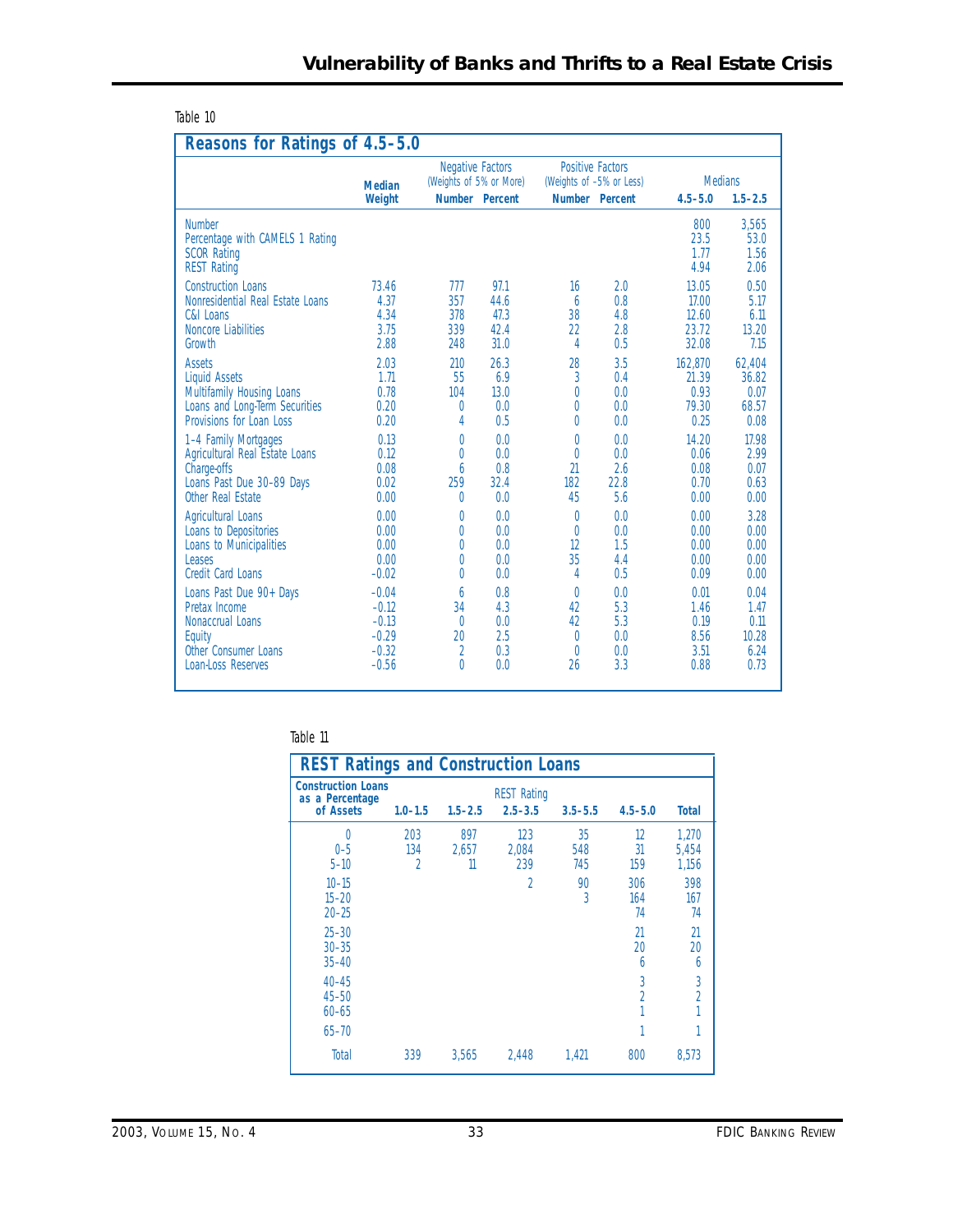inadequate. A bank could have 7 percent of its both mitigating and exacerbating factors. A single Table 11 also shows the reason that using the ratio of construction loans to total assets by itself is assets in construction loans and receive almost any REST rating. If the bank has no other risk factors, it will receive a rating of 1–1.5, but if other risk factors are present, it may receive a rating of 5. Before assigning ratings, the stress test considers several aspects of a bank's operations, allowing for ratio is only one number and is meaningful only after it has been put in a broader context.33

## **Trends in Stress-Test Ratings**

Figures 1 and 2 show the history of stress-test ratings since December 1986 for the United States as well as some individual states. Both figures show the percentage of institutions receiving ratings of 3.5 or worse as a percentage of all institutions with REST ratings.34 Figure 1 shows ratings in the

33 Gilbert, Meyer, and Vaughan (1999) make this point forcefully. 34 REST uses the SCOR model to assign ratings that are comparable to CAMELS ratings. Using the data on the characteristics of banks assigned CAMELS 5 ratings after actual examinations, SCOR estimates coefficients that describe the characteristics of a 5-rated bank. In 1998, there were few banks with CAMELS 5 ratings, so for that year the SCOR characterization of a 5 rated bank relies on very little data and is consequently imprecise. This imprecision affects REST ratings worse than 4 because a rating midway between 4 and 5 draws on the characterizations of both 4-rated and 5-rated banks. The imprecision in SCOR (and REST) resulted in better ratings for

#### Figure 1



United States and in two states that have already been discussed—Massachusetts and California. Figure 2 shows ratings in Arizona, Georgia, and Illinois. Both figures also show a definite trend in stress-test ratings: since 1993, the ratings for the United States and for all five states have become worse.

In figure 1 the effects of the real estate crises in Massachusetts and California are clear. Large percentages of the financial institutions in both states were vulnerable in the late 1980s, and the percentages of vulnerable institutions then declined dramatically. Figure 1 also shows that institutions in the two states have followed quite different paths in the last decade. Whereas the REST ratings for California banks and thrifts have again become substantially worse than those for the United States as a whole, ratings for Massachusetts banks have generally become better.

banks with very poor financials. If one takes a set of very poor financial ratios and assigns a rating based on pre-1997 coefficients or coefficients estimated on data from 1999 or later, the ratings would all be similar. However, the 1998 coefficients produce better ratings for the weakest financial ratios (that is, those ratios that would have been assigned a rating worse than 4 by coefficients from other periods). The data for the worst ratings are misleading in 1998 because the coefficients for 1998 are imprecise, and the ratings based on those coefficients do not reflect the innate weakness of the banks in the worst condition.

#### Figure 2



*2003, VOLUME 15, NO. 4* 34 *FDIC BANKING REVIEW*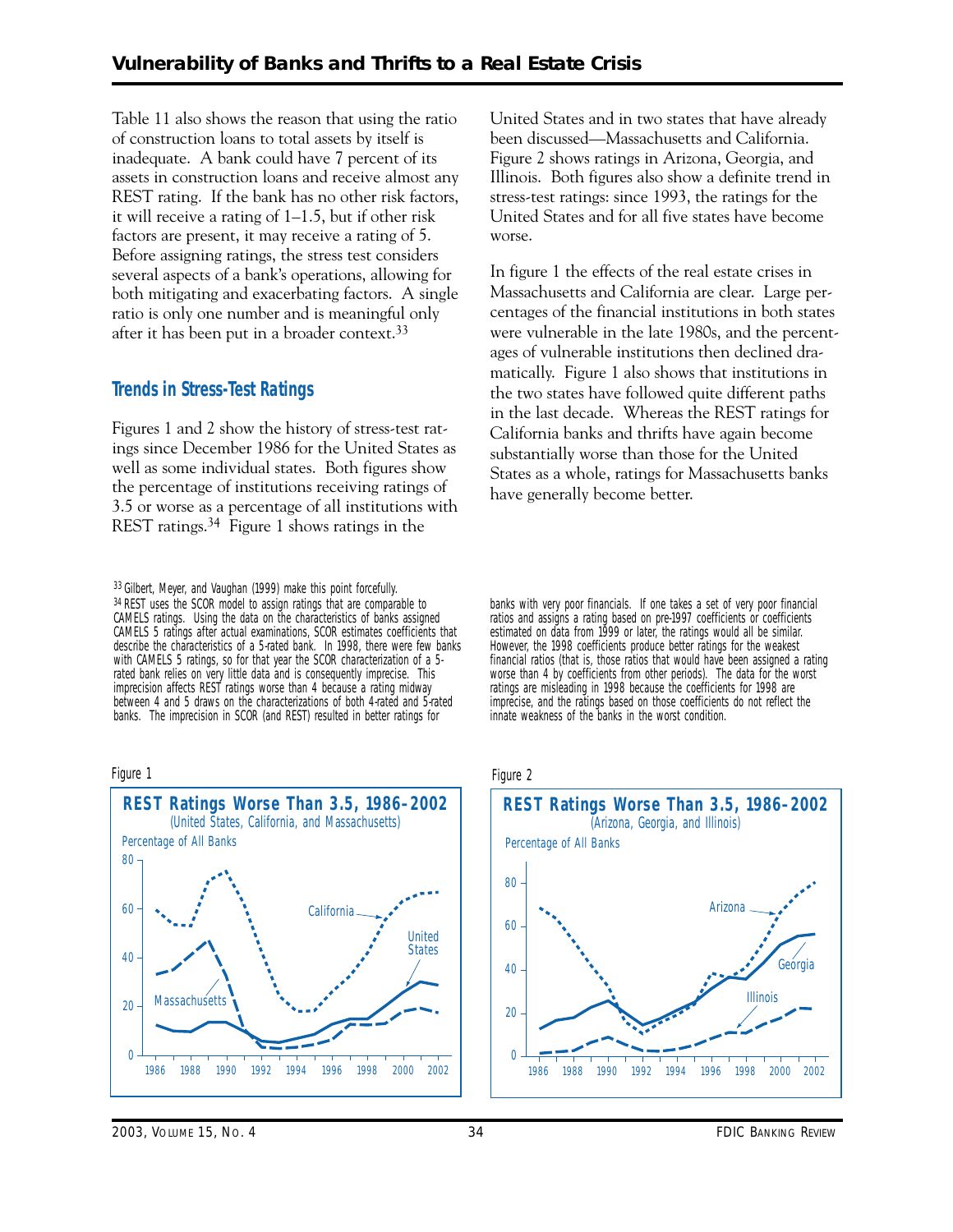Figure 2 shows that Arizona banks and thrifts have followed a pattern similar to California's, with very poor ratings in the mid-1980s, a very rapid improvement, and a subsequent deterioration. Ratings in Georgia, in contrast, have gradually deteriorated up to the present. Georgia today has a very high percentage of banks and thrifts with poor ratings. Ratings in Illinois have followed the national pattern quite closely, with some increase before the recession of the early 1990s, a decline during the recession, and a gradual but definite increase in the percentage of poor ratings after 1993. However, ratings in Illinois have generally been a little better than ratings in the rest of the country. Both figures illustrate quite clearly that although national trends may be significant, each state has a story of its own.

### **Conclusion**

This article has explained the development of a real estate stress test and the test's most significant results. The stress test highlights institutions whose lending practices deserve scrutiny; it therefore spotlights markets that should be inspected for evidence of incipient real estate problems. REST indicates that a large fraction of banks and thrifts in the West and the Southeast may be vulnerable to problems in the real estate market, mostly because of large concentrations in construction and development lending. REST does not, however, show that any real estate market is either overbuilt or on the verge of a crisis. There are, after all, a multitude of ways for institutions to manage and mitigate the risk of construction lending.

This article raises the questions of whether institutions that have exposures to the real estate market have adequately protected themselves and whether the real estate markets in the West and Southeast are inherently healthy. The history of banking suggests that these questions are vitally important to the FDIC.